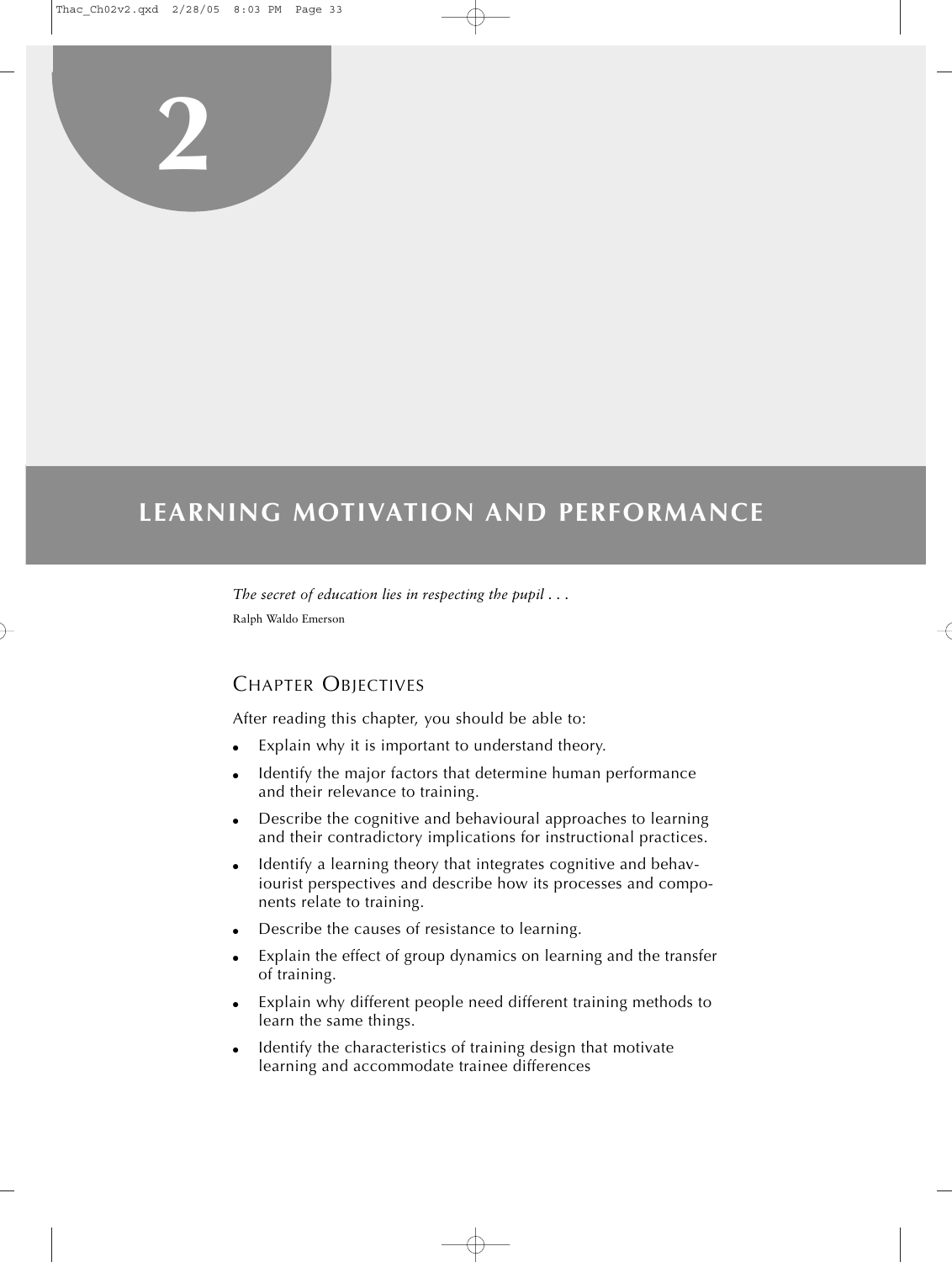# **CASE**

Claudia, a successful 33-year-old corporate marketing executive, found herself in the mountains of Alberta preparing to climb a rope ladder attached to a tree. When she reached the top of the ladder, she would fall off backward. It wouldn't be an accident. No, she wasn't suicidal or deranged. She was participating in an executive development program called Wilderness Training Lab.

At the corporate office in Winnipeg, she was known as an independent, smart, and tenacious businesswoman. She quickly moved up the corporate ladder from Product Research Assistant to Brand Manager. Claudia had a reputation for micromanaging her subordinates and being a loner. When asked about these issues, Claudia replied, "When I was in college, I had a lot of group projects. At first I went along with group decisions and trusted others to do a good job, even though I felt anxious about putting my grade in the hands of someone else. It seemed to be a good way to get along in the group. Those projects received mediocre grades, and I'm only satisfied with being the best. Then I started to take over the leadership of every group I was in. I developed the plan, decided who would do what and what the timelines were, and always took on the most difficult and complex parts myself, all the time making sure the others were doing what they were assigned. From then on my group projects always got an 'A' I carried those lessons with me into the workplace and I've had good success here too. Maybe it rubs some people the wrong way, but it works for me. The only trouble I'm having is keeping up with all my projects. Some of the other brand managers want to work with me on joint projects, but I do not have time. Besides, they probably just want me to do their work for them or steal my ideas. The VP of Marketing will be retiring soon and only one of the seven Brand Managers will get that job. What's in it for me if I collaborate with them? Let each of us sink or swim on our own merits."

A few months ago, the VP of Marketing, Sandy Cines, discussed career plans with Claudia. Sandy had always praised and encouraged Claudia's work, but this time he was a little reserved. He suggested, in rather strong terms, that she attend a Wilderness Executive Development Program. Claudia hesitated because of her workload and upcoming deadlines. Sandy said, "Well, I'll leave the decision up to you. The Director of Training and I have looked at your strengths and what you'll need for the next level as an executive. Technically you're very strong, but more important at the next level is building good interpersonal relationships. The Training Director recommended this program for you, but, as I said, I'll leave the decision up to you.'

Claudia wondered what he thought was wrong with her interpersonal relationships. She had great relationships with customers, with outside vendors, and in her personal life. Relationships with her subordinates and peers needed to be different. She needed to be firmer and less flexible with them, did she not? She did not think she had bad relation-

*The Wilderness Training Lab*

ships with her subordinates or peers. They never complained to her. However, Claudia decided it was pretty clear that Sandy wanted her to attend the Wilderness program.

In Alberta, she found a diverse group of men and women executives from all over North America. Many confided that their organizations had sent them to "learn how to be more effective in groups." Most of them indicated they were interested and eager but a little nervous about what was expected of them. They soon found out. They were divided into groups of ten and taken out on the "course."

The first training exercise was climbing the "trust ladder." Doug, the Program Director, explained that the group members would have to rely on each other quite a bit during the coming week. To demonstrate that the group could be trusted, each person was to climb to the top of the ladder and fall backward into the group, who would catch the person in a proper manner. Doug showed them how. After everyone had completed the exercise, they discussed risk taking, building and trusting one's support systems, being part of a support system, and communicating one's needs. Then came more challenging exercises, such as building and using rope bridges to cross a stream, white-water rafting, and—the most physically challenging of all—scaling a fourmetre wall. The front of the wall was sheer and smooth. A platform on which two people could stand at about waist level with the top of the wall, and from which extended a ladder to the ground, was on the other side.

Everyone had to scale the wall and no one could stand on the platform until he or she had scaled the wall. It was a timed event, and the groups were in competition with one another. The first thing a group had to do was develop a plan. Strong and tall people were needed to boost the others to a point where they could pull themselves over. Some stood on the platform and helped those who were not strong enough to pull themselves over. It was clear the first people over also had to be strong. Another problem was the last person over. Everyone, except the last pair, would have "spotters" in case of a fall. Also the last person would have no one left to boost him or her to the top. Someone would have to act as a human rope, hanging down from the top so the last person could climb up the person and over the wall. Therefore, the last person would have to be light but strong enough to boost the second-to-last person up and to climb over the human rope. In order to determine the order, the group members needed to share with one another their strengths and weaknesses. Claudia wanted to be the last person so she could make sure everyone was doing what they were supposed to, and also because, as the last person over the wall, she would represent the group's successful completion of this exercise. Two of the strongest men in the group confessed to having injuries that would hamper them. Claudia realized that her tennis elbow would be a great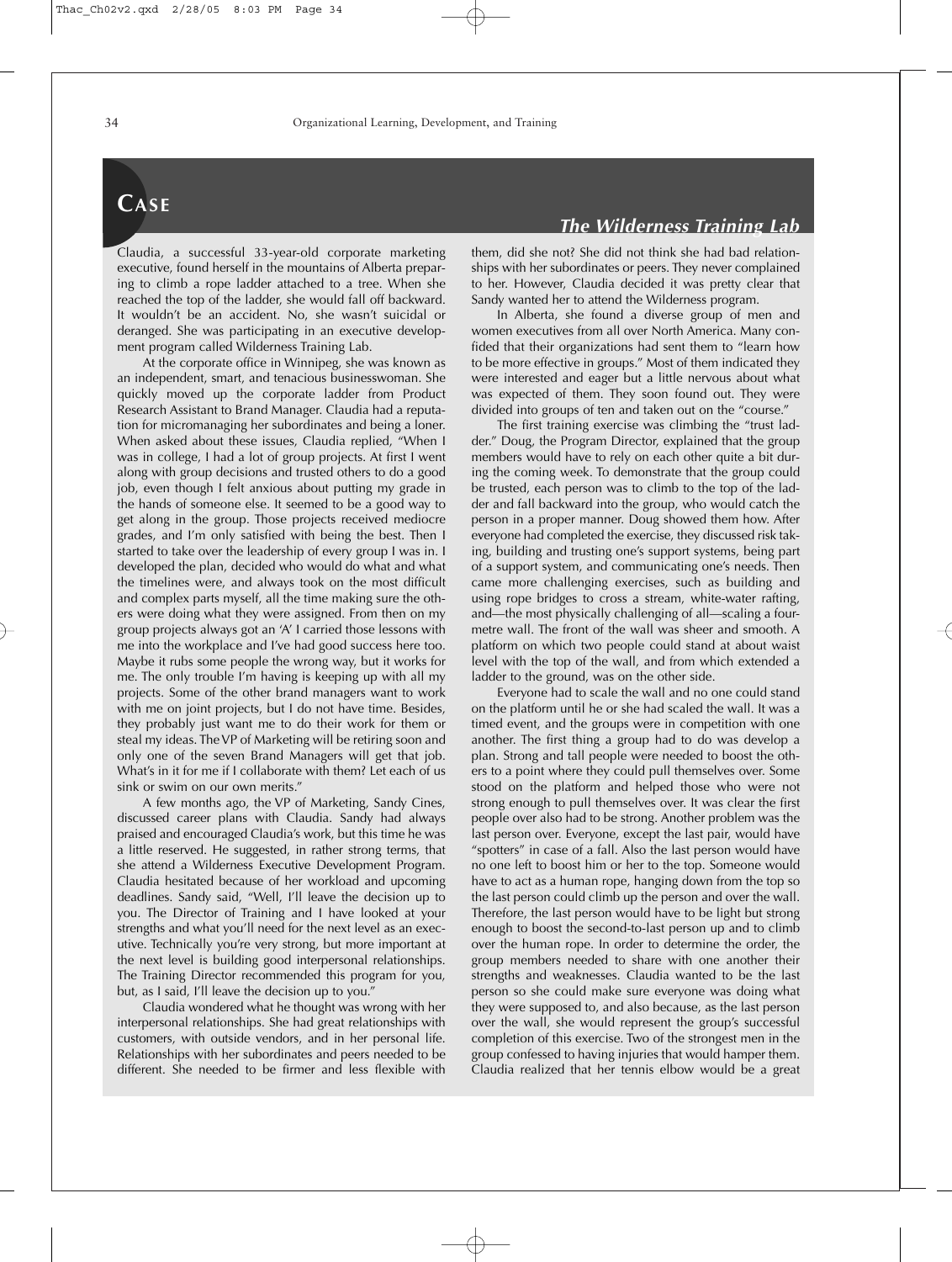liability. When it came to her turn to discuss her strengths and weaknesses, she was honest about her injury and indicated she would fit best somewhere in the middle where many people could help her.

When Claudia's turn to climb came, she called out to those on top what to expect—where she couldn't put much strain and how she would indicate that someone was pulling too hard. Then she was being pushed up with spotters all around her, and the next thing she knew she was over the wall.

Later, when the members discussed the event, Claudia asked what impact her limitations caused in the group. Those who had been pullers replied, "None." They said they knew what to do, because she had told them about her problem ahead of time.

While getting packed to go home, Claudia thought about how much she had learned about herself and her relationship to other people, especially at work. She recognized that she generally failed to trust others to do their part and so she was not being as effective as she could be. Her success came at a high price because of the extra workload she imposed on herself. In addition, she wondered, "What is the price my subordinates pay? How have my actions affected their attitudes and performance? Do I need to be so competitive with my peers? Is that behaviour really in my or my company's best interests?" She knew she would have a lot to think about on the trip home.

# **A FEW WORDS ABOUT THEORY**

Theories are speculative road maps for how things work. In fact, most of us develop our own theories to explain how the world around us works. The child yells, "I want an ice cream cone." He is told, "No, not until you ask properly." After a number of such incidents, the child begins to see that when he says "please" he is more successful than when he says "Gimme" or "I want." The child develops a theory of how to get things he wants; he must always say "please." "Good" theories assemble a number of facts, show the relationship among those facts, and develop a logical rationale for what is likely to be true, given those facts. From theory, predictions or hypotheses can be generated and tested. If the tests show the predictions are correct, the theory is supported. If the new facts are inconsistent with the predictions, the theory is revised or discarded. Suppose the child in the previous situation takes his theory to the extreme. When he says "please" but is denied his request, he continues to badger the person, saying "pleeeease, pleeease." If he soon finds this approach does not work, he may revise the theory. The new theory says "please" works more often than not, but if you have to say it over and over, it does not work. In fact, it makes the person annoyed. This process of developing, testing, and reformulating a theory is the basis of science. It is how new knowledge is created. A good theory is also practical because it

- explains facts as simply as possible,
- predicts future events, and
- provides information on what can be done to prevent undesirable things from happening.

**Theories**

**Theories** are abstractions that allow us to make sense out of a large number of facts related to an issue. Effective training practices are developed from theories and theoretical constructs that describe how learning occurs and what motivates people. This chapter is about theory and so it is necessarily somewhat abstract. Unfortunately, some people may see little value in wading through the complex logic and rationale of theories. It is easier to follow a set of instructions like a recipe. But, in training, as in business, a single recipe will not work. Recipes require standardized ingredients—businesses do not have standardized ingredients. Each organization is unique, with different missions, strategies, environments, technologies, and people.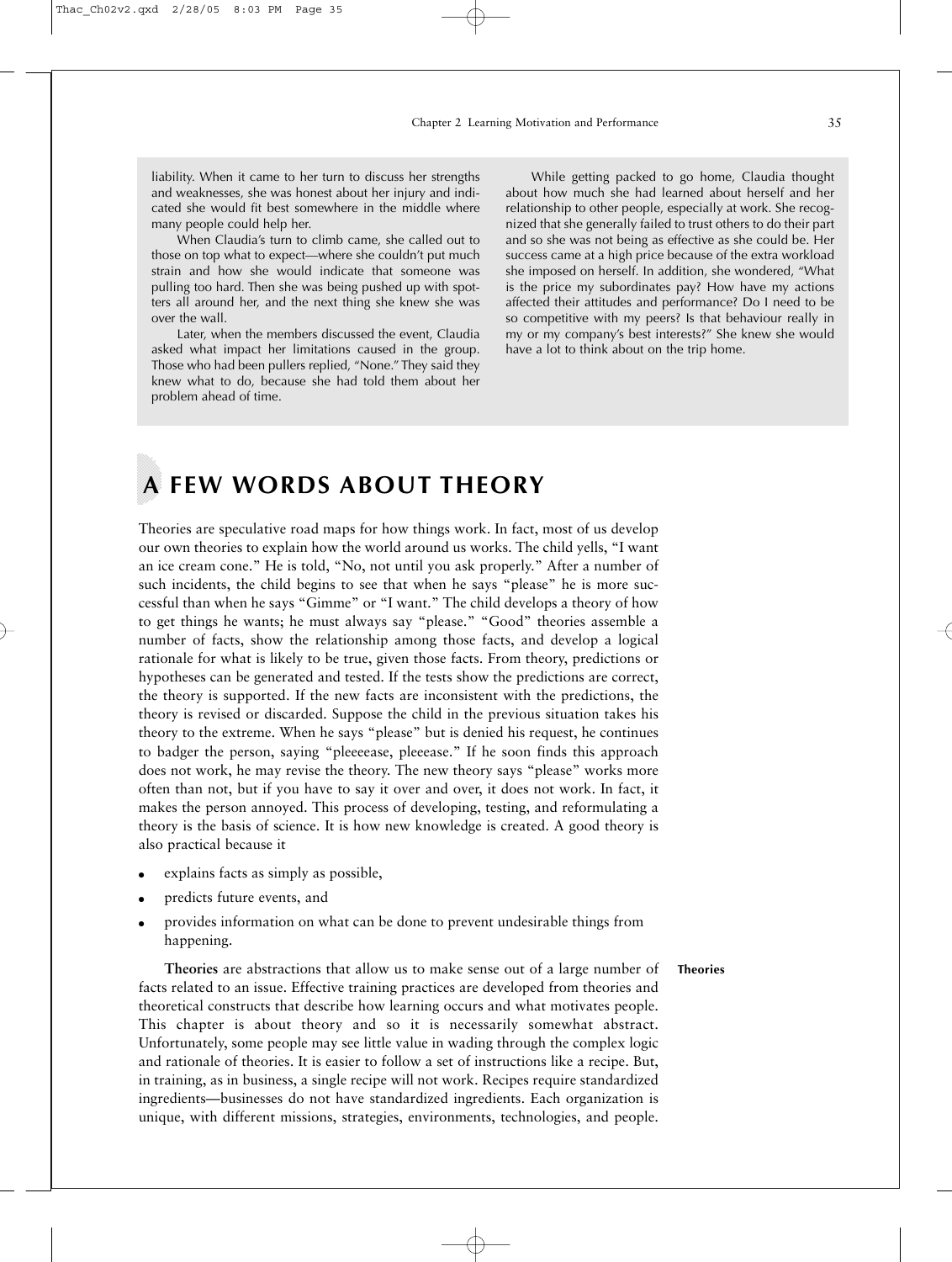The interaction of these elements creates a different "chemistry" in each organization, thus making a "one best way for everyone" approach ineffective. Theories provide the guidelines, principles, and predictions that allow organizations to create the right recipe for their situation. Successful people in business pay attention to theory.

Firms in all industries from manufacturing to telecommunications, from energy production to health care (e.g., Ford, 3M, Microsoft, Motorola, Toshiba, Toyota, and Xerox), jumped ahead of the competition because they understood and applied theories. Some of these theories concern the product, others concern how the product is made, and still others how the firm is managed. Rather than copying others, these companies understood the underlying theories related to what they were trying to do and applied those theories to meeting their goals. As the quality guru W. E. Deming indicates, experience teaches nothing without theory.<sup>1</sup> He warns that unless you understand the theory behind someone's success, copying can lead to chaos.2 A survey of *Fortune* 1000 companies engaged in programs to improve quality (e.g., total quality management ISO 9000) and involve employees in decision-making support this view. The companies that applied the underlying models and theories correctly were getting the best results; those that simply put programs into place were getting the worst results.<sup>3</sup>

Consider pay systems. Suppose a company pays its employees on the basis of how much they produce (i.e., a piece-rate system). The company is successful and the employees make a high wage. You decide to institute the piece-rate system in your company. Will it work? It might, but it might not. Its success will depend on the total reward system, what the company is trying to accomplish, and what the employees value. For example, employees may turn out a high volume of the product but at the cost of many problems with quality. They may produce more than can be sold. Piece-rate systems can create a "norm" in the work group that prohibits them from producing more than a specified amount (to avoid increases in the product/money ratio or to protect slower workers). In other words, the differences in the people and work environments affect the success of the piece-rate system.

An understanding of motivational theory allows a manager to improve employee performance levels by applying the principles of motivation to his firm's unique circumstances. The same is true with training. Whether one company's training program will work in another's, will depend on the needs of the latter company, its employees, and the training system used. Copying without understanding is like taking someone else's prescription drugs. Even though they may have made someone else better, they could kill you.

What theories are important to the success of the training enterprise? If trainees do not learn, then training has failed. Theories of learning are certainly important. If trainees learn but do not try to transfer the learning to the job, then training has failed. Add theories of motivation to the list. If the trainees learn and try to transfer the learning to the job site, but obstacles in their work environment prevent them from making the transfer, then training again has failed. It failed because the changes in the work environment that needed to support the desired behaviour were not considered. Thus, in order to design and implement effective training programs, you need to understand how people learn, what motivates learning and performance, and how the learning and work environment affect motivation and performance. This chapter focuses on these topics. The theories, models, and concepts discussed here serve as a foundation for the rest of the book. We will refer to these theories and their implications for training throughout the text because they are related to each phase of the training process.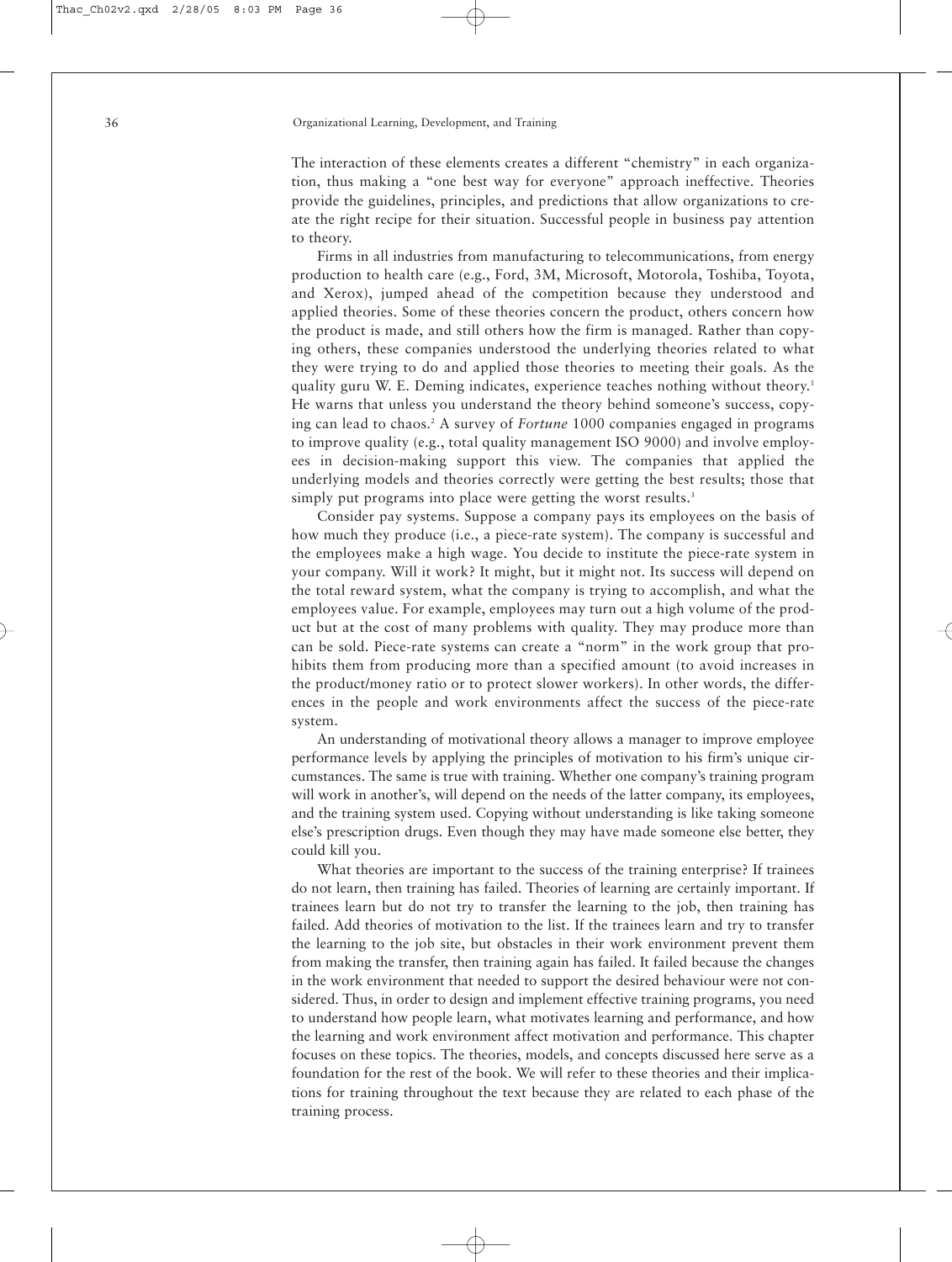## **UNDERSTANDING MOTIVATION AND PERFORMANCE**

Your job performance and your behaviour in general are a function of what you know, what you are able to do, and what you believe (KSAs). If you do not have the KSAs, you cannot perform. However, additional factors are important in determining your performance. Figure 2-1 depicts a general **performance model**. This model indicates that a person's performance (P) depends on the interaction of motivation (M), KSAs, and environment (E). Motivation arises from your needs and beliefs about how best to satisfy those needs. Both motivation and KSAs are part of your memory and thinking systems (i.e., cognitive structure). **Environment** refers to the physical surroundings in which performance must occur, including barriers and aids to performance as well as objects and events (cues) that you might see as indicating that your performance will be rewarded or punished.

Think back to the Wilderness Training case. Which of Claudia's KSAs allowed her to reach her current position? Her boss felt she lacked the interpersonal skills necessary for developing good relationships. Did she lack these skills or was she not motivated to use them? Apparently she had the skills since she was able to develop good relationships with others with whom she was not working directly. The Training Director probably understood this fact, because he suggested the Wilderness Training rather than an interpersonal skill-building workshop. The Wilderness Training did not teach people how to develop good interpersonal relationships as much as it broke down barriers that prevented those relationships from developing. The program worked on the motivation and attitudes of the trainees. What barriers in Claudia's work environment might keep her from developing these relationships? How about the upcoming retirement of the VP and that open position? What criteria could be used in evaluating managers that would encourage them to develop positive relationships with peers and subordinates?

Each of the factors M, KSA, and E in Figure 2-1 can influence performance, but the combination of these factors determines the person's performance. The weakest factor, then, limits the likelihood of engaging in any activity. For instance, no matter how knowledgeable or skilled you are, if you are not motivated to perform the activity—or worse, are motivated to not perform it—then you will not. If the environment does not support the activity or blocks it, then it does not matter how **Performance Model** a depiction of the inputs that need to be considered in determining performance levels.

**Environment** the physical surroundings in which performance must occur, including barriers and aids to performance as well as objects and events (cues) that you might see as indicating that your performance will be rewarded or punished.



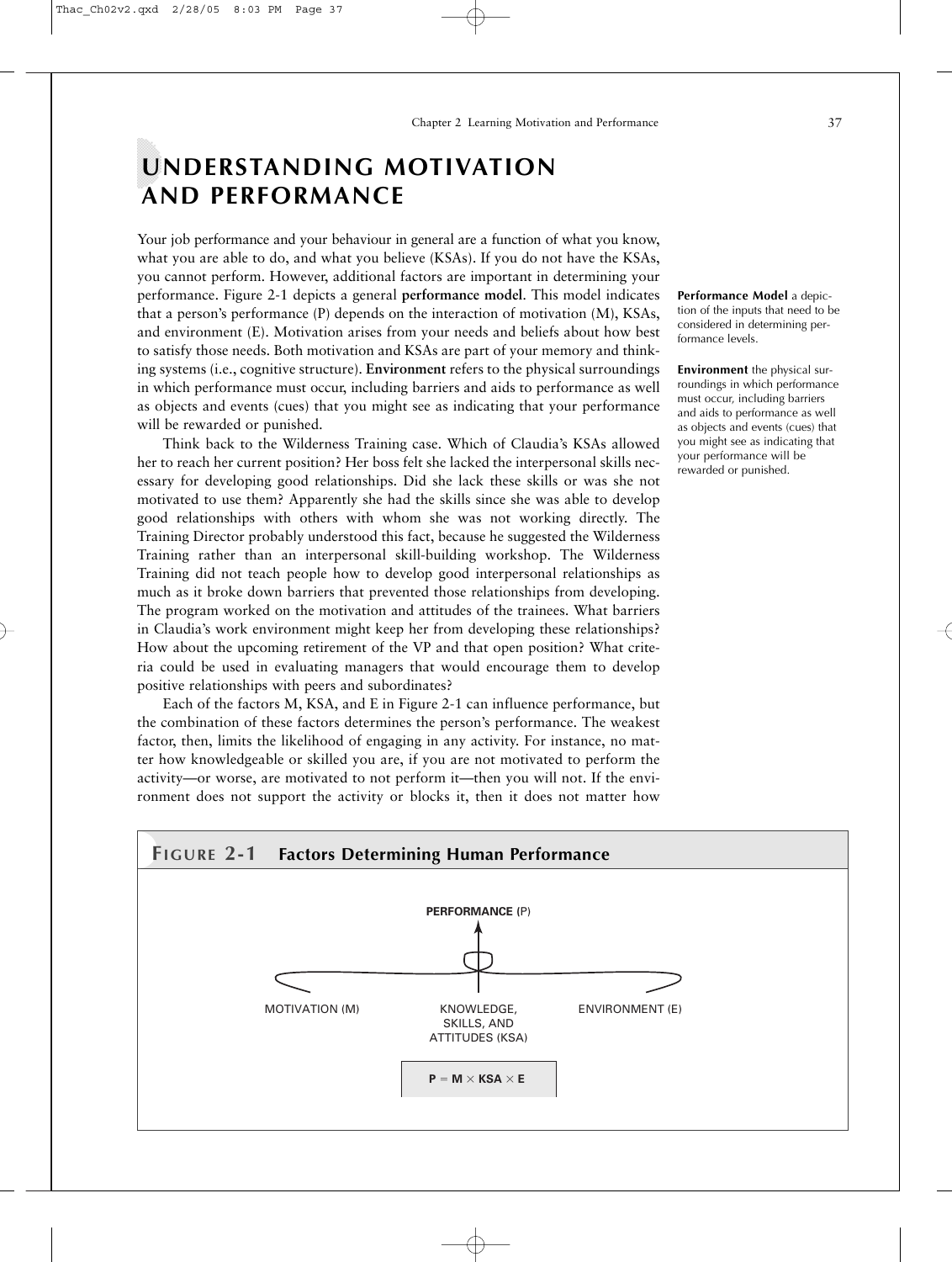motivated or knowledgeable you are—you will not do it. For example, if necessary tools are not working or equipment is missing, you won't attempt the activity. Likewise, if the environment is sending signals that your performance will be punished, you won't perform. In Claudia's case, she seemed to want to stay at work and not attend the training. However, her boss gave strong indications that staying would be viewed negatively. Her environment changed, signalling that old ways of performing would not be rewarded and new ways would.

This model in Figure 2-1 is important for determining employee training needs. It helps us understand whether poor job performance is a result of KSAs or other factors. It is also important in the design of training. When putting together the learning modules and training methods, the trainer must consider how they will affect the trainees' motivation to learn. Similarly, when selecting the training facility and materials, we must consider how they will interact with trainee motivation. When we ask trainees to use their new knowledge and skills back on the job, we must make sure the environment is supportive of this new way of performing. A deeper understanding of the three determinants of performance will increase your ability to design and implement effective training programs. First, we look at motivation, presenting the most prominent theories and clarifying their relationship to the training enterprise.

## **MOTIVATION: WHY DO THEY ACT LIKE THAT?**

Motivation is part of a person's cognitive structure and is not directly observable. Thus, it is typically defined in terms of its effects on behaviour, which are observable. Most of the scientific literature defines **motivation** as the direction, persistence, and amount of effort expended by an individual to achieve a specified outcome. In other words, the following factors reflect a person's motivation:

- What need(s) the person is trying to satisfy,
- What types of activity the person engages in to satisfy the need,
- How long the person engages in the activity, and
- How hard the person works at it.

Go back to Claudia's situation. What need is she is trying to satisfy: the growth need or the need to achieve and get ahead in the company? To answer this, look at the types of activities she is involved in. She takes on extra projects, volunteers to work on task forces, works late, and so forth. How long has she been doing it? For about two years. How hard does she work at it? Well, it seems pretty hard: She works 12-hour days and often goes in on Saturday.

Motivation is goal-directed and derived both from people's personal needs and from the decision processes used to satisfy those needs. Separate theories evolved to explain the relationship between needs and motivation, and between decision processes and motivation. Needs theories attempt to describe the types of needs people have, their relative importance, and how they are related to each other. Process theories attempt to describe and explain how a person's needs are translated into actions to satisfy the needs.

**Needs Theory** Our needs are the basis of our motivation and the reason for almost all of our activity. Understanding a person's needs helps you to understand his behaviour. From Maslow's early work,<sup>4</sup> Clayton Alderfrer developed a needs theory of motivation called **ERG theory**. <sup>5</sup> ERG is an initialism representing the three basic needs of the theory: existence, relatedness, and growth. **Existence needs** correspond to

**Motivation** the direction, persistence, and amount of effort expended by an individual to achieve a specified outcome.

**Needs Theory** theories of motivation that explain the various types of human needs that are motivating.

**ERG Theory** a need theory of motivation taken from the work of Maslow describing three types of need: existence, relatedness, and growth.

**Existence Needs** physiological and security needs.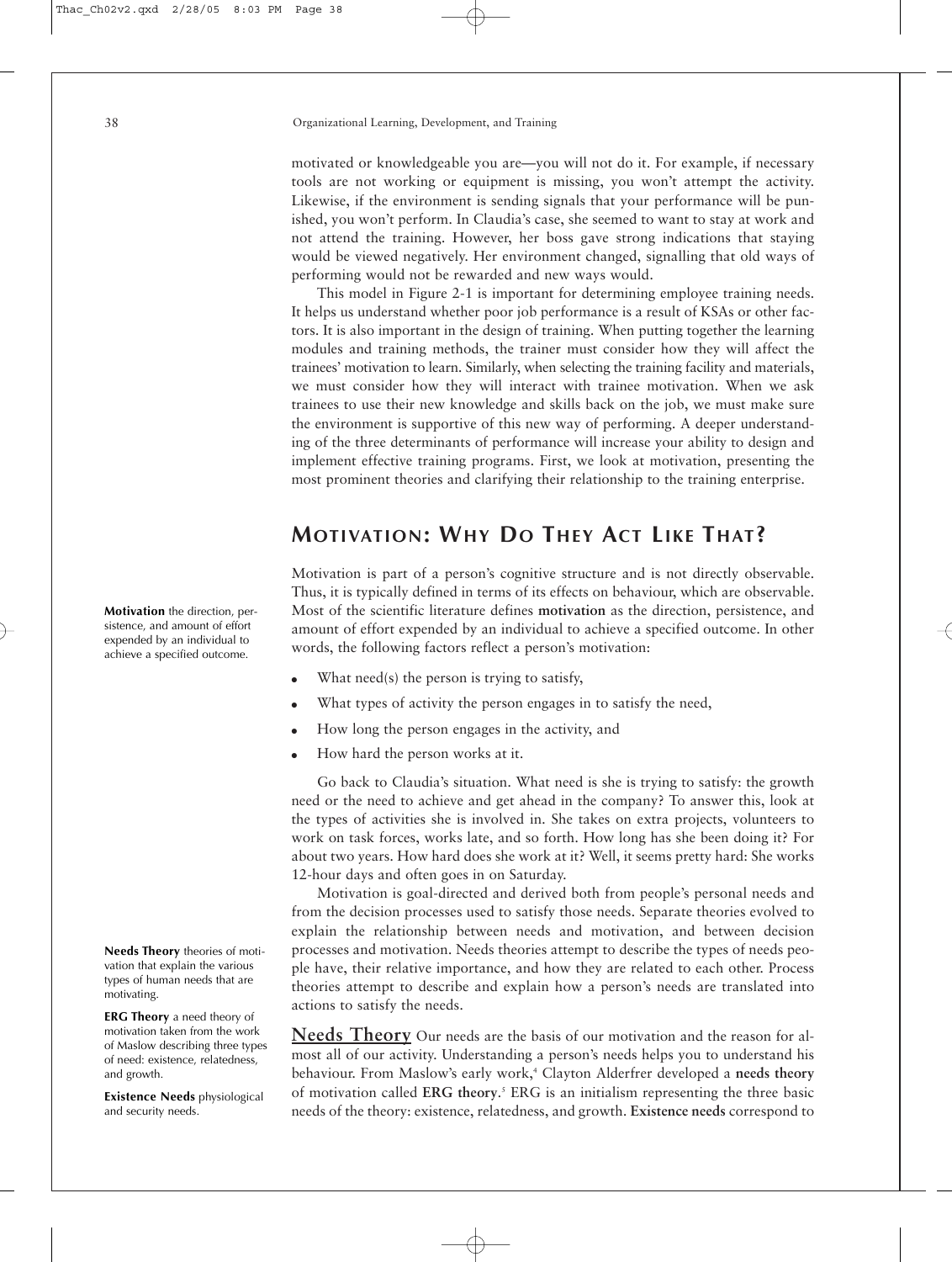#### Chapter 2 Learning Motivation and Performance 39

Maslow's lower-order physiological and security needs. They are the immediate needs required to sustain life—needs for food, shelter, and the like—as well as the need for some security in the future for a safe and healthy life. **Relatedness needs** reflect people's need to be valued and accepted by others. Interpersonal relationships and group membership (work, family, friends, etc.) act to satisfy these needs. **Growth needs** include feelings of self-worth and competency and achieving our potential. Recognition, accomplishment, challenging opportunities, and a feeling of fulfillment are outcomes that can satisfy these needs. Even though some disagreement exists in the scientific community about the relationships among these needs and their relative importance at any given point in life, few dispute the idea that these needs exist for everyone.

People work to satisfy their needs. Understanding the types and strengths of employee needs is important to the training process. It can help to identify some of the causes of poor performance and therefore determine training needs. Consider the employee who has strong relatedness needs but whose job is structured so that he must work alone most of the time. He may not be getting the required quality and quantity of work completed because he spends too much time socializing with others in the workplace. Additional technical KSAs will do little to improve his job performance. Performance improvement would more likely result from some other type of training (perhaps time management) or some non-training intervention (such as job redesign or counselling).

Understanding needs is also important in designing training programs and facilities. Trainers need to make sure that the environment and training methods—that is, how the training is conducted and where it takes place—meet the trainee's physical, relationship, and growth needs. We discuss these issues in depth in the chapters covering training design, development, and implementation. Think back to the Wilderness Training case to get a sense of how training methods, materials, and environment influence trainee motivation.

Although motivated to attend the training because of her boss's pressure, was Claudia motivated to learn when she first arrived, or was she skeptical about the value of the training? What if she had attended a series of lectures on the importance of developing strong interpersonal relationships instead of the outdoor group experiences? Would she have been as motivated to absorb the lessons and apply them to her work? How strong do you think Claudia's relatedness needs were? How effective would training be that focused on showing her how changing her behaviour would result in increased acceptance by her peers? It seems apparent that Claudia did have high growth needs. The outdoor training presented her with a series of physical and psychological challenges, fitting in with her growth needs and motivating her to become an involved participant in the training.

The few empirical studies conducted on this topic tend to support Alderfer's notion that people can experience needs in all three areas simultaneously.<sup>6</sup> The relative satisfaction level in each area determines the importance of the needs. Unsatisfied needs motivate us, and motivation decreases as needs in an area are satisfied. However, needs in these three basic areas tend to renew themselves; they can also expand. Although you may have a good job that provides you with food, shelter, and security, you may start to feel the need for better food, a larger and more comfortable home, a larger savings account, or an investment portfolio. Similarly, even though your relationships with family, friends, and co-workers may at first satisfy your relatedness needs, you may begin to feel that you would like the relationships to be better or closer, or that you want to develop additional relationships.

Sometimes our needs may conflict with one another, or one type of need may become more important than the others. Then we feel we must choose one over the

**Relatedness Needs** need to be valued and accepted by others.

**Growth Needs** feelings of selfworth and competency and achieving our potential.



Website about ERG theory *http://changingminds.org/ explanations/theories/ erg\_theory.htm*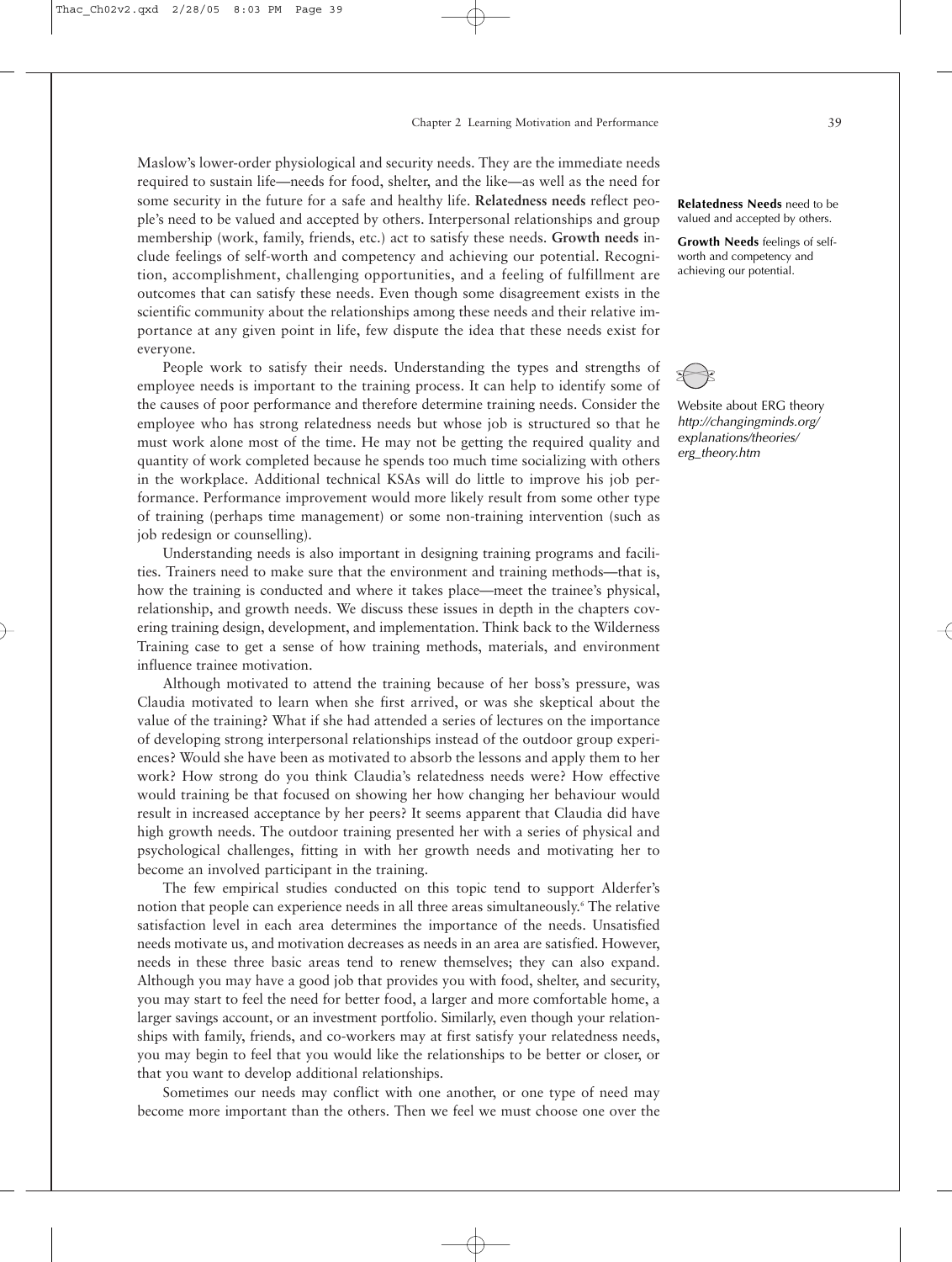other, which is what happened with Claudia. We cannot be sure how strong her relatedness needs are, but we do know that she saw them as conflicting with her ability to satisfy her growth needs at work. The Wilderness Training was designed to satisfy the trainees' needs for growth and relationships at the same time. Step by step, the training demonstrated how building strong interpersonal relationships could not only satisfy relationship needs but also make greater accomplishment possible.

This example illustrates a central point about motivating trainees to learn. The best training incorporates opportunities to satisfy all three categories of needs. The training facility and accommodations address, in part, existence needs. How much trainees learn is also dependent on the trainees' physical comfort, level of hunger, and so on. Demonstrating how the training will improve the trainee's competencies, and in turn increase job security and fulfill existence needs, will motivate the trainee. Building a network of positive relationships among trainees and between trainees and the trainer will address relatedness needs. Using methods that provide challenging experiences that lead to the attainment of the target KSAs will address growth needs. By having training address all levels of needs in some way, you can be assured that all trainees will find at least one need that requires satisfying. This will go a long way toward motivating all trainees because you offer something for everyone.

Needs theory leads to implications for the training process even after completion of the training. Trainers must make sure trainees are able to see how learning fulfills their needs. In Claudia's case, her boss provided some of that linkage when he told her how important relationship building is to her current and future job success (i.e., security needs). What could the trainers at the Wilderness Training Lab do to create these links? We discuss this issue more in the next section, since these links are the focus of the process theories.

**Process Theories** Needs are only part of the motivation equation. Deciding how to go about satisfying those needs is the other part. **Process theories** of motivation describe how a person's needs translate into action. Although many types of process theories exist, we will focus on the three with the most direct implications for training: classical conditioning, reinforcement theory, and expectancy theory.

**Classical conditioning** is the association of a generalized response to some signal in the environment. It typically involves learning to emit a non-voluntary response to some signal that in the past did not produce that response. For example, when an optometrist examines your eyes, she may put you in front of a machine that blows a puff of air into your eye. This puff of air causes you to blink your eye. If a red light came on just before the puff of air, you would probably learn to associate the puff of air with the red light and begin blinking whenever the red light comes on. At that point, you learned to blink (generalized response) in response to the red light (signal).

The most widely known example of this type of learning involves Pavlov's dogs.<sup>7</sup> Pavlov was not studying learning; he was examining the physiology of digestion by measuring the amount of salivation produced by various substances placed on the tongues of dogs. As the story goes, Pavlov observed that the dogs began to salivate upon his entering the lab, thus playing havoc with his desire to determine the amount of saliva produced by various substances. He speculated that over time his entrance was followed so often with substances placed on the dogs' tongues that the dogs learned to salivate on his entrance.

Table 2-1 shows how the classical conditioning process works. Step 1 reflects the state of affairs before conditioning takes place. Certain factors in the environment (unconditioned stimuli) produce automatic responses (unconditioned responses) in animals and people. If we place an unconditioned stimulus such as meat powder on a dog's tongue, an unconditioned response would be the dog's salivation. That is, the

**Process Theories** theories that describe how a person's needs translate into action.

## **Classical Conditioning** the

association of a generalized response to some signal in the environment.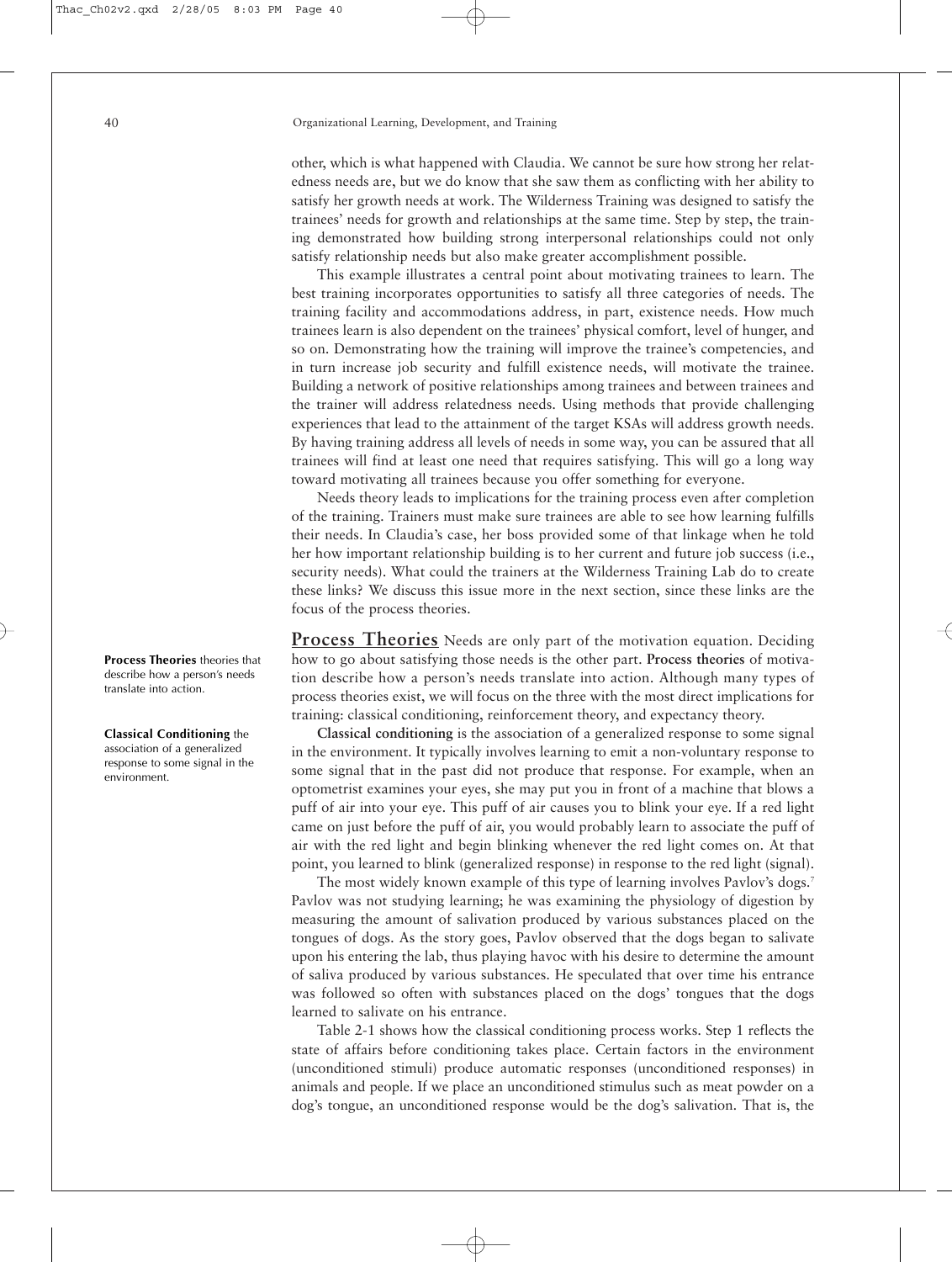| <b>TABLE 2-1 Classical Conditioning Process</b>                                                                                                       |  |                                               |
|-------------------------------------------------------------------------------------------------------------------------------------------------------|--|-----------------------------------------------|
| <b>STEP 1 Unconditioned Stimulus</b><br>(Meat powder)                                                                                                 |  | <b>Unconditioned Response</b><br>(Salivation) |
| <b>STEP 2 Conditioned Stimulus paired</b><br>with Unconditioned Stimulus<br>(Buzzer followed closely<br>in time, over many trials,<br>by meat powder) |  | <b>Unconditioned Response</b><br>(Salivation) |
| <b>STEP 3 Conditioned Stimulus</b><br>(Buzzer alone)                                                                                                  |  | <b>Conditioned Response</b><br>(Salivation)   |

dog need not be trained (conditioned) to salivate when meat powder is put on its tongue. However, this salivation response does not occur with every stimulus that might be in the dog's environment, such as a buzzer. If, however, you sounded that buzzer just before putting meat powder on the dog's tongue, over a number of trials the buzzer would become a conditioned stimulus. The dog is learning (being conditioned) to associate the buzzer with the meat powder. However, you are still putting meat powder on the dog's tongue, so the salivation is really a response to the meat powder and remains an unconditioned response. This situation is reflected in step 2 of Table 2-1. In step 3, you stop putting meat powder on the dog's tongue after sounding the buzzer. If the dog salivates at the buzzer, you have created a conditioned response (salivation) to a conditioned stimulus (the buzzer). Continually sounding the buzzer without offering the meat powder will extinguish (remove) this response. Over time, the conditioned response gradually disappears. Through conditioning, a response to one stimulus can be transferred to another, unrelated stimulus.

Classical conditioning occurs frequently in the workplace, though it typically receives little attention. The noon whistle blows at the factory and the worker's digestive juices begin to flow. Sparks fly from the welding machine and your eyes blink, even though you are wearing goggles. As you will see later, this type of learning can have an impact on the learning environment.

*Reinforcement theory*. **Reinforcement theory** is relatively simple on the surface but can be difficult to apply. It does not provide all the answers for how needs are translated into action; but its major points are essential for understanding human behaviour. The foundation for reinforcement theory comes from the work of E. L. Thorndike.8 Thorndike's **law of effect** states that behaviour followed by satisfying experiences tends to be repeated, and behaviour followed by annoyance or dissatisfaction tends to be avoided. B. F. Skinner used this principle in developing the operant conditioning model and reinforcement theory.<sup>9</sup>

The basic components of learning in **operant conditioning** are illustrated in Figure 2-2. A person is faced with an object or event in the environment (stimulus) and behaves in a certain way (response). That behaviour results in an outcome (consequence) to the individual that is positive or negative. In the illustration, the man has seen a book of great interest (environmental stimulus) while on the way to work. He purchases the book and reads it (response) while continuing to walk to work. You can imagine the consequence. The environment provides stimuli that elicit behaviours and consequences that reinforce or punish them.

In similar situations, the consequences of past behaviour affect future behaviour. How will the man in Figure 2-2 respond to books while walking in the near future? Operant learning theory says the man will learn to avoid reading and walking. A person's motivation (i.e., direction, magnitude, and persistence of behaviour), then, is a **Reinforcement Theory**

**Law of Effect** behaviour followed by satisfying experiences tends to be repeated, and behaviour followed by annoyance or dissatisfaction tends to be avoided.

**Operant Conditioning** a type of learning where specific types of behaviour are reinforced.

Chapter 2 Learning Motivation and Performance 41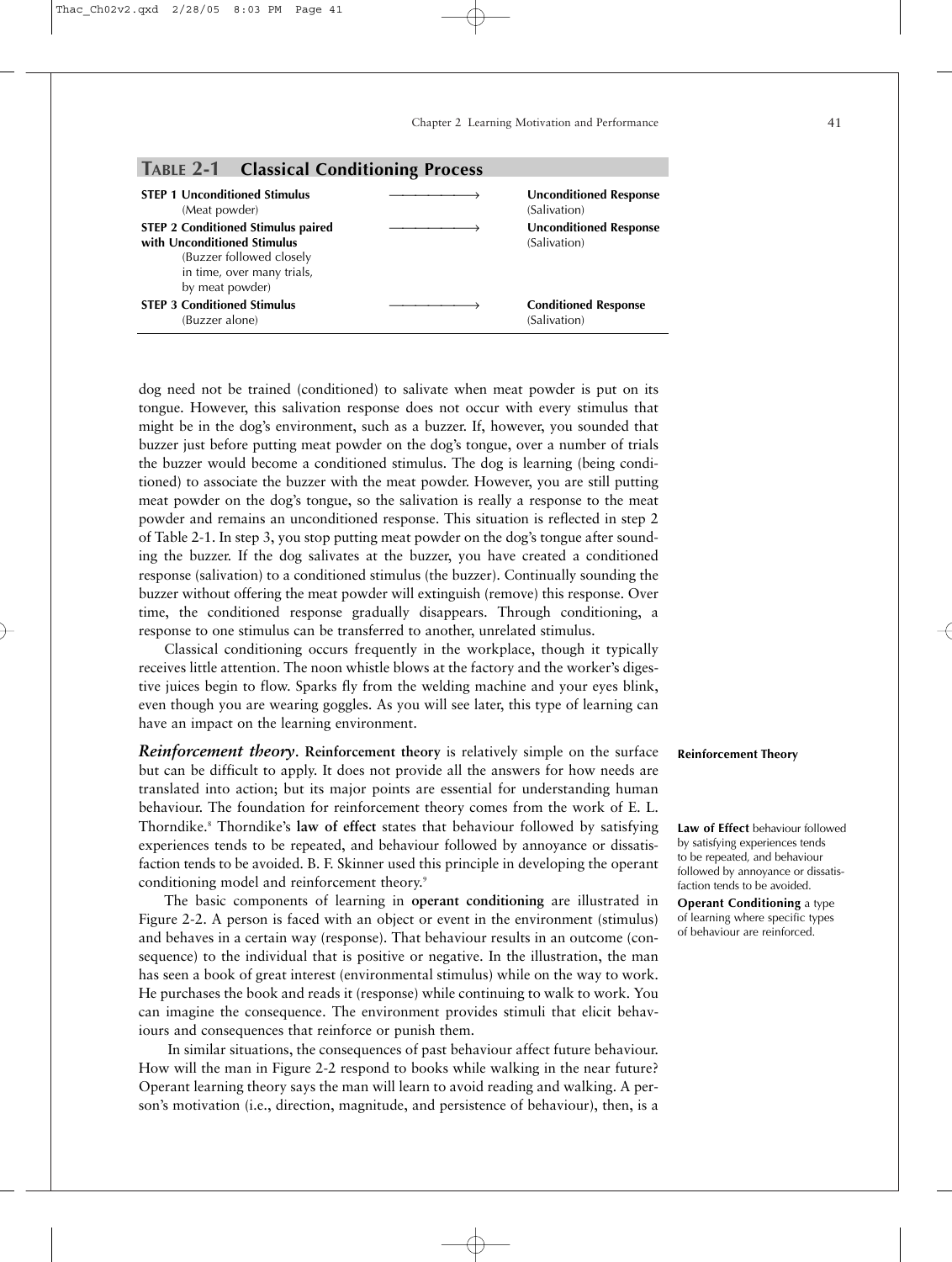

function of her reinforcement history. Unfortunately, reinforcement theory provides no explanation of the processes involved in storing, retrieving, or using the lessons of past reinforcement. The model leaves us wondering how future behaviour becomes influenced by previous reinforcement history. Nevertheless, the theory does convincingly predict the various effects on future behaviour caused by the consequences of past behaviour.

Skinner identified four types of consequences that can result from behaviour:

- **1.** Positive reinforcement,
- **2.** Negative reinforcement,
- **3.** Punishment, and
- **4.** Extinction.

When behaviour results in either positive or negative reinforcement, the likelihood is increased that the behaviour will occur in future similar circumstances. **Positive reinforcement** occurs when your behaviour results in something desirable happening to you—either tangible (such as receiving money), psychological (such as feeling pleasure), or some combination of the two. **Negative reinforcement** occurs when your behaviour results in removing something you find annoying, frustrating, or unpleasant. This "good" outcome increases your likelihood of repeating the behaviour. For example, if, when you have a headache, you take an Aspirin and the headache goes away, the "Aspirin-taking response" is negatively reinforced. Nothing is inherently desirable about taking the Aspirin; its reinforcing power comes from its ability to remove the pain. The environment or the person can provide both positive and negative reinforcement. For example, a person receives pay for his work. The environment provides the positive reinforcement (pay). When a person feels a sense of pride and accomplishment after completing a task, the person is positively reinforcing himself.

Your behaviour is punished when it results in something undesirable happening to you. **Punishment** decreases the likelihood of the response occurring in the

Website about behaviourism *http://en.wikipedia.org/wiki/ Behaviorism*

**Positive Reinforcement** behaviour that results in something desirable happening to you—it can be tangible, psychological, or some combination of the two.

**Negative Reinforcement** behaviour that results in removing something you find annoying, frustrating, or unpleasant.

**Punishment** behaviour that results in something undesirable happening to you—it can be tangible or psychological or both and can come from the environment or be self-administered.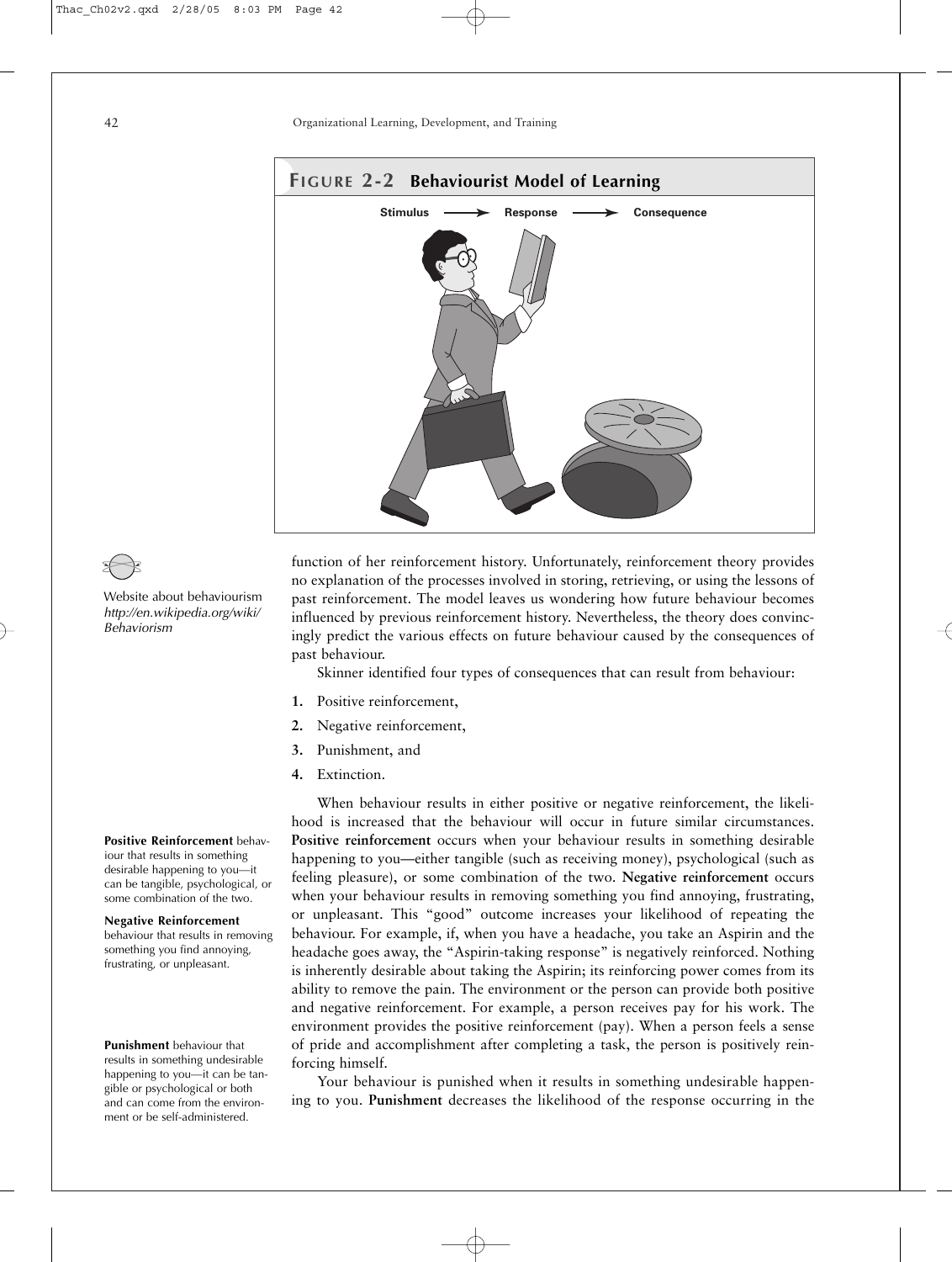#### Chapter 2 Learning Motivation and Performance 43

future. Like reinforcement, punishment can be tangible, psychological, or both and can come from the environment or be self-administered. In Figure 2-2, the environment provides the punishment. However, when we do things that violate our personal values and beliefs and therefore experience negative feelings, we are selfpunishing that behaviour. Punishment exists when you receive something unpleasant or when you lose something desirable. The latter form of punishment is called **extinction**. For example, you may buy books by a certain author because of the positive feelings you experience as you read them. However, while reading the last two books by this author, you did not experience those positive feelings. Therefore you stop buying this author's books. When the person's behaviour (like buying and reading the books) no longer produces the desired outcomes, the behaviour is less likely to occur in the future. Figure 2-3 depicts the various types of behavioural consequences.

A few examples here should clear up any misunderstandings or confusion created by these definitions. First, think back to the Wilderness Training Lab case. What kind of reinforcement history did Claudia experience from working in groups? Her first group experiences in college resulted in the negative outcomes (for her) of mediocre grades. Since her cooperative behaviour in groups was punished, she stopped it. When she changed her behaviour to become more directive, monitoring and doing more of the important work, two consequences resulted: (1) she was positively reinforced by good grades; (2) she avoided the negative feelings of anxiety about having other group members not do their assignments well and the resulting mediocre grades. Her new group behaviour was both positively and negatively reinforced over a number of years. It is no wonder, then, that she continued to work in groups this way. Is it possible Claudia avoided working in groups with her peers because she couldn't control those groups in the same way she could her subordinates? The training she received provided her with new group situations in which she was positively reinforced (e.g., recognition, accomplishment) for using a new set of group behaviours. **Punished New Conduct Conduct Conduct** Chapter 2 Learnin funct. Like reinforcement, punishment can be tangible, per<br>numerity wides the punishment. However, when we can come from the tree trive<br>numerity of the punishment. H

In another example, after working for a few hours, Jon, a machinist, suddenly hears a loud unpleasant screeching noise coming from the exhaust fans near his work area. He finds the electrical switch and turns the fans off; he later switches them on



**Extinction**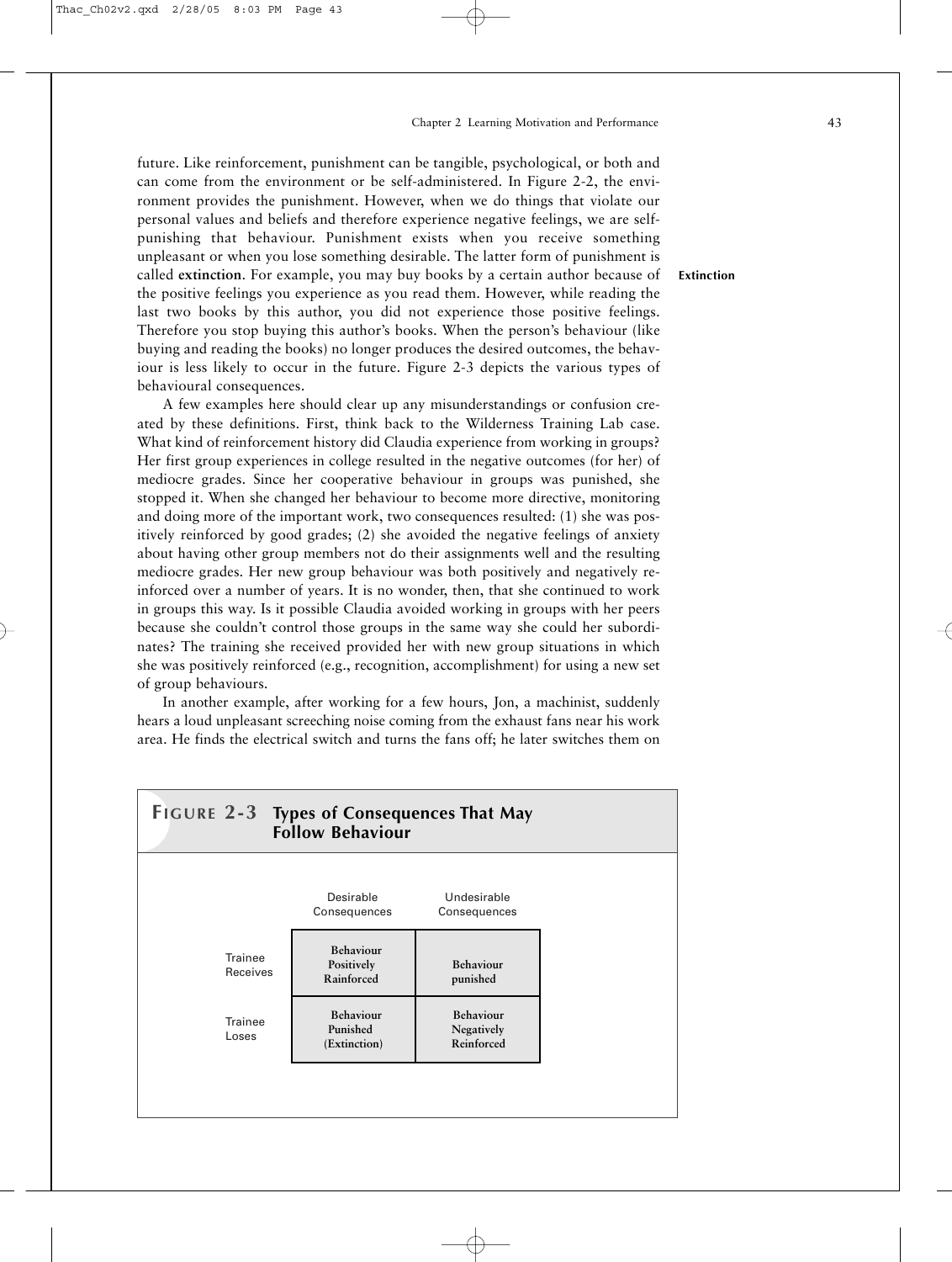again, and they work for the rest of the day. The same thing happens the next two days. The fourth day, when he takes his break he shuts the fans off before the noise begins. When he returns from his break, he turns them on and they operate normally for the rest of the day. This behaviour becomes a daily habit with Jon. What Jon does not know is that plant maintenance repaired the fan the evening before he began his "shutting it off at the break" behaviour. Jon maintained his behaviour because it was negatively reinforcing. By "giving the fans a rest," he avoided the loud, unpleasant noise. As this worked every time, it was self-reinforcing. This is how superstitious behaviours develop.

*Reinforcement Versus Punishment*. Punishment can eliminate undesirable behaviour in the workplace. However, several problems make it undesirable as a management or training tool.

- It does not motivate people to do things, only not to do things. It does not indicate what the desired behaviour is, only what is not desired.
- If the undesired behaviour is punished only sometimes, people will learn the situations in which they can get away with it. The saying, "While the cat's away, the mice will play," neatly captures one problem with this technique; punishment requires constant vigilance on the part of a supervisor and encourages employee efforts to "beat the system."
- If a person's undesired behaviour is rewarding, the punishment must be severe enough to offset the behaviour's reinforcing properties. Escalating negative outcomes to employees raises ethical, moral, and commonsense objections.
- Someone must do the punishing. This person becomes someone to be avoided. Supervisors avoided by subordinates experience leadership problems.

Positive and negative reinforcement are better tools for motivating and especially for training employees. Negative reinforcement can cause the desired behaviour to become self-reinforcing, like Jon's turning off the fans. When the person continually performs the desired behaviour (avoiding the undesired behaviour), negative outcomes are avoided. If the desired behaviour is then also positively reinforced, the person not only avoids the negative outcome but also receives a positive outcome. As with Claudia in the opening case, the result is a strong maintenance of the behaviour.

With reinforcement, the person doing the reinforcing does not always need to be present for the desired behaviour to occur. The employee actively seeks to make the reinforcing agent (e.g., supervisor or trainer) aware of her behaviour. When punishment is used as the motivational or learning mechanism, the employee attempts to hide behaviour so as to avoid the consequences. Obviously, a trainer or supervisor's job is much easier when employees are attempting to communicate what they are doing rather than hiding it.

Thus, either positive or negative reinforcement is preferred over punishment as a strategy for motivating learning and behaviour change. Used in combination, positive and negative reinforcement appear more effective than either used alone.10 For those interested in finding out more about how to implement positive, humanistic, and effective work environments, we would encourage you to read Dick Grote's *Discipline Without Punishment.*<sup>11</sup>

Reinforcement theory suggests that any training must be concerned not only with teaching the KSAs but also the consequences that are attached to the following:

- the learning process,
- the old way of doing the job, and
- the new way of doing the job.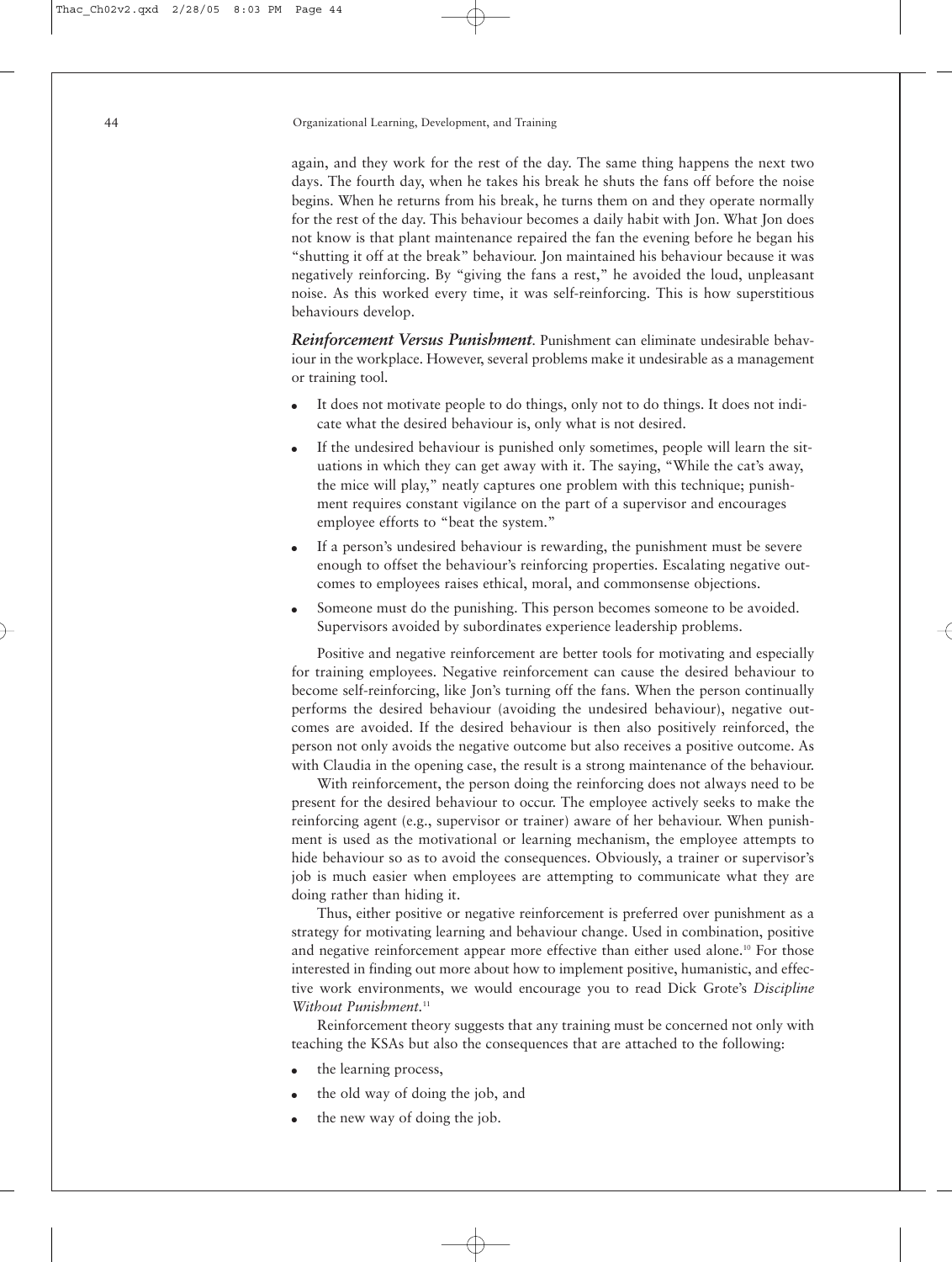#### Chapter 2 Learning Motivation and Performance 45

Thac\_Ch02v2.qxd 2/28/05 8:03 PM Page 45

As noted earlier, many unanswered questions arise when using reinforcement theory to describe the motivational process. Expectancy theory, however, provides some additional explanation and leads to many more implications for training.

*Expectancy Theory***.** In 1964 Victor Vroom published a theory of work motivation called **expectancy theory**. <sup>12</sup> This theory describes the cognitive processes involved in deciding the best course of action for achieving our goals (i.e., satisfying our needs). A **cognitive process** is a mental activity such as information storage, retrieval, or use. Thinking and decision-making are cognitive processes. In its most basic form, expectancy theory proposes that a person's motivation can be explained by the relationship among three conceptually distinct elements:

- **1.** The level of success expected by the individual (e.g., how well she will be able to do what she set out to do), which is termed Expectancy 1,
- **2.** The individual's beliefs about what the outcomes will be if she is successful. The expected outcomes and their likelihood of occurrence make up Expectancy 2, and
- **3.** The individual's feelings about the various outcomes' positive or negative value. An outcome's subjective value is referred to as its **valence**.

In combination, these elements determine the individual's motivation (i.e., effort) to engage in a particular course of action. When situations allow different courses of action, as most do, the one with the highest motivation level is chosen. The motivation level for a particular course of action can be calculated mathematically with the following formula:

Effort = Expectancy  $1_i \times \sum_{ii}$  (Expectancy  $2_{ii} \times$  Valence<sub>ii</sub>)

Although this formula is useful for those conducting research on motivation, it is not particularly useful in the day-to-day activities of most people. It does, however, present some important implications for training and learning, which we discuss shortly.

To gain a better understanding of the expectancy theory framework, let's go back to Claudia at the point at which she was trying to decide whether to attend the executive development seminar as suggested by her boss. Today is the last day she can register for the seminar that starts in two weeks. She postponed the decision as long as possible and now must decide. She feels confident about her ability to complete this training successfully, but she holds some doubts about whether it will teach her anything useful about running her marketing operation or working more effectively in a group. She knows that during her week of training, the marketing strategies for five important accounts will arrive on her desk and she will need to review and finalize them before forwarding them to top management. They are due on the Wednesday following training. In addition, her normal work will continue to pile up. Claudia faces the choice between incompatible performance goals and courses of action. Her cognitive processes, in expectancy theory terms, are illustrated in Figure 2-4.

Examining Claudia's situation in terms of expectancy theory, we see that her expectations of success (Expectancy 1) are high for both behaviours. The expectancy of 1.0 means she is 100 percent sure that she would successfully be able to complete either course of action. The Expectancy 2 links reflect the outcomes that Claudia anticipates if she successfully completes the seminar or stays at the office and completes her workload. If she turns down the training and stays on the job, she believes there is a 50 percent chance her boss will see her skills as inadequate. It would be higher, but she believes if she can do a superior job on these strategies, he will not think those relationship skills are so important. She believes it's 90 percent likely she

**Expectancy Theory** theory of motivation that uses cognitive processes as a means of determining the best course of action for achieving our goals.

**Cognitive Process** a mental activity such as information storage, retrieval, or use. Thinking and decision-making are cognitive processes.

#### **Valence**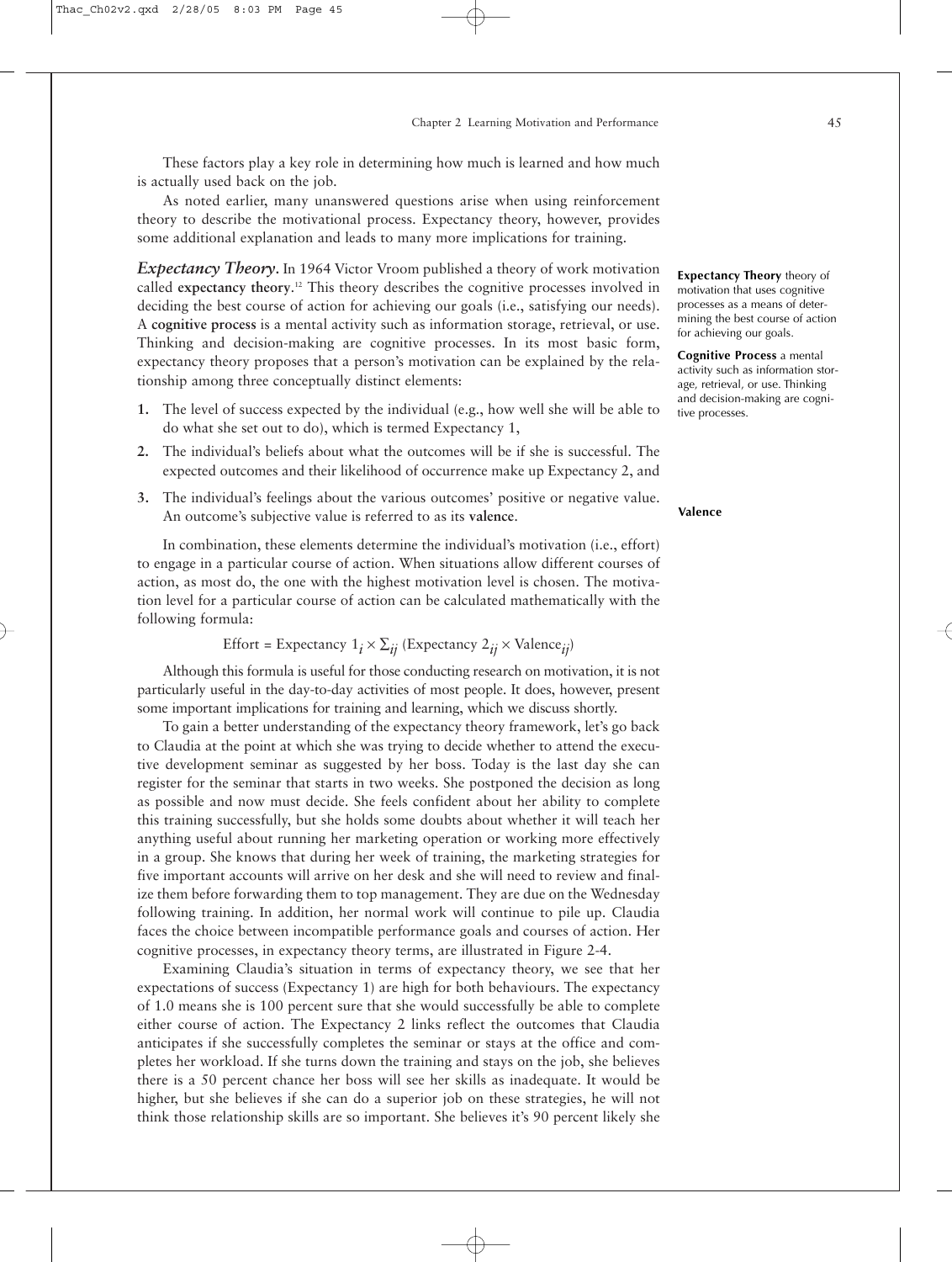

will have feelings of pride and accomplishment for getting all her work completed on time. However, if she turns down the training, she believes there is only a 30 percent chance her boss will recommend her for promotion.

Conversely, if she goes to the training, she believes the likelihood is 60 percent that her boss will evaluate her as having a more complete set of managerial skills. However, she will fall behind in her work, and it is a certainty (1.0) she will feel harried, overloaded, and depressed. Yet she sees the chances of being recommended for a promotion increasing to 60 percent if she goes to training. As the valences in Figure 2-4 show, she values her boss's recommendation for promotion the most. She views having her boss evaluate her skills as being inadequate and the feelings associated with being behind in her work as the least desirable of the outcomes. Use the formula to calculate Claudia's motivation. By multiplying each Expectancy 2 by its respective outcome valence, summing the values, and then multiplying the total by the Expectancy 1, we arrive at a force of 9.8 for non-attendance at the seminar.

Using the same procedure for the alternative goal—attending the seminar—we find a force of 11.2. Thus, for Claudia the motivation to stay at work is less than the motivation to attend the seminar. Even though the actual values of expectancies and valences are interesting from a scientific perspective, from a practical standpoint it is the relationships among the elements of the model that are useful. This example illustrates the cognitive processes that link a person's goals, possible courses of action, and likely outcomes. These connections determine the person's motivation and are what is missing from the reinforcement theory. Of course, we simplified the situation considerably from what Claudia would actually face in the real work setting. She had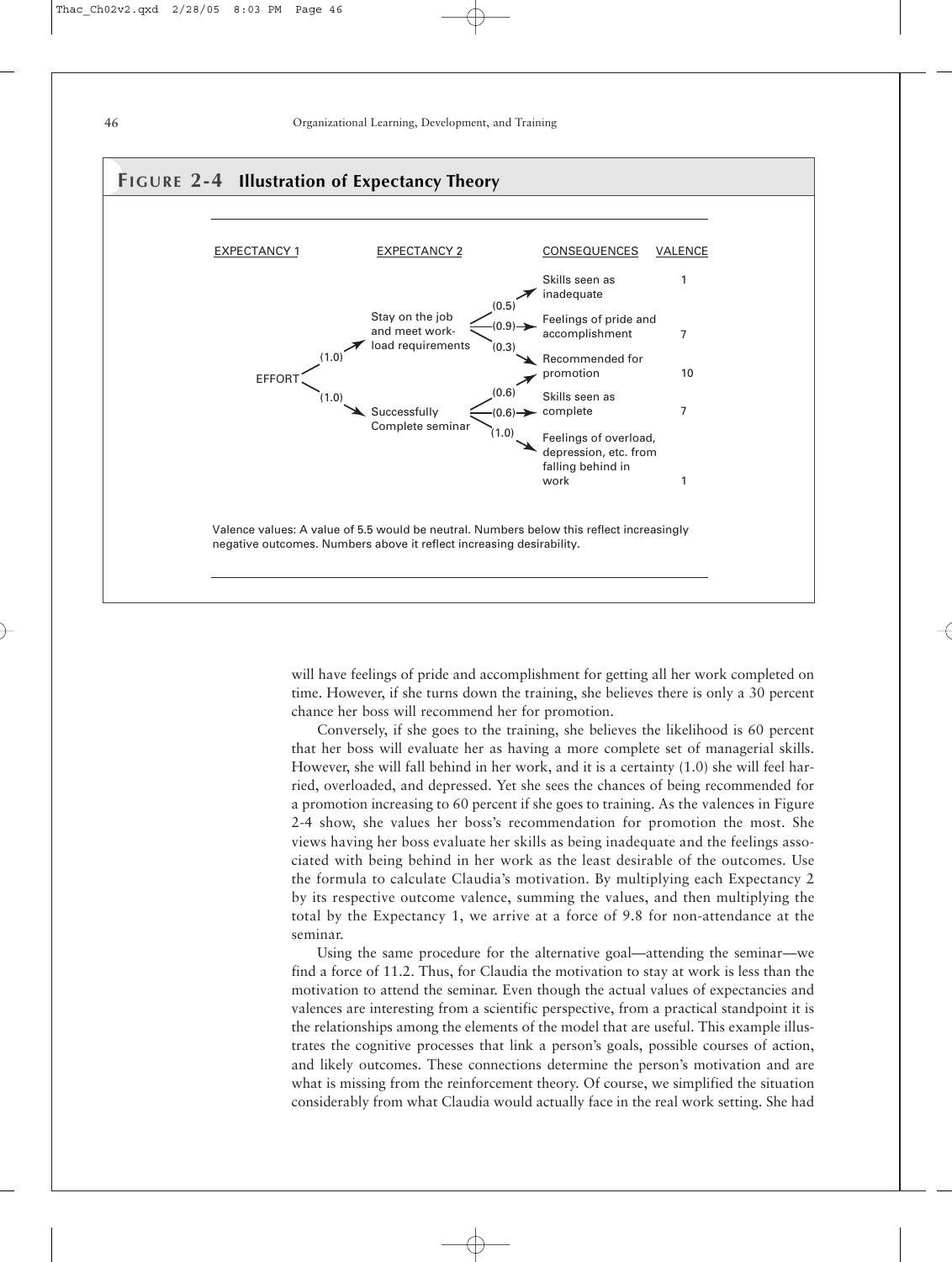## Chapter 2 Learning Motivation and Performance 47

many other alternatives. She could delegate someone to cover most of the normal work coming across her desk (though she was not especially comfortable with delegating). She could arrange for the marketing strategies to be sent to her in Alberta in order to work on them at night, after training, and on the weekend. Each of these alternatives would present its own expected outcomes and associated valences.

Faced with the situation Claudia faced, what would you do? It is unlikely that you would place the same value (valence) on the outcomes or give them the same likelihood of occurring. You might identify more or fewer outcomes. One of the things that makes this theory so useful is that it takes into account the fact that people view the world differently and are motivated by different things.

Few people would consciously go through the formal math or mapping of expectancy theory, but it is interesting to note that most training programs that teach decision-making use a model similar to this one. More typically, we go through these processes unconsciously and in a less-systematic fashion. We choose a particular way of behaving because of our expectations about the costs and benefits of that action. Relationships between our past behaviour and its consequences are combined with current information to make inferences about the consequences of our future behaviour. Some implications for training become rather obvious here.

First, to be willing to try, a person must believe he or she stands a reasonable chance of being successful. Expectancy 1 exerts the most influence on our behaviour because we do not waste our time trying to do things we believe we cannot do. Sometimes this belief makes people reluctant to go to training, so trainers must demonstrate that success is likely for the participants. Second, and related to needs and reinforcement theory, trainers must make sure the right outcomes are attached to the successful completion of training. Trainees should be able to see clear connections between the content of training and important organizational and personal outcomes. Third, the training outcomes must be made as desirable as possible for the trainees rather than just for the organization, the supervisor, or the trainer.

# **SELF-EFFICACY AND MOTIVATION**

Feelings about our own competency are reflected in the concept of **self-efficacy**, which is one of the better-researched constructs related to motivation. High self-efficacy is associated with a belief that we can and will perform successfully. Individuals with low self-efficacy are preoccupied with concerns about failure.<sup>13</sup> Research supports the belief that the higher the self-efficacy, the better the performance.14 Not only is performance better, but in difficult situations those with high self-efficacy also try harder, while those with low self-efficacy tend to reduce effort or give up.<sup>15</sup> In a training context, research shows that those with high self-efficacy beliefs are more motivated to learn and are more likely to transfer that learning.<sup>16</sup>

Several factors combine to provide employees with an estimate of their ability to be successful:

- *Prior experience*: The person's past successes and failures and their consequences,
- Behavioural models: Successes and failures of others observed attempting the behaviour,
- Others' feedback: The encouragement or discouragement provided by others, and
- *Physical and emotional state*: The physical or emotional limitations believed to affect ability to perform.

**Self-Efficacy** a belief about our ability to perform successfully.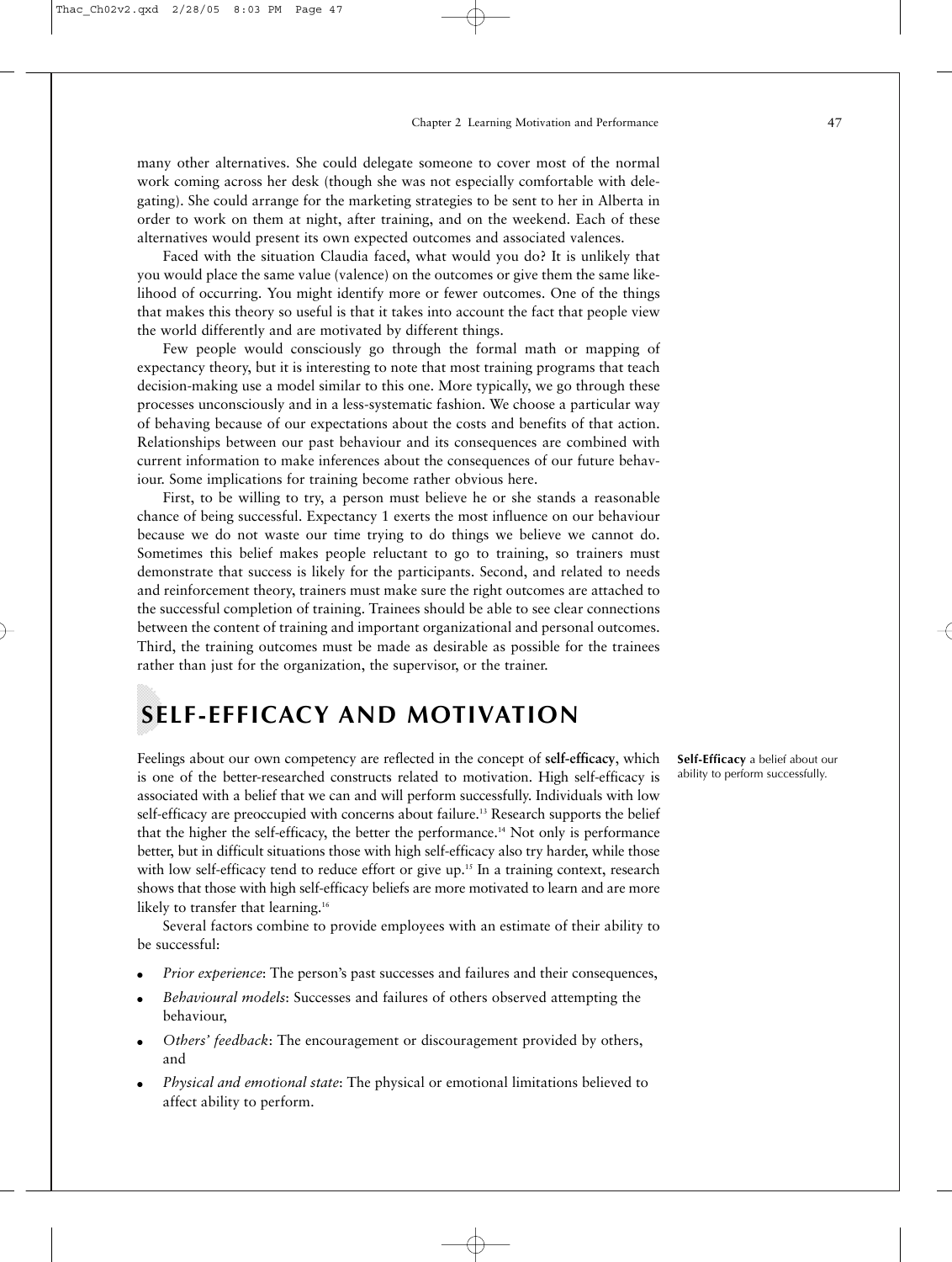Self-efficacy, therefore, plays a large role in the person's Expectancy 1 evaluation. The employee's feelings of self-efficacy are translated into behaviour. If success is expected, the employee works harder, longer, and more creatively in anticipation of the positive consequences of a successful effort. If failure is expected, the employee acts to minimize the negative consequences of failure. For example, withdrawing from the activity (refusing to try) moves the person away from proven failure to simply "I did not try." It also allows the person to say, "At least I did not put a lot of energy into it," or make some other rationalization. The point is that the employee's self-efficacy sets up the person's behaviour to fulfill the self-efficacy beliefs. In expectancy theory terms, if I do not believe I can successfully do something, I won't exert the effort to do it; instead, I'll do something else.

What can be done specifically to improve an individual's self-efficacy? The supervisor can provide the employee with confidence through persuasion. Convincing her that she is quite capable of succeeding in the training will help. Also, seeing others who are similar to the employee succeed will improve the employee's self-efficacy.

Training can improve self-efficacy either directly or indirectly as a by-product.17 If the employee experiences low self-efficacy regarding his or her abilities to perform the job, but evidence indicates he or she possesses the requisite KSAs, a program of improving self-concept and confidence is needed. When low self-efficacy results from a true lack of required KSAs, attaining competency in these KSAs should increase the employee's self-efficacy, if the training allows the trainee to demonstrate mastery on a continuous basis. Trainers can also emphasize what the objectives are as well as the success of similar sets of trainees in the past.

Self-efficacy is very powerful in terms of facilitating trainee success. It seems to be a good predictor of both learning in the training environment and transfer of the behaviour to the job.<sup>18</sup> So, determining a trainee's self-efficacy before training and, if low, providing means to improve the trainee's self-efficacy would seem to be a worthwhile endeavour.

# **UNDERSTANDING LEARNING**

Theories of learning are important in the development of training. We examine the essential elements of learning theories and identify their relationship to training. Specific applications of the theories are provided in subsequent chapters.

## **WHAT IS LEARNING?**

To understand the differences among learning theories, it helps to understand the difficulties of simply defining the concept of learning. Learning is not directly observable, but it is something that almost everyone says they experience. People can "feel" that they learned. It is clear from physiological evidence that learning is related to changes in the physical, neuronal structure of the brain and its related electrochemical functioning.19 However, how or why these electrochemical changes take place is still unknown. Learning is closely tied to memory; whatever is learned must be retained if it is to be useful. Electrochemical changes created during learning apparently create a relatively permanent change in neural functioning that becomes what is commonly termed *memory*. Again, relatively few definitive answers exist about how or where learning is stored in the central nervous system.



Information on creativity and learning in non-profit settings *www.mapfornonprofits.org*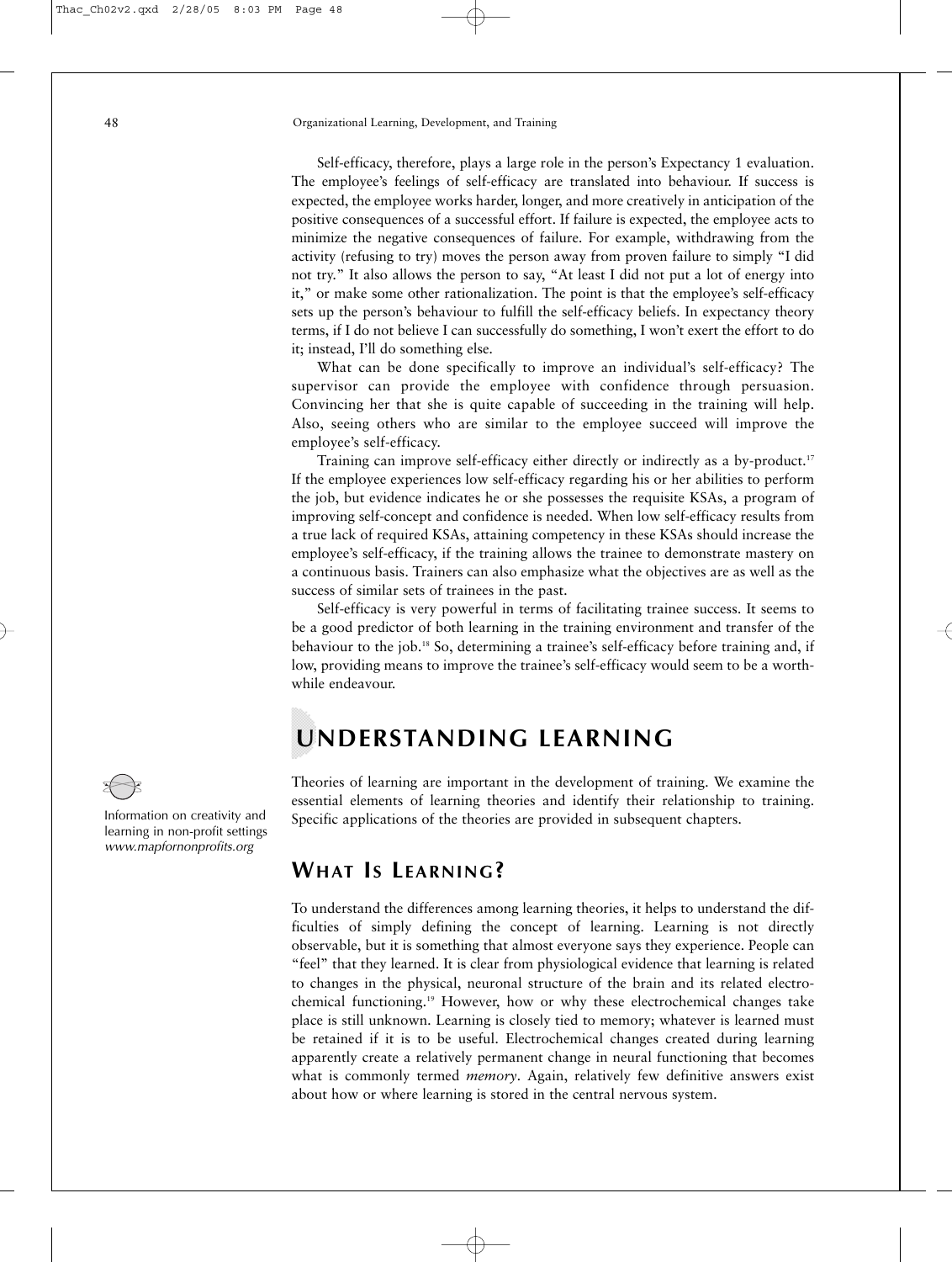**Two Definitions of Learning** Since we cannot observe learning, we must infer it occurs by looking at its observable effects. What things, influenced by learning, can we observe? The answer is the learner's behaviour. For instance, in school tests are given to determine what has been learned. The way questions are answered is the observable behaviour. In the workplace, your supervisor might look for ways you perform your job differently after training. Since learning is measured in terms of relatively permanent changes in behaviour, this becomes the operational definition of learning for many theorists. Behaviourists in particular adopt this definition.

Cognitive theorists, however, insist that even though learning can be inferred from behaviour, it is separate from the behaviour itself. By examining the ways in which people respond to information and the ways in which different types of behaviour are grouped or separated, they developed theories of how information is learned. For cognitive theorists, learning represents a change in the content, organization, and storage of information (see the section "Example of Cognitive Theory"). The term used to refer to the mental processing of information is **cognition**. For cognitive theorists, learning is defined as a relatively permanent change in cognition occurring as a result of experience. These theorists discuss learning in terms of mental infrastructures or schema rather than in terms of behaviour. Learning is seen as the building and reorganization of schema to make sense of new information. Bruner,<sup>20</sup> Gagné, $^{21}$  and Piaget<sup>22</sup> are among the cognitive theorists.

## **Implications of Behaviourist Versus Cognitive Approaches** At

first, the differences in the definition of learning may not seem important. It may seem to be a simple difference of whether learning is synonymous with behaviour or with how information is processed, organized, and stored. However, these differences create widely different approaches to how education and training are conducted.

One obvious and important difference is where control of learning is believed to occur. The behaviourist approach suggests that the environment controls learning. Certain external stimuli are present, the person responds to them, and certain consequences result. It is the model of learning implied in Figure 2-2 (page 42) and discussed earlier as part of reinforcement theory. In the behaviourist approach, the trainer controls learning by controlling the stimuli and consequences that the learner experiences. The learner depends on the trainer to elicit the correct associations between stimulus and response. Note that this model does not include the brain or any mental activity. B. F. Skinner's explanation of learning perhaps clarifies why he was sometimes referred to as a radical behaviourist. He defined learning as "a relatively permanent change in behaviour in response to a particular stimulus or set of stimuli."<sup>23</sup> In other words, we perceive things a certain way because of the consequences of perceiving them that way. Learning occurs when new consequences are experienced.

In contrast, the cognitive approach suggests that the learner controls learning. Prospective learners come to training with their own set of goals and priorities. They possess a set of cognitive structures for understanding their environment and how it works. They even develop their own set of strategies about how to learn. The learners decide what is important to learn and go about learning by applying the strategies they developed and with which they feel comfortable. For cognitive theorists, the learner controls what is learned and how. The trainer and the learning environment facilitate that process to a greater or lesser degree. Adoption of one approach or the other leads to implications for how training is conducted and the atmosphere of the training environment. Table 2-2 lists some of the instructional implications of these two positions. For some learning situations, a behaviourist approach is better, and for others a cognitive approach works better.<sup>24</sup> We discuss this issue again later in the chapter.

**Cognition** the mental processing of information.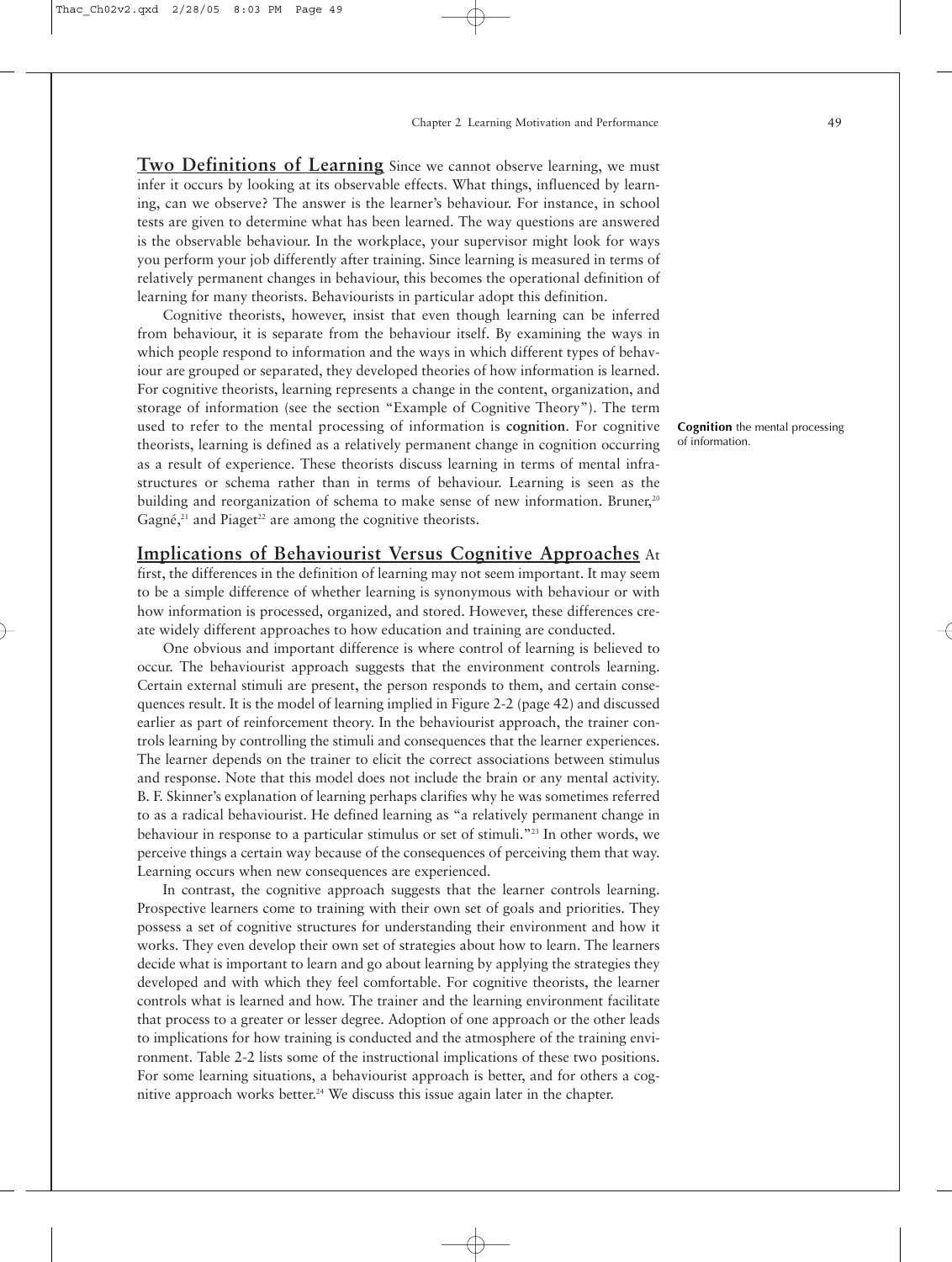| and Behaviourist Learning Theory |                                                                |                                                              |
|----------------------------------|----------------------------------------------------------------|--------------------------------------------------------------|
| Issue                            | <b>Cognitive Approach</b>                                      | <b>Behaviourist Approach</b>                                 |
| Learner's role                   | Active, self-directed,<br>self-evaluating                      | Passive, dependent                                           |
| Instructor's role                | Facilitator, coordinator,<br>and presenter                     | Director, monitor,<br>and evaluator                          |
| Training content                 | Problem or task oriented                                       | Subject oriented                                             |
| Learner motivation               | More internally motivated                                      | More externally<br>motivated                                 |
| Training climate                 | Relaxed, mutually trustful<br>respectful, and<br>collaborative | Formal, authority oriented,<br>judgmental and<br>competitive |
| Instructional goals              | Collaboratively developed                                      | Developed by instructor                                      |
| Instructional activities         | Interactive, group, project<br>oriented, and experiential      | Directive, individual,<br>and subject oriented               |

| TABLE 2-2 Some Training Implications of Cognitive |
|---------------------------------------------------|
| and Behaviourist Learning Theory                  |

**Accommodation** the process of changing our cognitive map of the world to correspond with our experience in it.

**Assimilation** the incorporation of new experience into our existing cognitive map.

**Example of Cognitive Theory**. Piaget identified two cognitive processes critical for learning: accommodation and assimilation. **Accommodation** is the process of changing our construction ("cognitive map") of the world to correspond with our experience in it. Piaget indicated that accommodation occurs through the creation of new categories, or schema, to accommodate experience that does not fit into existing categories. **Assimilation** is the incorporation of new experience into existing categories. In cognitive map terms, accommodation changes the map whereas assimilation fills in the detail. These two processes are most clearly evident in young children but exist in adults as well. Suppose Mike (age 8) is in the rear seat of the car with his younger brother Brandon (almost 2 and learning to talk) as Dad drives through some farmland. As they pass a pasture where horses are grazing, Mike points and says, "Look Brandon, horses." Brandon responds hesitantly, "Horsies?" Mike excitedly replies, "Yes, that's right, horsies!" Dad glances back and says, "Good work, Brandon, you now know a new word!" Brandon is pleased and repeats the word several times to himself. As they continue driving, they pass another pasture with cows grazing. Brandon yells, "Look Mike, horsies!" Mike or Dad is now faced with teaching Brandon the difference between horses and cows.

What is the learning process that took place? Brandon started out with no understanding of horse or cow. When presented with a new perceptual experience and a label, Brandon created a new cognitive category that might include the following parameters: large, four-legged, brown, moving thing with a tail. So, when Brandon saw the cows, they fit enough of the parameters that he attempted to assimilate this new experience into the category "horsies." If Mike and Dad do a good job of teaching Brandon the differences between horses and cows, he will learn to discriminate between these two and create a separate category for cows (accommodation). What he does not know yet is that later in life he will be taught to create new categories such as mammals and species and that both horses and cows are included in some categories but not in others.

The processes of assimilation and accommodation reflect the way we organize our experience and the meanings we attach to the world as we encounter it. Our behaviour depends on how we accommodated or assimilated previous stimuli.

**Integration of Cognitive and Behavioural Approaches** We believe that the cognitive and behavioural approaches must be integrated to provide a full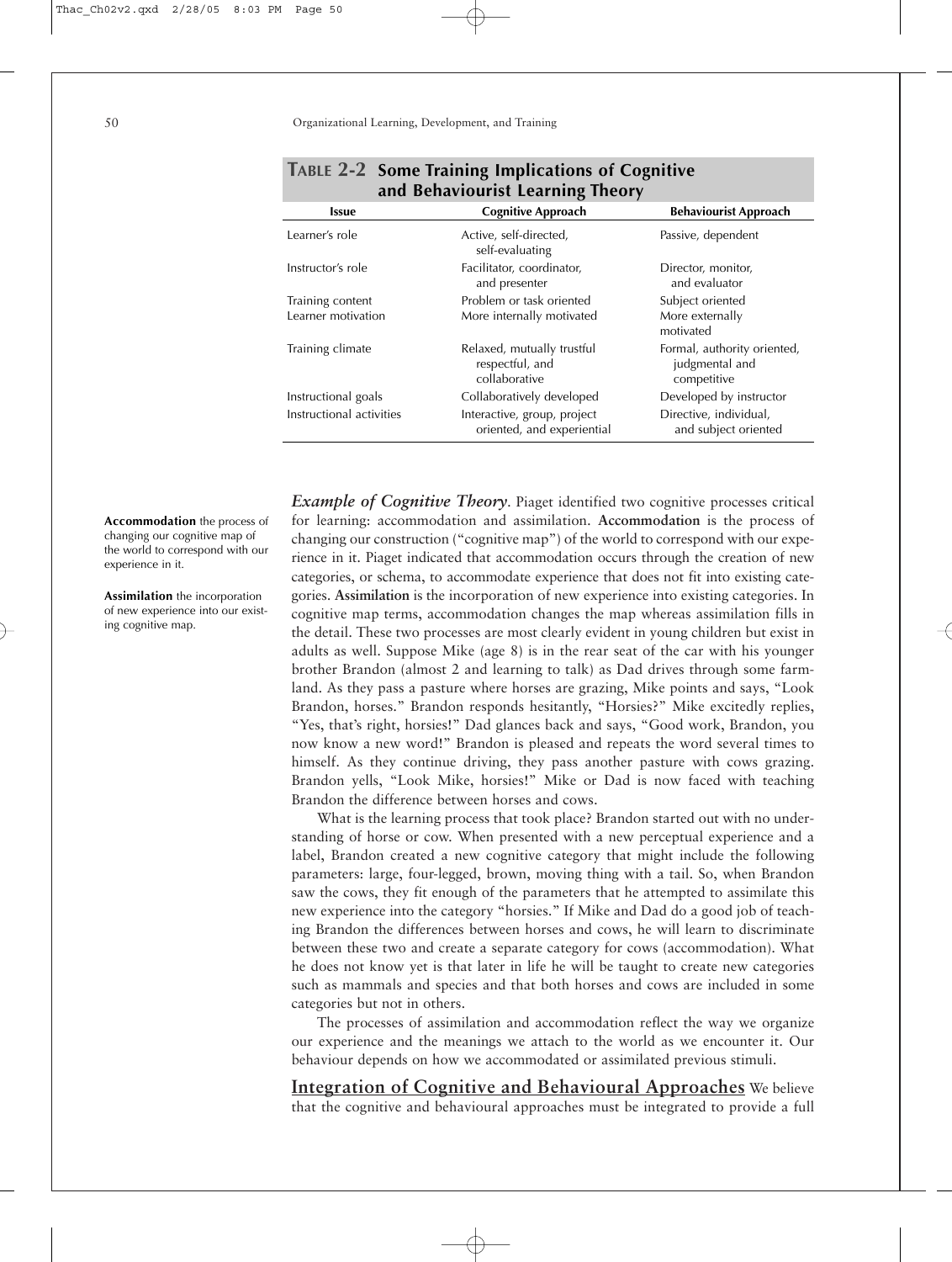#### Chapter 2 Learning Motivation and Performance 51

definition of learning. **Learning**, as we use the term throughout this text, is defined as a relatively permanent change in cognition resulting from experience and directly influencing behaviour. A fairly obvious implication of this definition is that changes in cognition and related behaviour that result from things other than experience (e.g., effects of drugs, fatigue, and the like) would not be considered learning. The definition also implies that changes in cognition and behaviour that are short-lived have not been learned. For example, memorizing a phone number long enough to walk from the telephone directory to the phone and dial the number would not fit into our definition. However, learning the mnemonic techniques that allow you to do that would be learning, if they were retained over a relatively long period of time.

Learning, as defined here, is not dependent on behaviour. Relatively permanent cognitive changes (new KSAs) can occur in the absence of observable behaviour. However, only the learner would know whether the learning took place. For example, think of courses you took in which the material was presented in a lecture or audiovisual form. If it was effective, you changed your way of thinking about the topic or came to a deeper understanding of the material—even though you did nothing other than pay attention and think about what was presented. However, until you engage in some activity related to the topic, no one other than you would know that learning had taken place. This phenomenon could also happen with skills. Suppose you are a chef and you attend a seminar on preparing a dish. You observe the presenter enhancing the flavour of a dish using a technique of which you had no previous knowledge. You go back to your kitchen, try the technique, and are successful on the first try. You acquired the "flavouring" skill through observation rather than behaviour. However, you might not be sure you had acquired the skill until after you engaged in the behaviour. Additionally, the more you use the technique, the more permanent (i.e., resistant to forgetting) it would become. Thus, behaviour is both an important measure of and a means of learning.

Each of these two approaches produces valuable insights about learning. Learning theories that integrate the substantiated aspects of both approaches explain learning more completely than either one alone. We discuss such a theory next.

## **SOCIAL LEARNING THEORY**

Albert Bandura and his associates developed a model of learning known variously as observational learning, vicarious learning, and most often, social learning theory.25 One of the theory's most important contributions to the science of learning was demonstrating that learning could occur without any overt behaviour by the learner. That is, the learner did not have to do anything except observe what was going on around her. No behaviour pattern was produced and no reinforcement given.

The basic premise of **Social Learning Theory** is that events and consequences in the learning situation are cognitively processed before they are learned or influence behaviour. The processing of information leads to learning and changes in behaviour. Certainly, the consequences of behaviour (reinforcement or punishment) influence the likelihood of that behaviour in the future, but they do so as a result of how they are perceived, interpreted, and stored in memory. Thus, a person can learn by observing the behaviour of others and the consequences that result. This theory contradicts the strict behaviourists, who claim that learning can occur only as a result of a person's own behaviour and its consequences. The cognitive processes that are a part of social learning theory are motivation, attention, retention, and to some extent behavioural reproduction. Figure 2-5 illustrates the relationships among these cognitive processes.

**Learning** a relatively permanent change in cognition resulting from experience and directly influencing behaviour.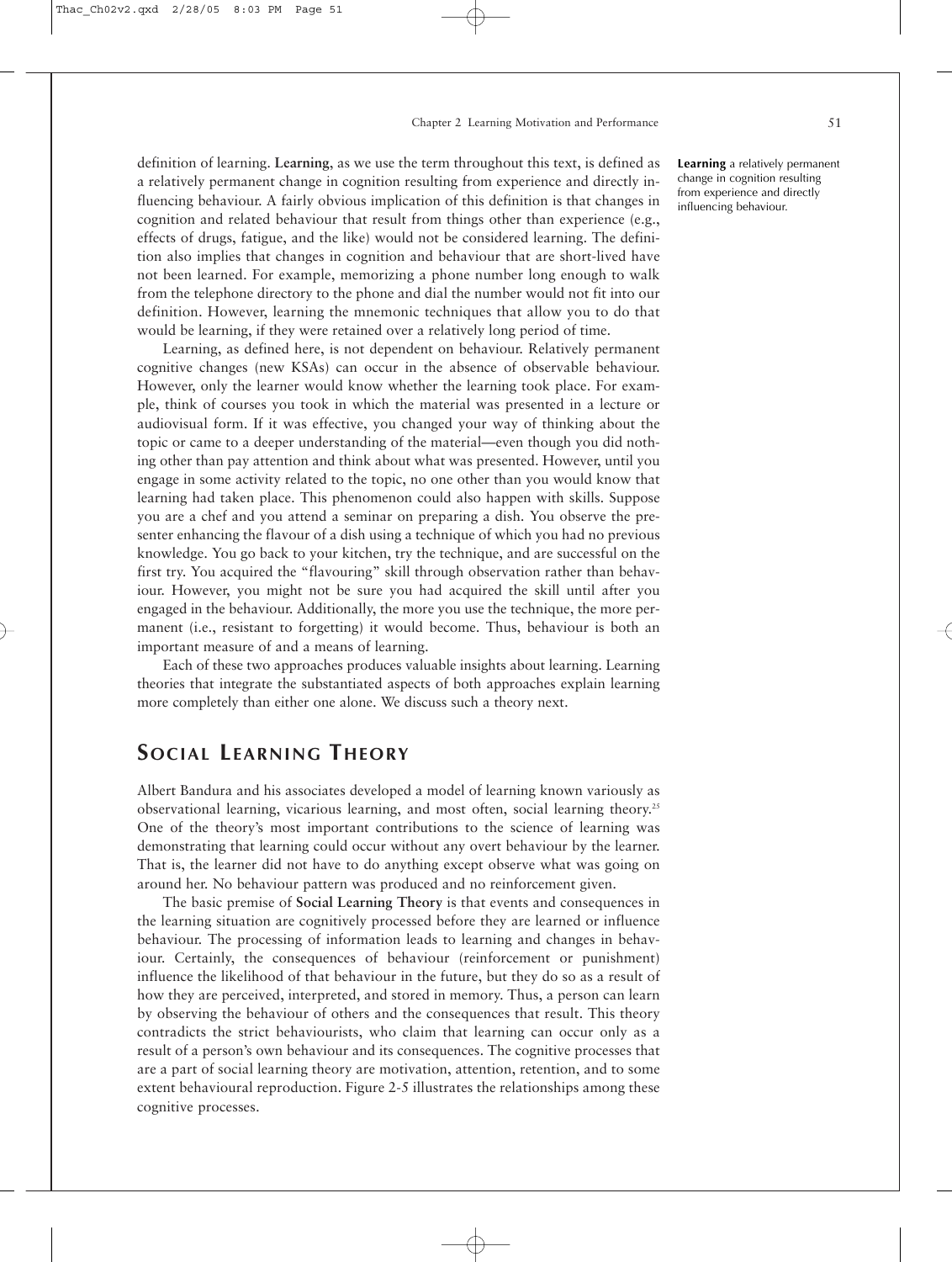**Anticipatory Learning** learning that occurs when a person finds out what consequences are associated with a behaviour (or set of behaviours) without actually engaging in the behaviour or receiving the consequences.

**Attention** getting the person to focus where you want her to.

52 Organizational Learning, Development, and Training

**Motivation** Although motivation was discussed at length earlier in this chapter, it is useful to see how it fits in with social learning theory. As the model indicates, motivation both influences and is influenced by the other processes. The learner's needs determine what things receive attention and are processed for retention. As depicted in the model, social learning theory incorporates the operant conditioning concept of behavioural consequences affecting the likelihood of future behaviour. However, whereas operant conditioning principles stipulate that the consequence can only be learned through the learner's behaviour—consequence pairings—social learning theory suggests that behavioural consequences can be acquired through anticipatory learning. **Anticipatory learning** occurs when a person learns what consequences are associated with a behaviour (or set of behaviours) without actually engaging in the behaviour and receiving the consequences. By observing someone else's behaviour, the observer can learn something about how to perform the behaviour and also something about the consequences of the behaviour. Thus, this theory provides a model for learning through observation alone. For this reason, it is often referred to as a theory of observational or vicarious learning. However, the model of learning processes illustrated in Figure 2-5 is more than just observational learning. It combines cognitive and behaviourist concepts into a comprehensive set of integrated processes that are applicable to all types of learning, providing another set of tools for designing and implementing training. Additional motivational issues are discussed later in the "Motivation to Learn" section.

**Attention** The learning process begins with the learner's **attention** becoming focused on particular objects and events in the environment (stimuli). Of the great multitude of objects and events in the typical environment, we notice many of them but pay attention only to some. The things we pay attention to are those that stand out for some reason (loud, bright, unusual, etc.) or those that we learn are important (e.g., lead to need satisfaction). This reaction is reflected in the fact that we are more likely to model the behaviour of someone who is spotlighted in some way (highly

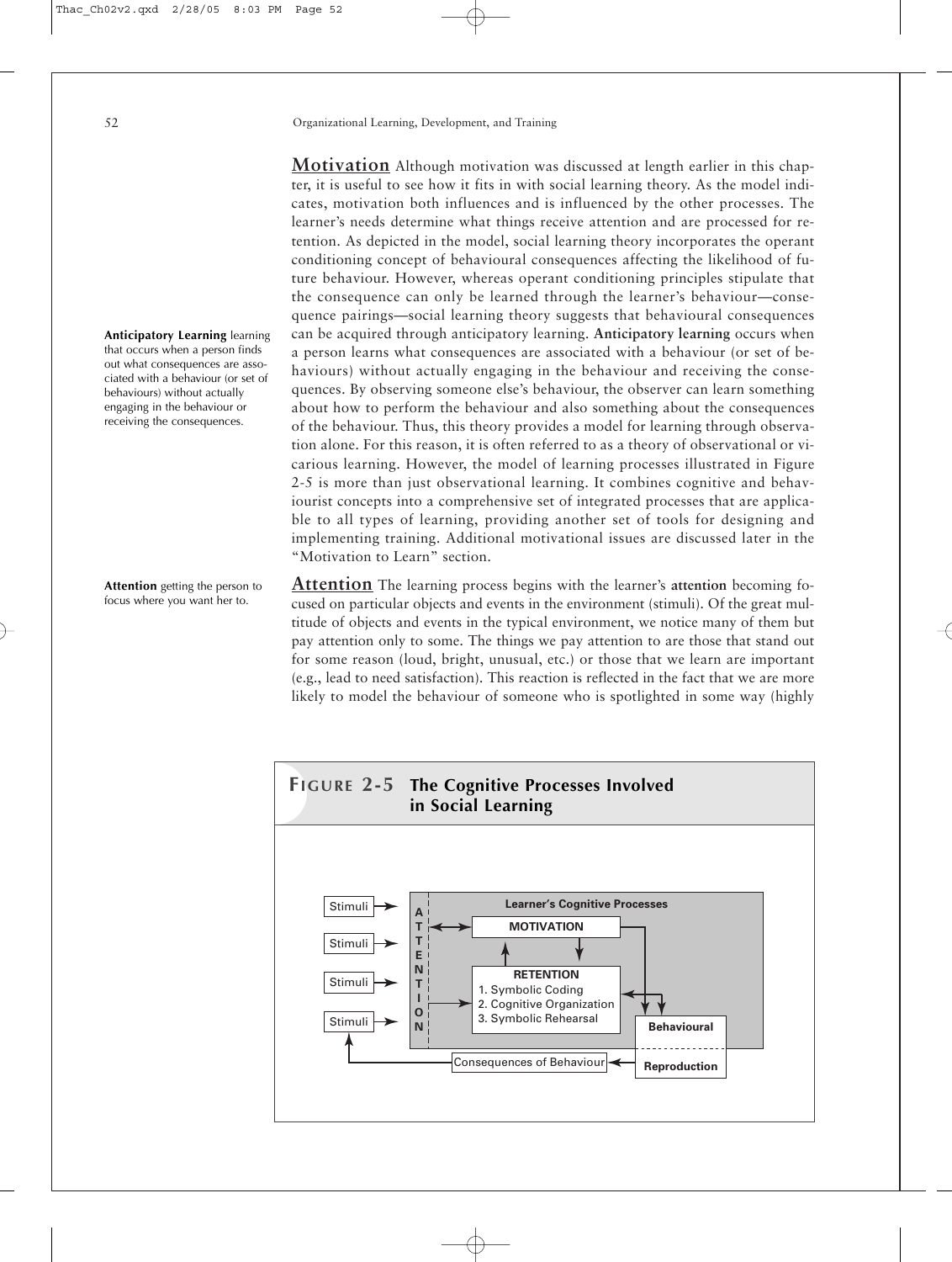publicized, unusually attractive, popular, etc.) than of someone who is not. Similarly, we are more likely to model someone who seems to receive a lot of reinforcement than someone who receives little.

The concept of attention is important in training. Learning is improved by making key learning points stand out so that the trainees will focus attention on them. Eliminating extraneous objects, such as cell phones and beepers, keeps trainees from becoming distracted during training. Making learning exercises fun and interesting keeps attention focused on the learning topic. However, exercises that are fun but do not relate to the learning objectives draw attention away from what trainees are expected to learn, making the training less effective. The training design chapter addresses issues related to capturing trainee attention.

**Retention** Once attention is focused on an object or event, the incoming information is processed for possible **retention**. Some of the information will be retained and some will be lost. The more training is designed to facilitate the retention processes, the more learning will occur. The initial phase of retention is the translation of the information into symbols meaningful to the individual, a process called **symbolic coding**. It typically takes the form of reducing the external objects and events to internal images and verbal symbols. These symbols are then organized into the existing cognitive structure through associations with previously stored information. **Cognitive organization** can be facilitated in training by asking the trainees to provide examples of how the new information relates to what they already know. This exercise serves two purposes. It allows the trainee to code and store the information more easily, and it allows the trainer to see whether the desired associations are being made. The training design chapter also discusses other ways in which training can facilitate retention.

To facilitate the retention process, the learner should "practise" the learned material through **symbolic rehearsal**, which involves visualizing or imagining how the knowledge or skill will be used. If the focus is on skill building, the trainee imagines using the skills in different situations. This exercise is usually fairly easy to do because the skill helps to define the situations. When the focus of learning is knowledge, it is sometimes more difficult to imagine how it can or will be used. For example, think back to when you were learning the multiplication tables. Most of us memorized these through constant repetition over many months, and that repetition provided us with the experience of using multiplication to solve problems. Each year as we advanced to the next grade, we were given more multiplication problems to solve. In contrast, storing information without any associations with personal use—in other words, just memorizing—typically results in only short-term retention. Students who have ever crammed for an exam are probably familiar with this phenomenon. Thus, associating information with its uses enhances the storage and retrieval process. The symbolic rehearsal process can be thought of as mental practice. Observing others use the knowledge or skill provides additional opportunities for symbolic rehearsal because as you watch them you can put yourself in their place. Symbolic rehearsal also increases the ability to generalize learning to novel situations. The discussion on training design in Chapter 5 discusses other ways to enhance retention through symbolic rehearsal.

**Behavioural Reproduction Behavioural reproduction** is repeated practice. The more a person practises using new information, the more it is learned and retained. The effectiveness of practice depends on how the practice is designed and reinforced, as we will discuss in detail in the training-design chapter. Figure 2-5 shows the behavioural reproduction process as being a part of both the learner's cognitive processes and the external environment. This duality reflects the fact that the person's

**Retention** the process of storing and being able to access what is learned.

**Symbolic Coding** the translation of the information into symbols meaningful to the individual.

**Cognitive Organization** the organizing of these symbols into the existing cognitive structure through associations with previously stored information.

**Symbolic Rehearsal** the visualization or imagining of how the knowledge or skill will be used.

**Behavioural Reproduction** repeated practice.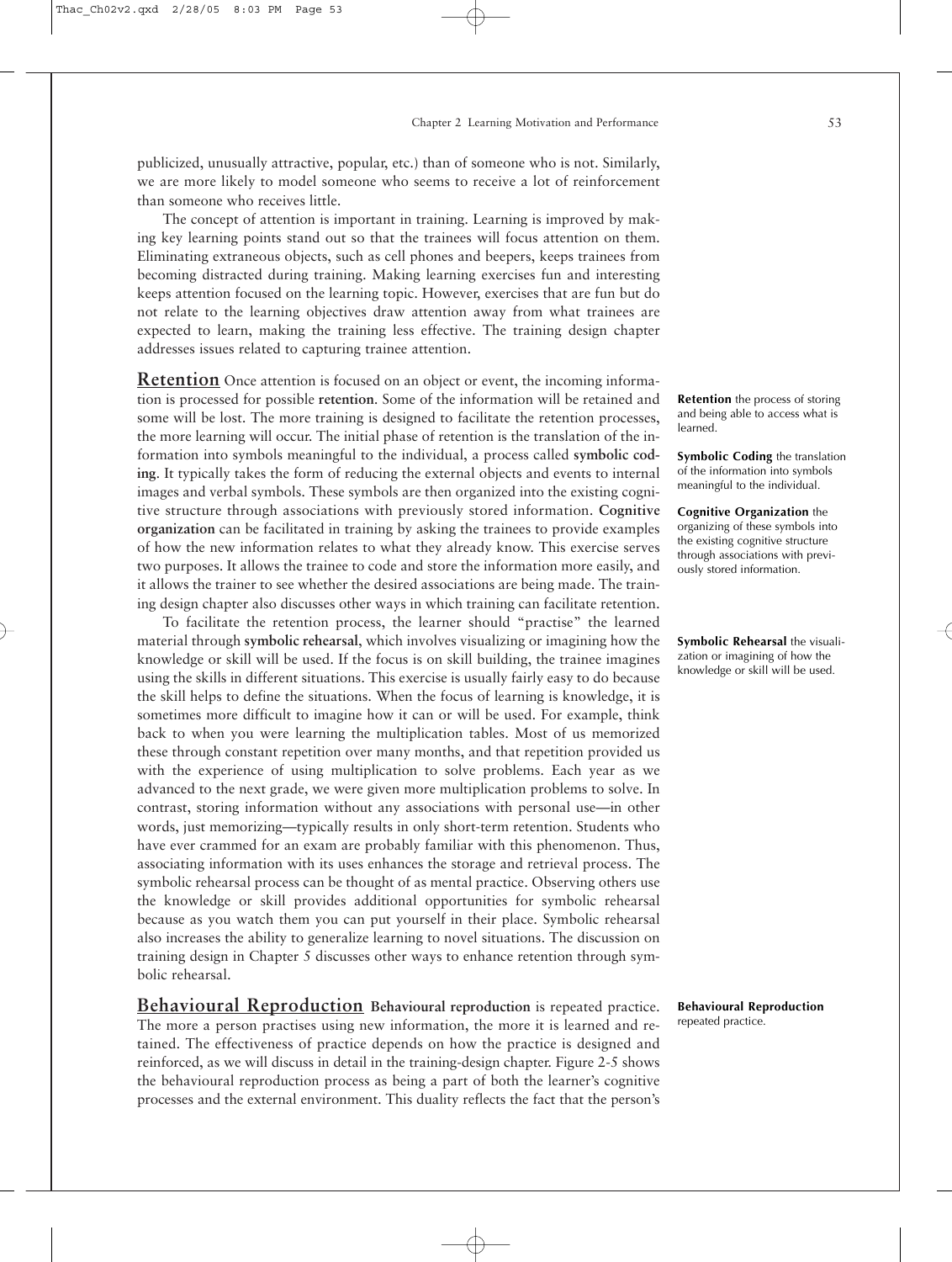cognitive processes initiate the behaviour—the person must retrieve the appropriate behaviour from storage and direct the body to perform the appropriate actions—and then the behaviour itself actually occurs in, and becomes part of, the environment.

We already spent considerable time discussing the importance of behavioural consequences. One additional point is worth making, however. If consequences are to affect behaviour, the individuals must be aware of these consequences. For example, assume a supervisor recommends an employee for a bonus but has not yet told the employee. Subjectively, for the employee it is not a consequence of behaviour, even though objectively it is. Even when aware of a consequence, the person may misinterpret its value. The supervisor who is disappointed in an employee's performance may sarcastically say, "Really nice job," but the employee may misinterpret this as giving praise. Thus, the person must be aware of and correctly interpret behavioural consequences if those consequences are going to have the desired effect. Effective training programs need to call attention to the desirable consequences of learning and of using the learning back on the job.

# **RELATING INSTRUCTION TO LEARNING**

Learning theory describes how individuals learn. Gagné and his associates suggest that effective instruction requires a "set of events" external to the learner, designed to facilitate the internal process of learning.<sup>26</sup> So what things (external events) are needed to facilitate the trainees' learning of a particular objective? Put another way, can the sequencing of events in a training process increase the likelihood that learning will occur?

The answer is yes. A particular order of presenting material will facilitate learning. Gagné and his associates provide a **Micro Theory of Instructional Design**, which is a guide for designing training. It is relevant for all three types of learning outcomes: cognitive knowledge, skill-based, and attitudinal. The theory provides nine steps (sets of events) to follow in developing training for a learning objective.<sup>27</sup> To be most effective, this "set of events" should be arranged in a specific order, as depicted in Table 2-3. Gagné and his associates do not indicate that the nine steps are necessary for every learning objective, or that the sequencing must be exactly as indicated. They say:

[T]hese events of instruction do not invariably occur in this exact order, though this is the most probable order... by no means are all of these events provided for every lesson.... Their role is to stimulate internal information processes ... sometimes an event will be obvious to the learner and not needed... or provided by the learner themselves.... In using the checklist the designer asks, "Do these learners need support at this stage for learning this task?"<sup>28</sup>

Let's go through each of the events using a learning objective related to teaching apprentice electricians.29 The learning objective is to determine the amperage of an appliance, given the watts and voltage. The first event, "gaining attention," is obtained by showing a short video in which a family is in a kitchen; the lights, radio, and toaster are all on. One of the children plugs in the blender and when she turns it on, the radio, lights, and toaster shut off. This gets everyone's attention (instructional event one). Now you ask, "What happened here?" When the answer is given (a fuse was blown), you discuss why it happened and move to the second event: "Inform the learner of the objective." The objective is to calculate the amperage of appliances in order to wire a room properly with the correct number and type of plugs based on what will be used in that room. The next event is "stimulate recall of prerequisites."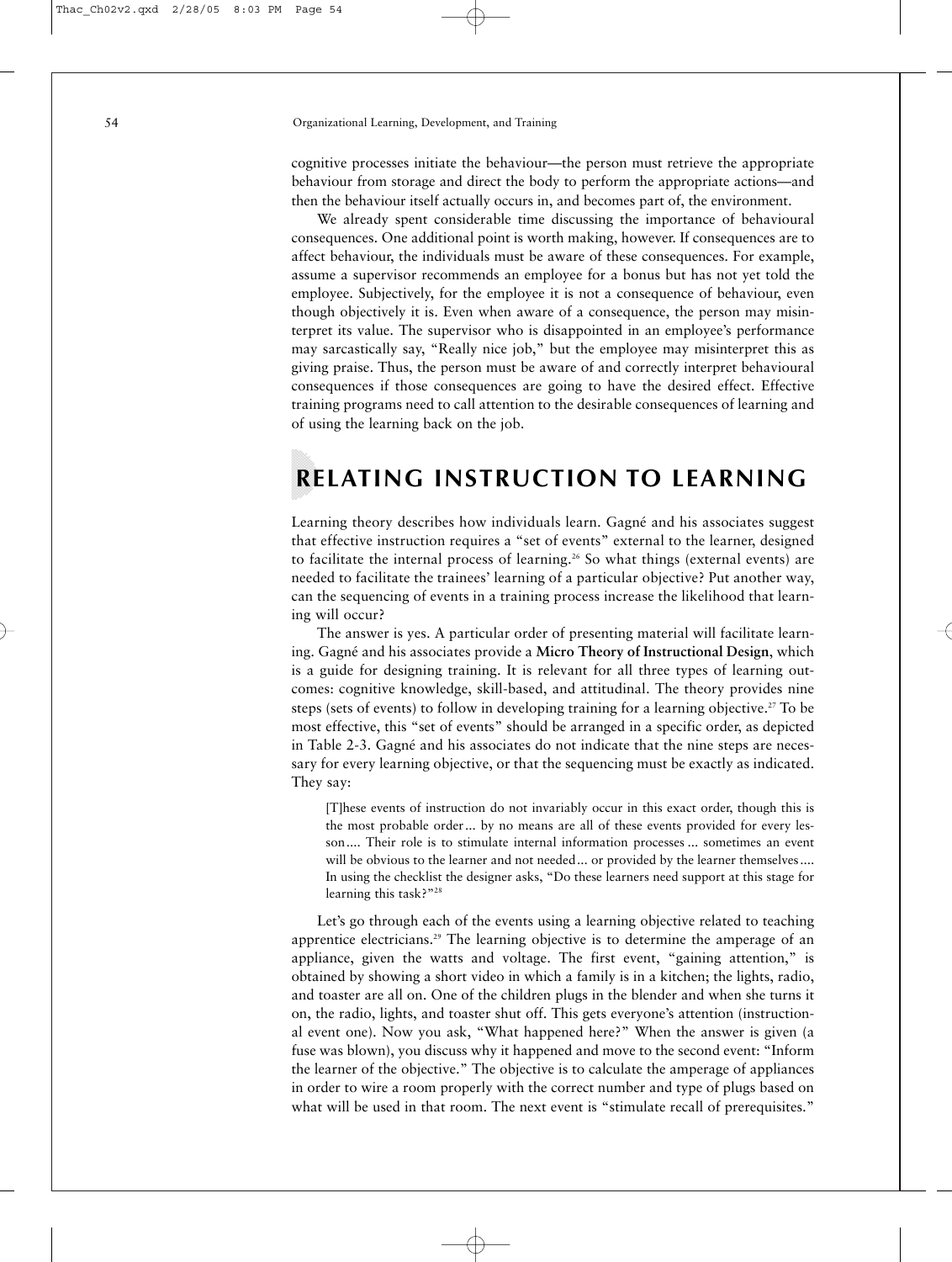Here, you would ask apprentices to recall the typical voltage in a house (it is 120 volts, but for ease of calculation here we will round out 100). You then ask, "Where is the wattage for appliances found?" The answer is on a label on the back or side of the appliance. Then ask, "What is the purpose of fuses?" The answer is to prevent circuit overload. Finally, ask how their size is measured (amps).

## **TABLE 2-3 Gagnè-Briggs Nine Events of Instruction**

| <b>Instructional Event</b>                       | What is does Gets trainee                                                                                                     |
|--------------------------------------------------|-------------------------------------------------------------------------------------------------------------------------------|
| Gaining attention                                | To focus on the trainer                                                                                                       |
| Informing the trainee of the goal (objective)    | To begin to focus on the goal                                                                                                 |
| Stimulating recall of prior knowledge (learning) | To retrieve prior learning to working memory                                                                                  |
| Presenting the material                          | To selectively perceive important parts of<br>training                                                                        |
| Providing learning guidance                      | To consider how the new material fits<br>into trainee's overall schema, and clarify<br>where it belongs for ease of retrieval |
| Eliciting the performance                        | To do it                                                                                                                      |
| Providing feedback                               | To perform effectively by reinforcing correct<br>responses and assisting when incorrect                                       |
| Assessing performance                            | To attempt a number of similar problems to<br>determine if the trainee has the concept                                        |
| Enhancing retention and transfer                 | To do more complex and varied examples of<br>the concept and assess the success                                               |

*Source:* Gagné R. M., Briggs, L., & Wager, W. (1992)*. Principles of Instructional Design.* Fort Worth: Harcourt Brace Jovanovich.

"Presenting the stimulus" is done by providing the formula for determining amperage (amps = watts/volts). Given the wattage of the blender (1000 watts), you ask, "What is its amperage?" You may give a few more examples. Next, for the "provide learning guidance" event, you ask the appentices to go back to the example at the beginning of the discussion. Tell them the kitchen was all wired to one typical 15-amp fuse, and ask, "Would the fuse have still blown if the toaster was not plugged in?" They cannot give the correct answer because they need more information, so you discuss the need to have the wattage of everything in the kitchen to determine the total amps. You then give the wattages to them (100-watt light, 1000-watt toaster, 10-watt radio) and ask for the amps generated for each.

For the next event, "eliciting performance," you provide the apprentices with the wattage of a number of appliances (refrigerator: 1000 watts, TV: 300 watts, space heater: 1400 watts, and so forth) and ask them to determine the amps each will require. To "provide feedback," you review the answers to the preceding questions and determine how well each apprentice understood the process. "Assessing performance" is done by providing the apprentices with a number of problems for which they need to calculate the amps of appliances. For the final event, "enhancing retention and transfer," you provide them with the problem of wiring a workshop. The appliances to be used in the workshop include a table saw, router, planer, drill press, sander, four lights, radio, electric heater, and so forth. You also give the wattage for each of the appliances. Then you ask them to indicate how many 15-amp circuits they would need to provide to be most efficient and what they would put on the same circuit.

Using the theory helps you create a setting in which learning is most likely. Table 2-4 provides another example.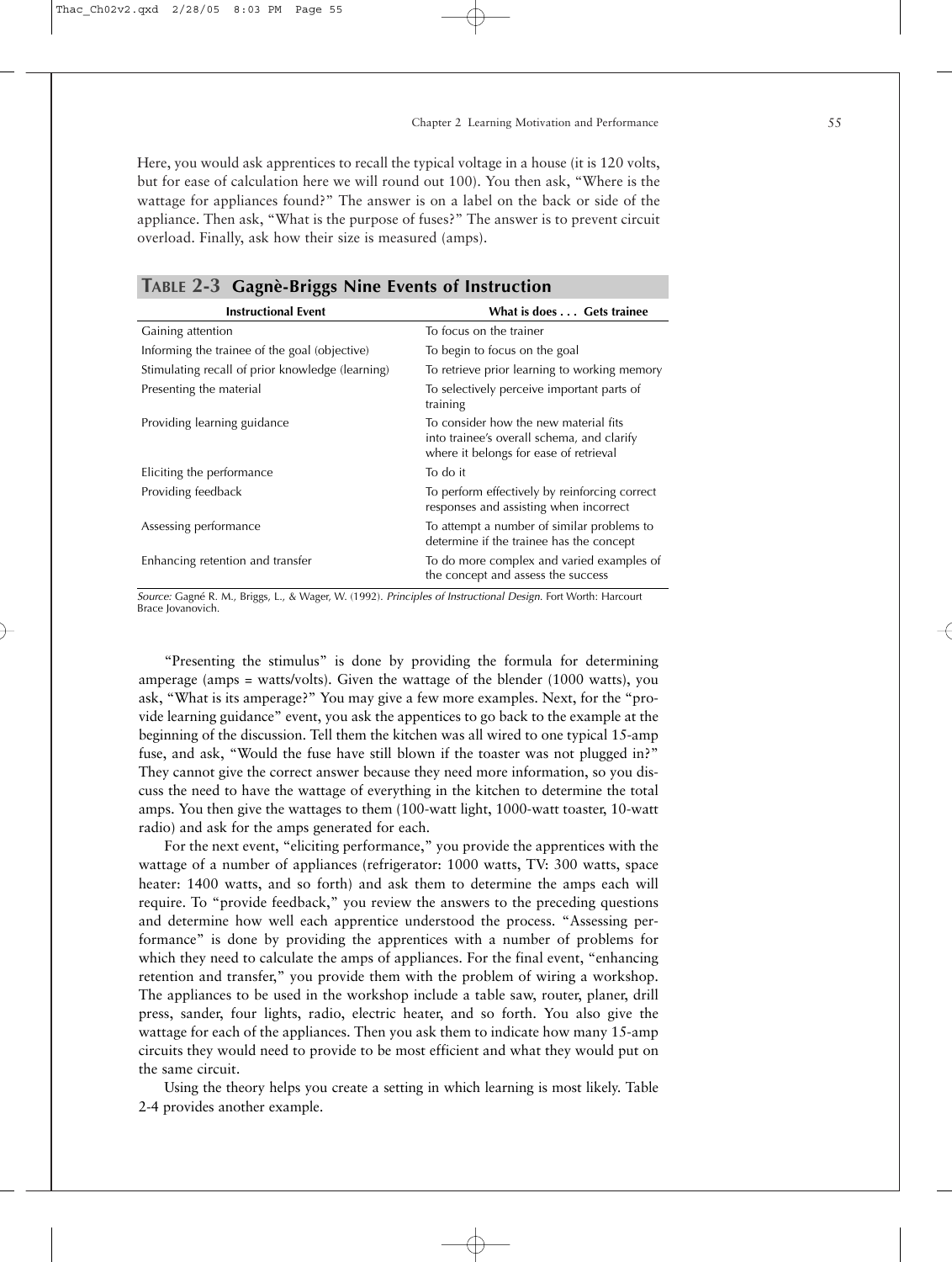# **TABLE 2-4 Example of a Lesson in Problem Solving**

Objective: Given a drawing of a plot of land, the trainee generates a plan for a sprinkler system that will cover at least 90% of the land, using the least amount of materials (PVC pipe and sprinkler heads).

| Event                                             | Media                                      | <b>Prescription</b>                                                                                                                                                                                                                                                                                                                                                                                                                                                                                                                           |
|---------------------------------------------------|--------------------------------------------|-----------------------------------------------------------------------------------------------------------------------------------------------------------------------------------------------------------------------------------------------------------------------------------------------------------------------------------------------------------------------------------------------------------------------------------------------------------------------------------------------------------------------------------------------|
| 1. Gaining attention                              | Live instruction and<br>overhead projector | Show pictures of sprinkler cover-<br>age of a rectangular plot of<br>ground. One highly successful<br>(90%) coverage, one unsuccessful<br>(70% coverage), and one using<br>too many sprinkler heads. Show<br>these rapidly, inviting attention to<br>their differences.                                                                                                                                                                                                                                                                       |
| 2. Informing the learner of the<br>objective      | Same                                       | The problem to be solved is to<br>design the most efficient sprinkler<br>system for a plot of ground-one<br>that covers at least 90% and uses<br>the least amount of pipe and<br>sprinkler heads.                                                                                                                                                                                                                                                                                                                                             |
| 3. Stimulating recall of<br>requisites            | Overhead projector                         | Have the learners recall appli-<br>cable rules. Since the sprinkler<br>heads they will use spray in circles<br>and partial circles, rules to be<br>recalled are (1) area of a circle,<br>(2) area of quarter and half circles,<br>(3) the area of rectangular areas,<br>(4) the area of irregular shapes made<br>by the intersection of circular arcs<br>with straight sides.                                                                                                                                                                 |
| 4. Presenting the stimulus<br>material            | Same                                       | Restate the problem in general<br>terms, and then add specific<br>details: (a) rectangular lot 50 by<br>100 ft; (2) radius of the sprinklers,<br>5 ft; (3) water source in the center<br>of the lot.                                                                                                                                                                                                                                                                                                                                          |
| 5. Providing learning guidance                    | Same                                       | The trainee will need to design<br>tentative sprinkler layouts, draw<br>them out, and calculate the<br>relative efficiency of each.<br>Guidance may be given by<br>informing the learner of various<br>options if it appears that rules are<br>not being applied correctly. For<br>example, "Could you get more<br>efficient coverage in the corner<br>by using a quarter-circle sprinkler<br>head?" Or "It looks like you have a<br>lot to overlap; are you allowing<br>for a 10% noncoverage?" ask the<br>learner what rule he is following |
| 6. Eliciting performance<br>7. Providing feedback | Oral review by instructor                  | for placing the sprinkler.<br>Confirm good moves, when<br>in a suitable direction. If the<br>learner doesn't see a possible<br>solution, suggestions may be<br>made. For example, "Why<br>don't you draw four circles<br>that barely touch, calculate<br>the area, then draw a rectangle<br>around the circles and<br>calculate the area of coverage<br>to see how much you have?"                                                                                                                                                            |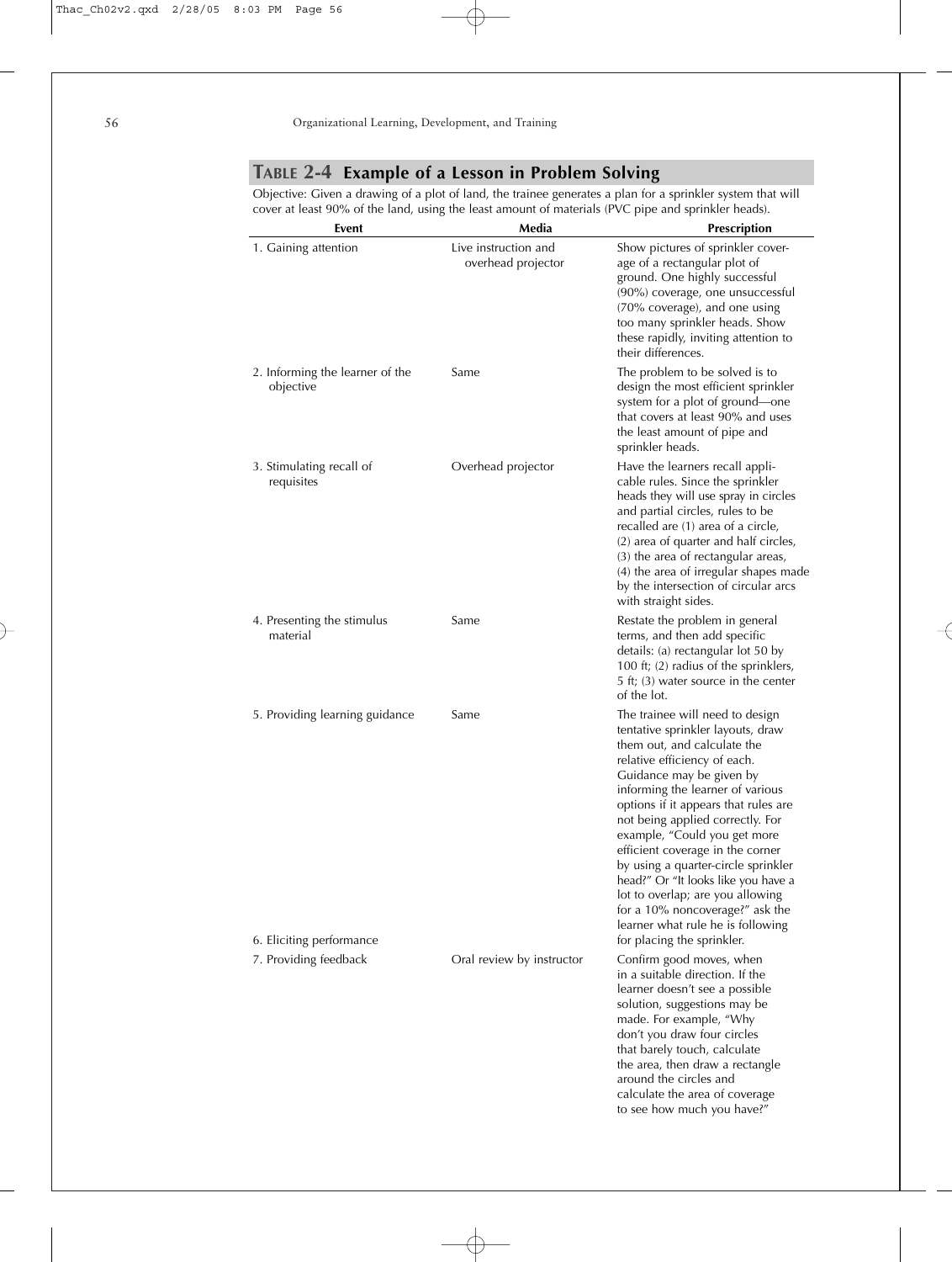## Chapter 2 Learning Motivation and Performance 57

| TABLE 2-4 (Continued)                  |            |                                                                                                                                                                                                                             |
|----------------------------------------|------------|-----------------------------------------------------------------------------------------------------------------------------------------------------------------------------------------------------------------------------|
| Event                                  | Media      | <b>Prescription</b>                                                                                                                                                                                                         |
| 8. Assessing performance               | Instructor | Present a different problem using<br>the same type of sprinkler, with<br>different lot shape and size.<br>Check the efficiency of the<br>trainee's solution in terms of<br>coverage and amount of materials<br>used.        |
| 9. Enhancing retention and<br>transfer | Worksheet  | Present several different problems<br>varying in shape of lot, position<br>of the water source, and area of<br>sprinkler coverage. Assess the<br>generalizability of trainee<br>problem solving to these new<br>situations. |

*Source:* Gagné, R. M., Briggs, L., & Wager, W. (1992). *Principles of Instructional Design.* Fort Worth: Harcourt Brace Jovanovich.

# **WHY ARE THEY RESISTING AND WHAT CAN I DO ABOUT IT?**

Learning, like eating, is one of the most fundamental processes of survival, yet trainers and managers continually complain about trainees who do not pay attention, are disruptive, and demonstrate a general resistance to learning new material.

Often, the older the trainees or the higher their education, the more resistant they are. If learning is a basic human process, why are so many complaints of this type made?

Viewing learning as a performance outcome is the first step to understanding **resistance to learning**. Most learning is not something that happens automatically or unconsciously. It is an activity we decide to do or not do. From the performance model discussed earlier (see Figure 2-1 on page 37), we know that learning performance is determined by a person's motivation, KSAs, and learning environment.

### **Resistance to Learning** not wanting to go through the discomfort of change.

**Cognitive structure**

## **MOTIVATION TO LEARN**

Most trainees arrive at training with an elaborate and highly integrated **cognitive structure**. They already know a lot about themselves, their work, their company, and many other things.<sup>30</sup> The objective of training is to change some part of that cognitive structure so that the trainee's performance will be improved. Change creates anxiety, however, for the following reasons:

| Fear of the unknown      | "Right now I know how things work, but I do not know<br>how this training will affect things." |
|--------------------------|------------------------------------------------------------------------------------------------|
| Fear of incompetence     | "I do not know whether I'll be able to learn this stuff."                                      |
| Fear of losing rewards   | "What will happen to my pay, status, and pergs, among<br>other things?"                        |
| Fear of lost influence   | "Will this training make me more or less valuable?"                                            |
| Fear or lost investments | "I've spent a lot of time and energy learning to do it this<br>way. Why change?"               |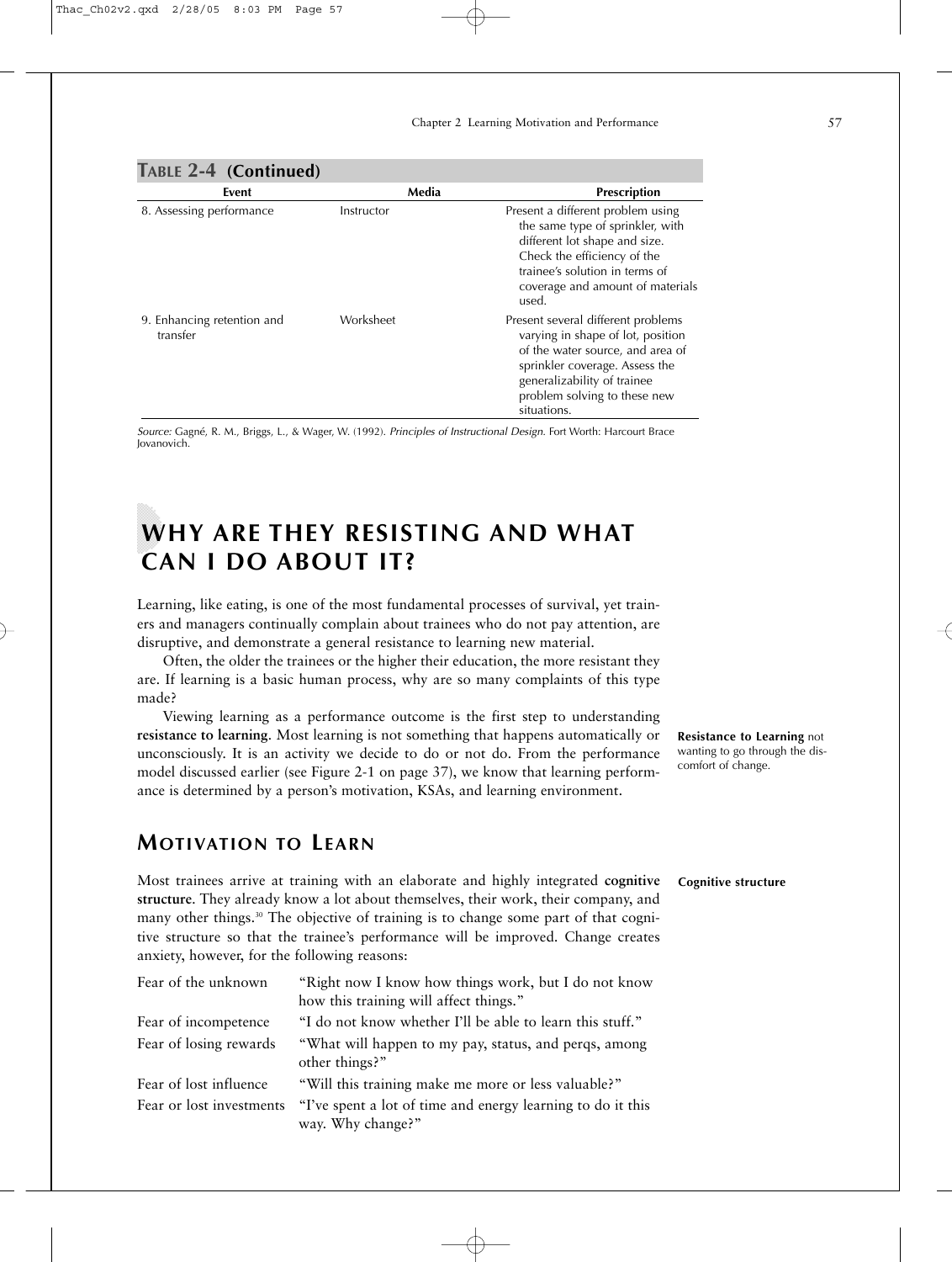These concerns deal with the trainees' needs, their current competencies, and how training will change their current outcomes. Expectancy theory addresses these factors, and the trainees' motivation to learn will depend on the answers to these questions. To the degree that the answers indicate that learning is worth the effort, the individual will be motivated to learn.

Even when trainees acknowledge the value of the training, they may believe the effort required to master the learning is just not worthwhile. One example of this is the reluctance of many experienced managers to learn how to use computers. These managers are often bright and competent in other aspects of their jobs but continue in their old ways of communicating and calculating, even though they see that the computer could increase their capabilities. They already have well-developed cognitive structures regarding what they already know. It is just too difficult to change these cognitive structures and learn the new KSAs. The more difficult a task is, the greater the resistance is likely to be. The benefits of doing a difficult task must be much higher than the costs to induce the person to do it. Why is learning more difficult for those with more-extensive and -developed cognitive structures?

In Piaget's terms, the accommodation process (developing new cognitive categories) is the most difficult, while assimilation (adding new things to existing categories) is relatively easy. Accommodation requires a learner to create new categories that then need to be linked to other related categories. The more categories that exist and the more developed they are, the more difficult the learning. When assimilating, the learner simply adds new elements and rearranges associations among elements within a single category. When accommodating, not only must learners create a new category and place elements into that category, but they must also associate this category with other categories. The elements within those categories must be modified to create the network of associations that appropriately incorporates the new information.

This type of situation occurs whenever a company changes the paradigms it uses for conducting its business. For example, think about what supervisors face when companies move from a traditional, centralized, hierarchical, autocratic decision-making process to a flexible, team-based, more consensus-based, employee-involvement system. From their experience and training in the traditional system, the supervisors developed a cognitive structure for getting things done. They learned how to make all the decisions for their subordinates and developed a system for communicating those decisions and ensuring that they are carried out effectively. These strategies were probably reinforced over many years. A new piece of equipment or a change in the work process brings new procedures that are learned and assimilated into the supervisor's decisionmaking structure relatively easily. Under the new, team-based decision-making, however, the whole process of making decisions must be relearned because the underlying organizational assumptions have changed. For the supervisor, the focus is no longer on the quality of decisions but on the supervisor's ability to facilitate quality decisions by the team. Although some aspects of the supervisor's old decision-making process might still be useful, his cognitive structure must be changed to incorporate the new concepts, and the useful aspects of the old concepts must be reorganized and integrated with the new. For this reason, learning the new system will be more difficult for supervisors with a lot of experience than for a newly hired supervisor with little experience in the traditional system.

Resistance to learning also comes from defensiveness. The more experienced a person is, the more she has already learned, which means a more developed, integrated, and complex cognitive structure. A great deal of effort went into creating that cognitive structure. Training can, in a sense, be seen as an attack on a person's competence, especially if the training is mandatory. Trainees in this situation can also feel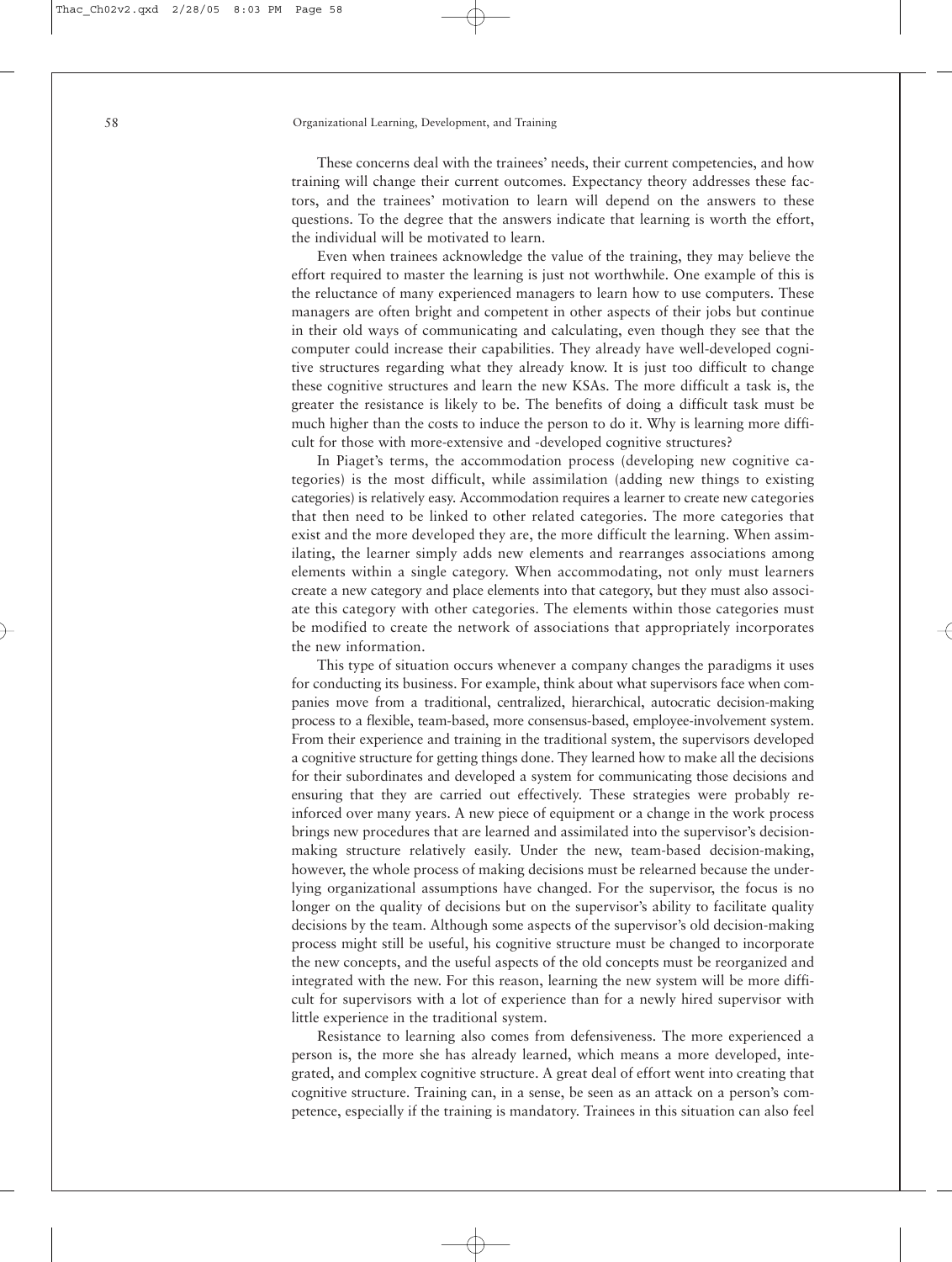they are being told that the trainer knows more about how to run their area than they do. In these cases, the trainees are likely to try to show the trainer, and the other trainees, that the training or the trainer is inadequate or irrelevant or that their current KSAs are better than what training has to offer.

This generalization is not to say that older, more-experienced people cannot learn new things or discard old beliefs. They frequently do. As adults mature, they appear to go through periodic episodes of cognitive reorganization, in which concepts or principles of long standing are re-evaluated.<sup>31</sup> During these cognitive reorganizations, knowledge that is of little functional value is discarded and new KSAs are discovered and integrated into their cognitive structure, especially in times of transition such as job or career changes. For adults, the key factor in discarding old learning and acquiring new learning is its practical usefulness. Training that seems abstract, theoretical, or otherwise unrelated to doing the job will likely be ignored or resisted. Training that can demonstrate its value and practical utility will find trainees eager to learn.

## **GROUP DYNAMICS**

**Group dynamics**, and its impact on motivation, is another reason for trainees to resist learning new ways. The power and control of the group over its members was first noted in the Hawthorne studies of the 1920s and 1930s.32 Even though members of the group were paid a piece rate, the output from members of the group was always within a certain number of units. Examination of this study revealed that the group set a standard, rewarded those who remained within the standard, and punished those who did much more or much less. Thus, the group norm of a certain number of units was generally followed.

The power of the group comes from rewards for members who follow group norms or punishment for those who do not. These rewards or punishments can be as simple as talking to (reward) or shunning (punishment) a group member. Punishment can also be severe, such as slashing tires or physically threatening those who do not comply. If you want to be a good group member, you must agree with and follow what the group decides is best. Consider the following scenario. Sarah arrives at the training centre early, excited to be attending a workshop on how to communicate with customers more effectively. Fellow trainees are talking among themselves, making fun of the training. One of them says, "They are going to tell us how to do our job; I bet the trainer has never even done our job, so how could he know?" Another responds, "Yeah, these workshops are put together by those who never worked in a real job, but at least we can enjoy this as a day off work." Then one turns to Sarah and says, "Hey, I see you managed to con your boss into sending you here for a rest too—good work." To be part of the "in group" Sarah will have to agree, and, as a result, will not likely participate in the training as much as she would want to. This behaviour will affect the amount she learns.

Say that in spite of her (and everyone else's) lack of participation in the workshop, Sarah did learn a few skills. Now she goes back to her workplace. There she hears co-workers comment, "Well did you enjoy your day off? Wasn't that training the stupidest stuff you have ever seen?" and "Can you imagine using that 'active listening' stuff on a real customer?" With such comments, what is the likelihood Sarah will want to try some of these new skills? Group dynamics is a powerful force that can drastically inhibit both learning and transfer of skills.<sup>33</sup>

Group dynamics can also be used to support high performance. The pyjama factory experiments of the late 1940s compared employees in two groups where change was necessary in how the jobs were done.<sup>34</sup> In one group employees were told about the **Group Dynamics** the process whereby the group provides pressure for conformity to its expectations.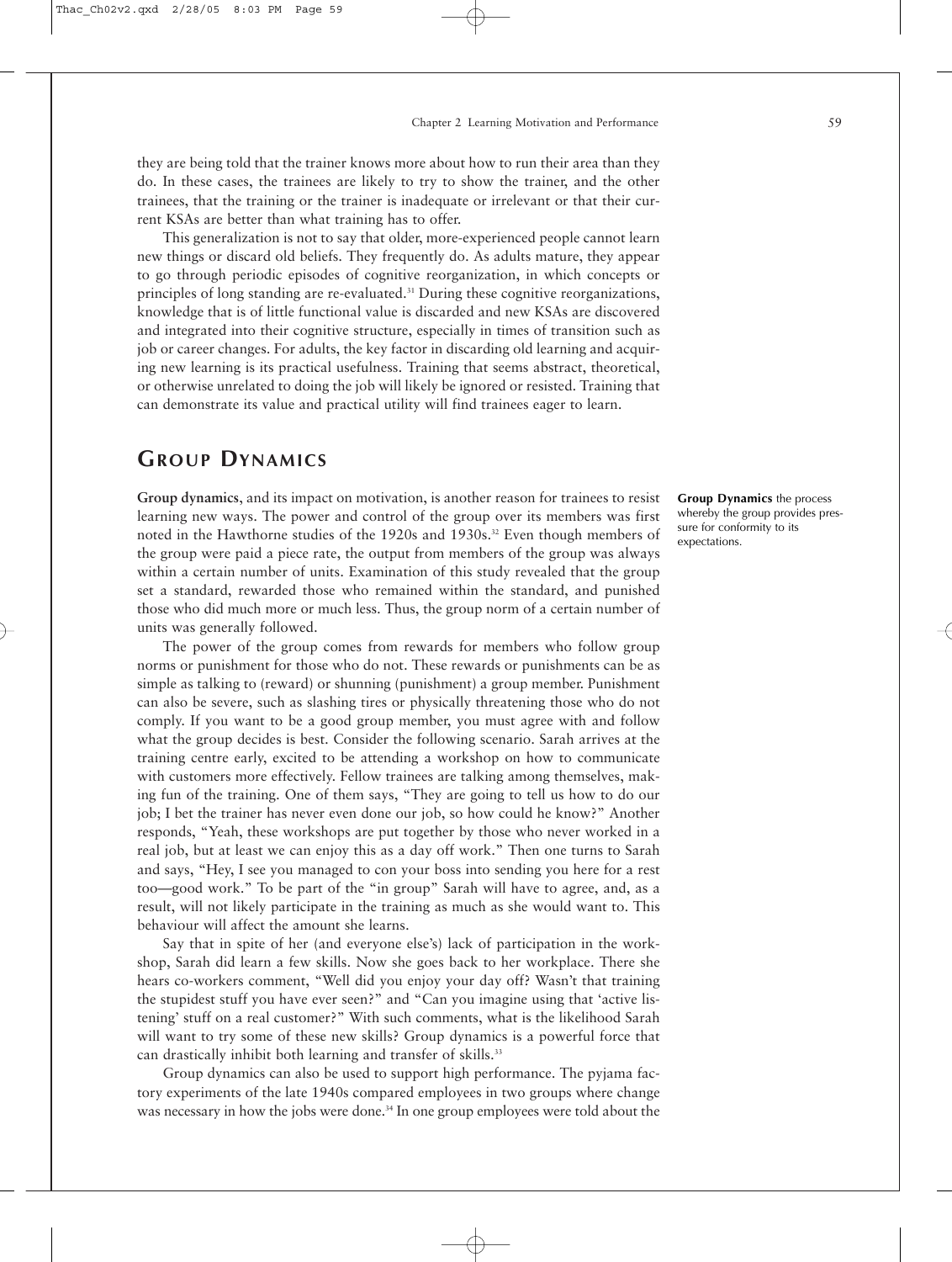changes, and in the other the members provided input into the changes. The noparticipation group showed a drop in productivity from the baseline, and the participation group showed an increase in productivity from the baseline. The most important factor in the difference was group norms that developed either to restrict output (no-participation group) or increase it (participation group). More recent research indicates that trainees' perception of their work groups' support for training is a strong predictor of the likelihood that trainees will transfer what they learned to the job.<sup>35</sup> The control the work group exerts over the individual member is a double-edged sword. It is a good thing if the norms are developed in line with the organizational goals. One way of developing these norms is to allow input from the work group on decisions that will affect them. The movement toward more teams and teamwork in organizations provides such opportunities, but in order to ensure the right norms are developed, these work groups need to be nurtured and made to feel valuable.36

# **TRAINING THAT MOTIVATES ADULTS TO LEARN**

Learning occurs quite frequently in adults when it appears to offer practical application immediately or in the near future.<sup>37</sup> For example, a study showed that IBM sales representatives averaged more than 1100 hours a year in "new learning episodes." (A new learning episode was defined as a deliberate attempt to gain and retain some significant knowledge or skill for problem solving or personal change.) Professors, by contrast, averaged slightly more time (1745 hours) on fewer episodes. Clearly, adults are not resistant to learning but they are sometimes resistant to training offered by their companies. Why?

## **TRAINING RELEVANCE, VALUE, AND READINESS TO LEARN**

Some of the most often mentioned reasons for adults engaging in new learning are problems on the job, job/occupational changes, home and personal responsibilities, and competency at some hobby or recreational activity. In the study mentioned previously, about two-thirds of the learning episodes were job-related. The need to know and the readiness to learn are critical aspects in the success of adult learning programs.38 The need to know refers to the value of the knowledge to the learner. Adults most often seek to learn when the learning is life-, task-, or problem-centred.<sup>39</sup> Readiness to learn refers to the amount of prerequisite knowledge (KSAs) the trainee possesses and the trainee's belief in his or her ability to learn the material. This aspect is consistent with the principles of self-efficacy and expectancy theory. People's motivation to learn a particular knowledge or skill set is directly influenced by their belief that if they put forth the effort, they will be successful in their learning (Expectancy 1). Beyond this expectation, they must feel that the benefits of learning the KSAs outweigh the benefits of not learning them (Expectancy 2).

The challenge is to provide instruction in a context that overcomes the natural resistance of adult learners to changing their cognitive structures. Making the relevance and value of the learning clear, as it relates to the trainee and organizational goals, addresses one source of resistance to learning. Ensuring that the trainee believes she can successfully master the training content is another important motivator. Over time,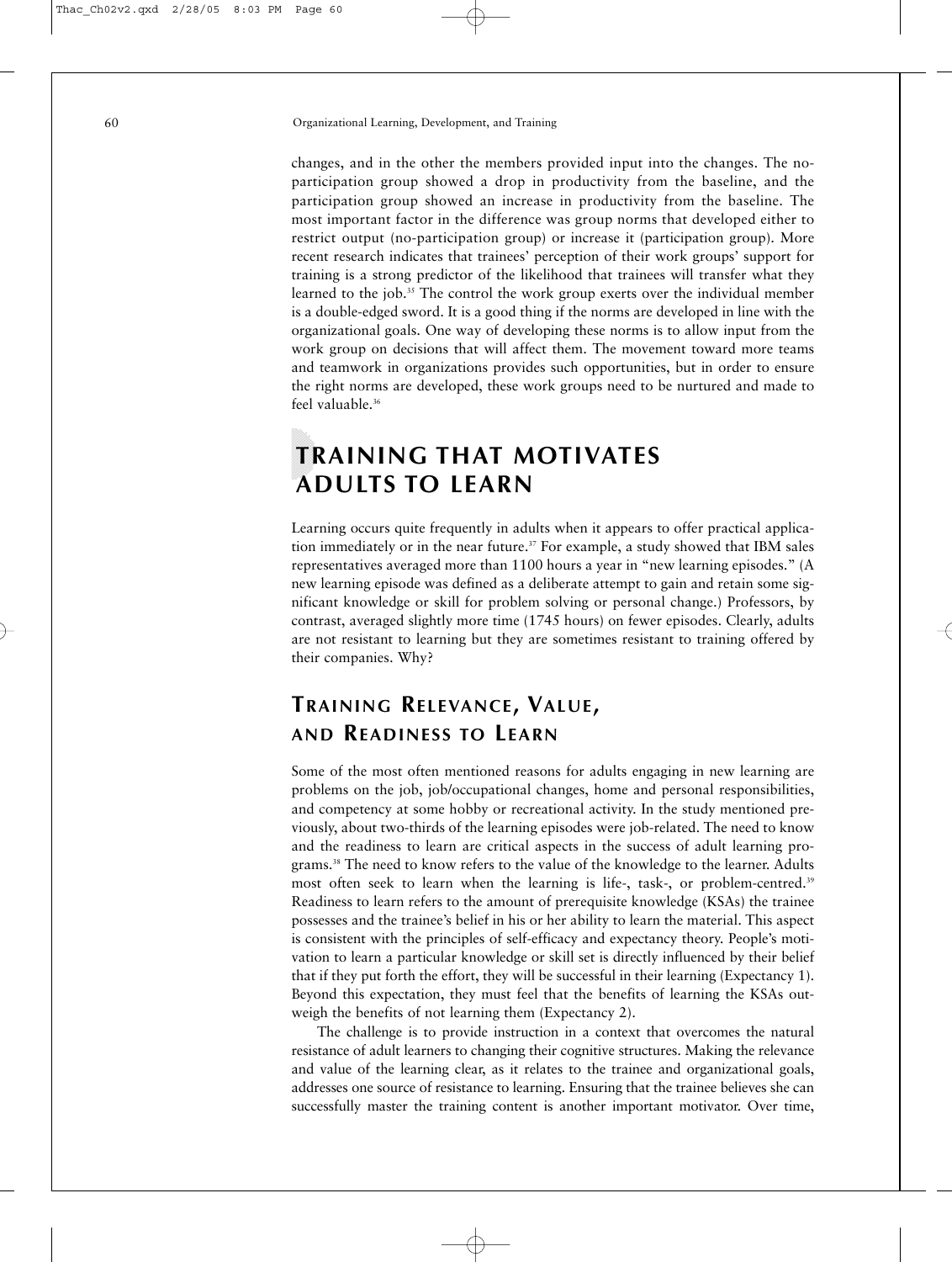adults may develop feelings of low self-efficacy in certain areas and feelings of high selfefficacy in others. For those with a low self-efficacy for learning in general or for the specific content area of the training, the trainer needs to change the self-efficacy beliefs so trainees are more willing to attempt new learning. Doing so requires a careful match between the trainee's characteristics (e.g., KSA level, learning-style preferences) and the design of the training. Trainers can overcome a significant type of resistance to learning by demonstrating that learning in the subject area can be as easy as in areas in which trainees have high self-efficacy.

## **ALLOWING TRAINEES CONTROL OVER THEIR LEARNING**

As we pointed out, trainees walk into training with well-developed cognitive maps that reflect their experiences. Since these experiences differ from person to person, any given training group is likely to differ considerably in the KSAs they possess and in their learning strategies. Trainees often view these differences as hindrances to their learning and resist training with others who are dissimilar. However, these differences can be viewed as a learning resource if the trainees are willing to share their experiences and strategies and if the training environment supports such an exchange. In fact, adult learners prefer sharing their learning experience with others if the environment is supportive. Even though adults prefer to plan their own learning projects and to adopt a self-directed approach to learning, this preference does not imply a desire to learn in isolation. Rather, it reflects a desire to set their own pace, establish their own structure for learning, and employ flexibility in the learning methods. More often than not, adults seek learning assistance from others. In short, they do not mind learning from others, but they want to maintain some control over the learning experience. These characteristics suggest that training that incorporates individualized components and also makes use of shared, relevant experiences will be most effective at overcoming resistance to learning.

Although it is true that many adults are able to learn new competencies even when they are not told the significance or usefulness of the training, they are much less likely to be able to apply these new competencies to their job. Research suggests that trainees receiving instruction on how to perform a set of skills show improved performance at the end of training but fail to use the skills on their own or to generalize the skill usage to similar situations.<sup>40</sup> Training that provides instruction on the "how to" and includes the "why and when" results in improved performance as well as continued use of the skill across appropriate situations.<sup>41</sup>

## **INVOLVING TRAINEES IN THE PROCESS**

Training, then, should take into account the motivational and cognitive processes that influence the trainee's readiness and willingness to learn. Many writers emphasize the importance of participation, choice, personal experiences, critical reflection, and critical thinking as key characteristics of adult learning.<sup>42</sup> Involving the trainees in the learning process from needs assessment to design and evaluation addresses many of these issues.

Involvement is a key part of overcoming resistance to change. You may remember, from the discussion of OD principles in Chapter 1, that involving those who are affected by change in planning and implementing the change creates a sense of ownership.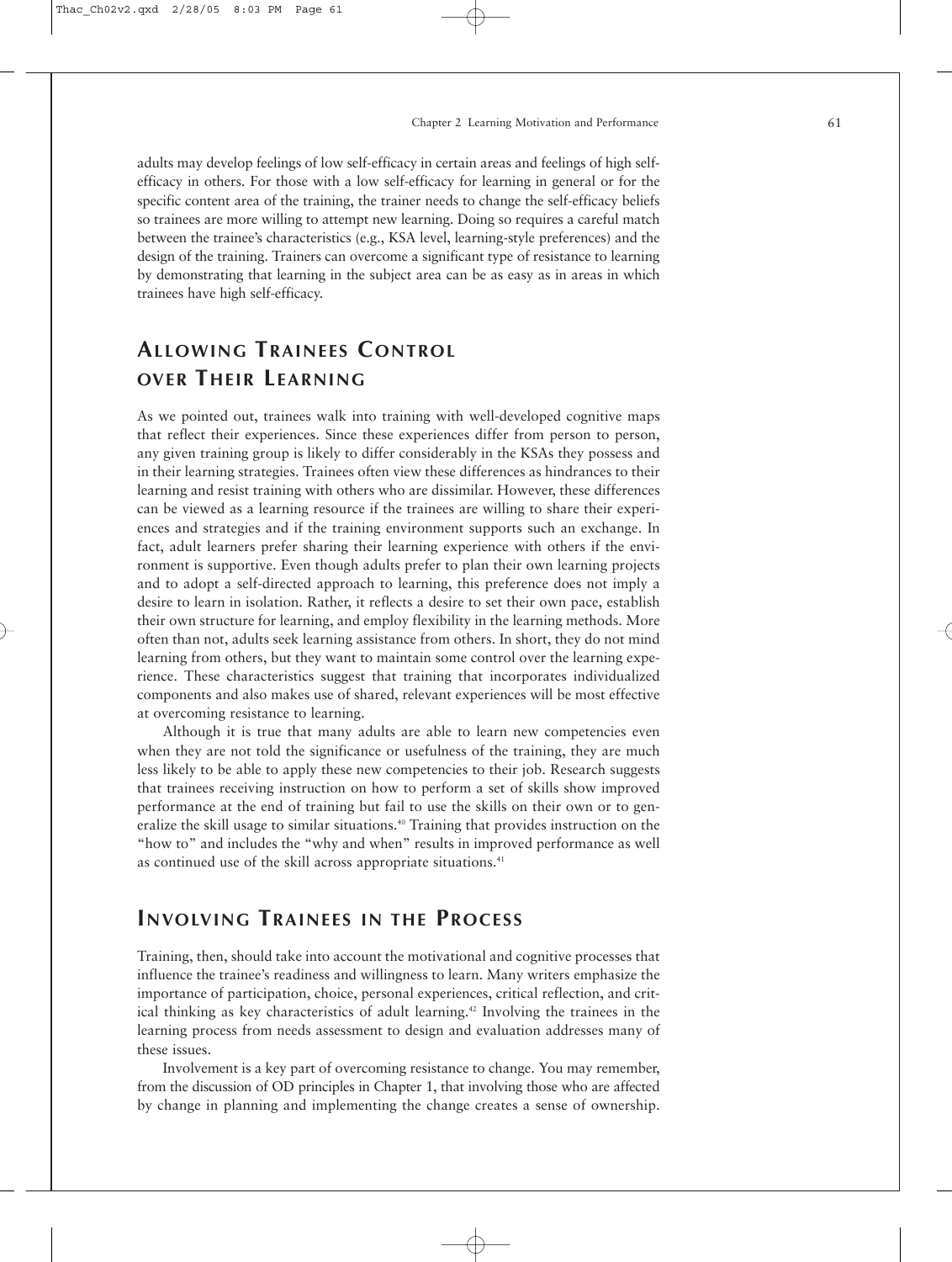The result is increased commitment to the change as well as better implementation of the change. Supervisors, as well as trainees, should be involved in determining the training needs because both are affected by the change. Supervisors have a clearer understanding of why new KSAs are necessary, how they fit in with the overall plans for the work unit, and the consequences of their employees learning or not learning the new KSAs. The trainees, in turn, see what KSAs they need to improve and understand why those KSAs will be of value. Involving trainees in needs analysis and other parts of the training process will be discussed in more depth in relevant chapters.

# **INDIVIDUAL DIFFERENCES RELATED TO LEARNING**

Some interesting findings came from studies regarding the learning process for lowability and high-ability individuals.43 Goal setting as a motivational incentive does not always operate with the same magnitude for these two groups. When those with low ability are starting to learn a moderately difficult task, providing goals to them will inhibit, rather than enhance, learning. Although the same is true for high-ability individuals, it is not nearly as severe. High-ability individuals, it seems, have the extra cognitive capacity to focus on goals as well as the new learning in the early learning stage. This difference disappears as the task is learned, and then goal setting enhances performance of both low- and high-ability individuals. Even though a difference separates the two groups, results from this research suggest that overall, it is wise not to introduce goal setting as a motivational device early in the training process.

Although we indicated that it is desirable to consider diversity among trainees as an opportunity, this is true only up to a point. For example, trainees who are substantially less knowledgeable than others can create significant problems. They may not be able to keep up with the material, or if the material is presented at a slower pace, the more knowledgeable trainees are bored to tears. It is not only differences in KSAs that can create problems in a training group. A contingency approach to adult learning looks at the characteristics of trainees, such as those listed in Table 2-5, that suggest different approaches to training and development.<sup>44</sup>

The logic of using different approaches for trainees with different characteristics makes some sense, but research in most of these areas is sparse or nonexistent. Currently, research in the areas of resistance to change, absorption level, and topic interest provide some substantiation for providing different training designs to different populations. For example, those with low self-efficacy should have training that first addresses the self-efficacy issue; for those with a high sense of self-efficacy, this training would seem not only irrelevant but also

## **TABLE 2-5 Dimensions for Trainee Assessment Prior to Training**

| 1. Instrumentality      | Desire for immediate applicability of the material to be learned                                                               |
|-------------------------|--------------------------------------------------------------------------------------------------------------------------------|
| 2. Skepticism           | Need for logic, evidence, and examples                                                                                         |
| 3. Resistance to change | Fear of unknown or personal consequences of change related to<br>feelings about self-efficacy and locus of control orientation |
| 4. Attention span       | Amount of time before attentiveness is substantially diminished                                                                |
| 5. Expectation level    | Trainee's quality/quantity requirements of training                                                                            |
| 6. Dominant needs       | Intrinsic and extrinsic motivators that drive the trainee                                                                      |
| 7. Absorption level     | Pace at which trainee expects and can absorb new material                                                                      |
| 8. Topical interest     | Trainee's personal (job-relevant) interest in the material                                                                     |
|                         |                                                                                                                                |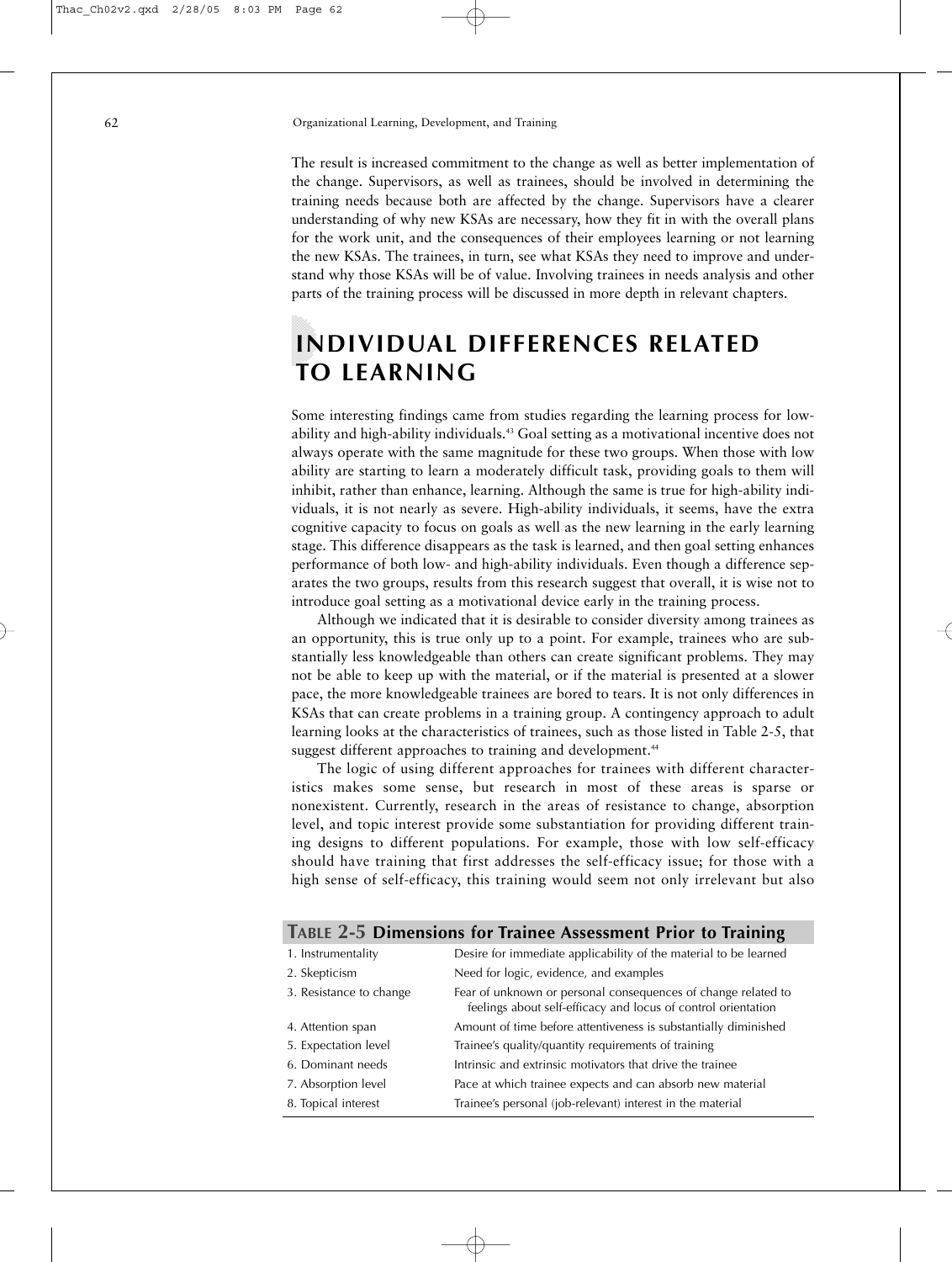demeaning. Of course, providing different training designs becomes more complex and more costly for the organization.

Differences in learning characteristics can have important consequences for training; however, providing separate training sessions may not always be the most practical or cost-effective way to achieve the organization's HRD goals. Thus, training programs need to be designed to accommodate a sufficiently large group of trainees while at the same time considering individual differences. Training design issues are discussed in more detail in Chapter 5. However, training professionals should consider the following nine principles in developing training programs for their employees:<sup>45</sup>

- **1.** Identify the types of individual learning strengths and problems, and tailor the training around them.
- **2.** Align learning objectives to organizational goals.
- **3.** Define program goals and objectives clearly at the start.
- **4.** Engage the trainee, thus maximizing attention, expectations, and memory.
- **5.** Use a systematic, logically connected sequencing of learning activities so that trainees master lower levels of learning before moving to higher levels.
- **6.** Use a variety of training methods.
- **7.** Use realistic job- or life-relevant training material.
- **8.** Allow trainees to work together and share experiences.
- **9.** Provide constant feedback and reinforcement while encouraging self-assessment.

The trainer can address the diversity of characteristics trainees bring to training within the context of a group-learning environment by applying these principles to training programs.

## **Summary**

An employee's performance is a function of motivation, KSAs, and the environment. To understand motivation we turned to two types of theories of motivation: need and process. Need theories, such as ERG, explain what it is that motivates an individual. Process theories, such as expectancy theory, explain how individuals are motivated.

Two historical approaches to understanding learning are the behaviourist perspective (Skinner) and the cognitive perspective (Piaget). To fully understand learning, we examine it from a more-integrated approach through Bandura's social learning theory. The behavioural approach (reinforcement theory) focuses on the importance of the environment, and the cognitive approach (accommodation/assimilation) emphasizes the notion that learning can take place without any behaviour being exhibited. Together they provide a more complete picture of the learning process than either can do alone. The process of learning provides the foundation for designing effective training. Gagné and colleagues provide this foundation with their theory of instructional design (nine events of instruction).

To motivate employees to learn, you must first realize they already know a great deal, possess highly integrative cognitive structures, and have been successful to date. A number of reasons explain why they are hesitant to learn more material, such as fear of the unknown or of not being successful at learning the new material. To motivate them, you need to make the training relevant and valuable, and be sure they are confident of being successful. Goal setting will increase motivation in the later parts of the training program but will interfere with learning in the early stages. Finally,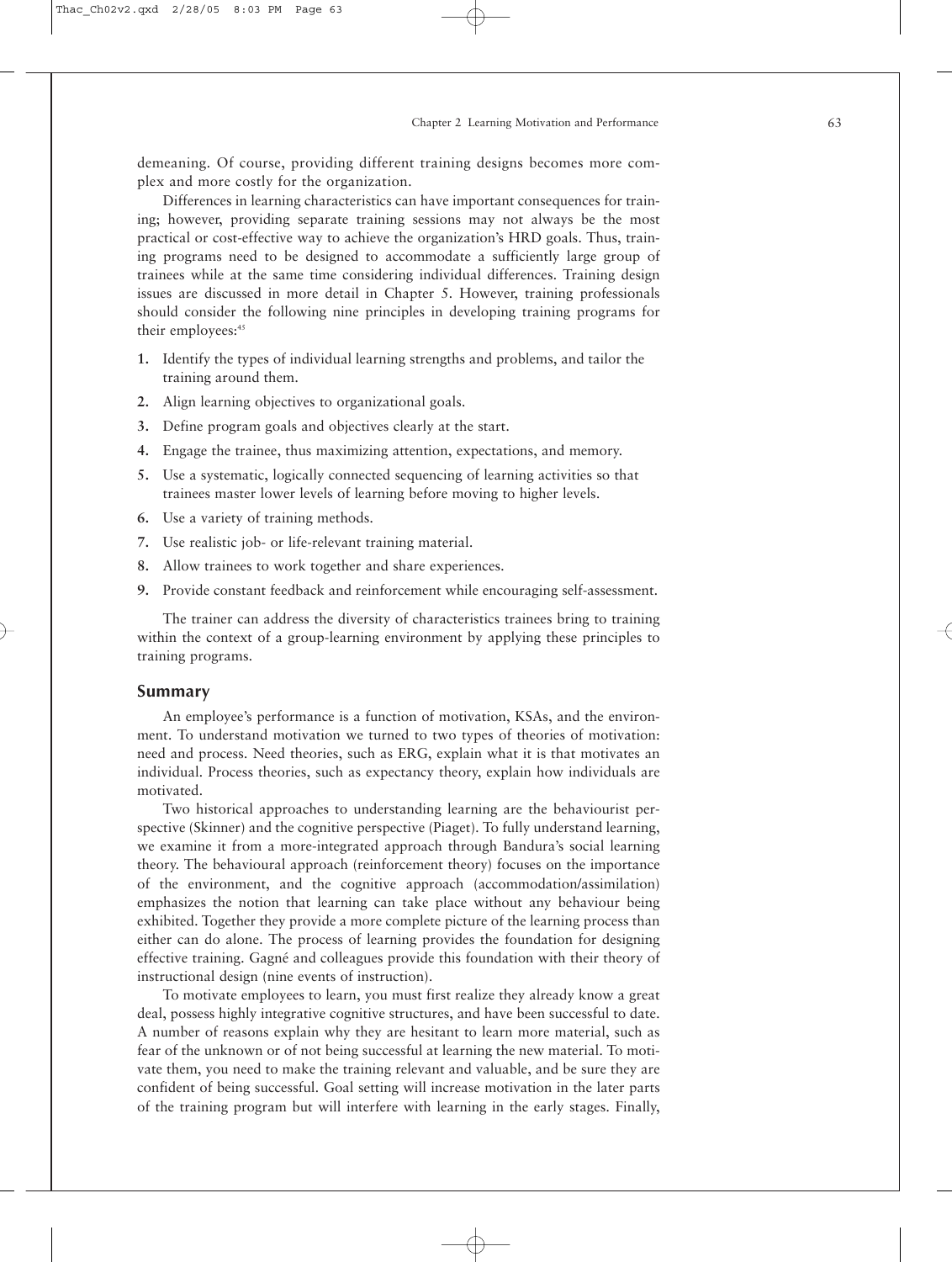trainee involvement with each phase of the training process will facilitate trainee interest and motivation in the training.

One final concern in making training relevant is the issue of individual differences. In general, we advise you to treat the diversity of individual characteristics in a training group as an opportunity. However, sometimes it will be best to develop separate training programs. Nine principles are offered for addressing individual differences in the design of training programs.

## **Implications for Practice**

**1.** There is no such thing as someone "not being motivated," unless they are dead. The person is always motivated but may not be motivated to do the things you want. Understanding theories of motivation can help a supervisor determine motivators and manipulate expectancies to increase the likelihood a person will behave in appropriate ways.

**2.** Understanding learning theory provides us with the ability to identify learning processes that are activated at various points in training. This provides us with a method for designing our training to increase the likelihood training will lead to learning.

**3.** Classical conditioning, because it is automatic, requires us to be diligent in setting up the surroundings for trainees. Providing an environment that leads to positive feelings will improve the likelihood that trainees will not be distracted by negative physiological symptoms.

**4.** Development of positive group pressures for learning and transfer of training is an effective method of improving the likelihood of success.

## **Key Terms**

Accommodation *xxx* Anticipatory learning *xxx* Assimilation *xxx* Attention *xxx* Behavioural reproduction *xxx* Classical conditioning *xxx* Cognition *xxx* Cognitive organization *xxx* Cognitive process *xxx* Cognitive structure *xxx* Environment *xxx* ERG theory *xxx* Existence needs *xxx* Expectancy theory *xxx* Extinction *xxx* Group dynamics *xxx* Growth needs *xxx* Law of effect *xxx* Learning *xxx*

Micro theory of instructional design *xxx* Motivation *xxx* Needs theory *xxx* Negative reinforcement *xxx* Operant conditioning *xxx* Performance model *xxx* Positive reinforcement *xxx* Process theories *xxx* Punishment *xxx* Reinforcement theories *xxx* Relatedness needs *xxx* Resistance to learning *xxx* Retention *xxx* Self-efficacy *xxx* Social learning theory *xxx* Symbolic coding *xxx* Symbolic rehearsal *xxx* Theories *xxx* Valence *xxx*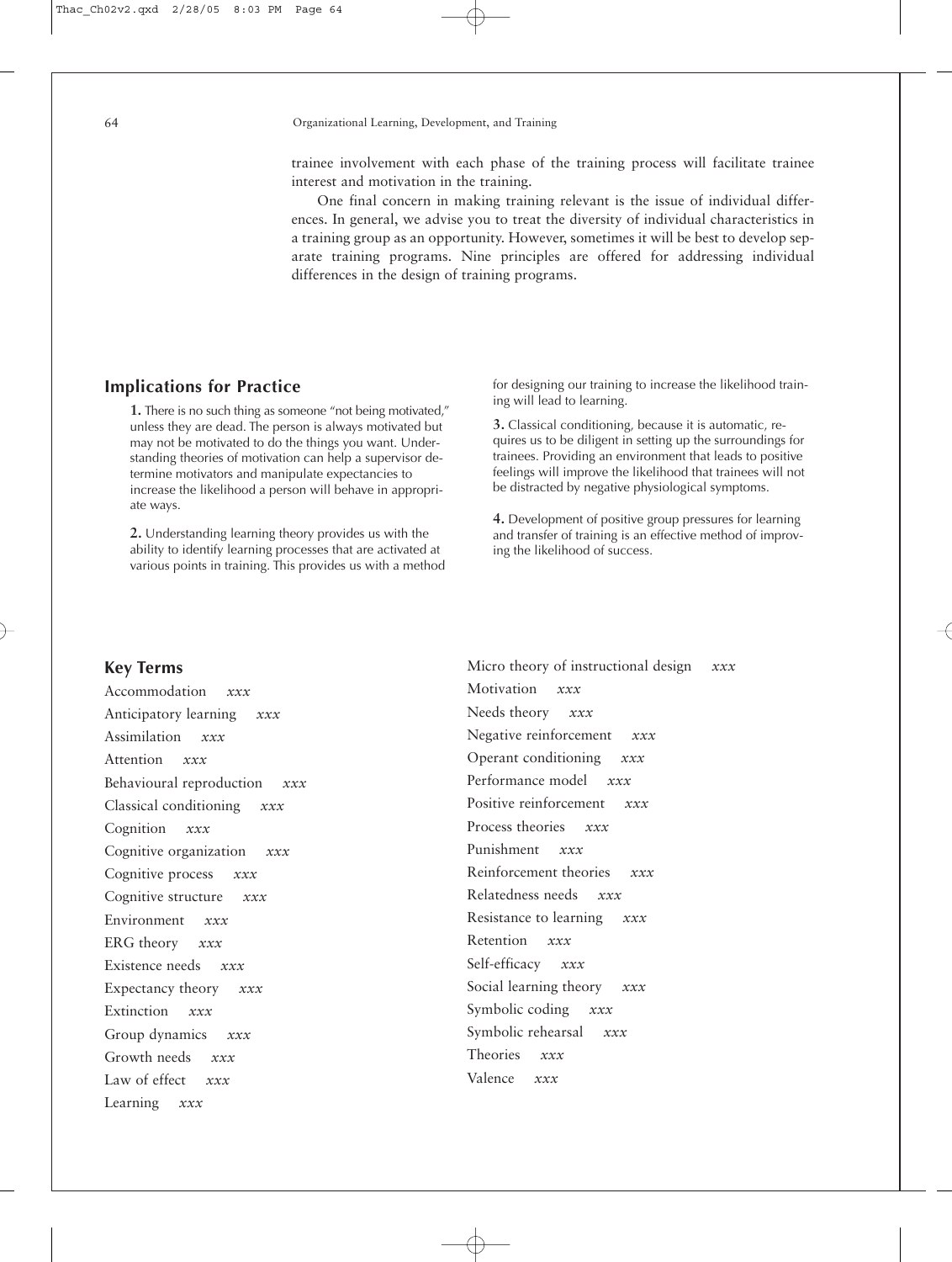## **Questions for Review**

- **1.** Explain the behavioural and cognitive approaches to learning. Which is most relevant to training? Explain your answer.
- **2.** You are a trainer explaining expectancy theory to a group of managers so they can better understand and deal with employee motivation problems. One of the managers says, "I do not have time for this theory stuff. I want real-world training that helps me in my job." How would you respond to the trainee? What is your rationale for your response?

## **Exercises**

- **1.** The following steps provide practice in implementing a social learning strategy.
	- **a.** Consult with a friend, co-worker, or fellow student to identify a target behaviour the person does not currently have but would like to have.
	- **b.** Develop a social learning strategy for the person to acquire that behaviour.
	- **c.** Implement the strategy.
	- **d.** In small groups or with the whole class, describe what you tried to do and what happened.
- **2.** In groups of four to six people, discuss the differences among you that would impact the kind of training you would prefer. Use Table 2-5 on page 62 to start your discussion, but do not limit it to only those characteristics. What accounts for the differences and similarities among your group members?
- **3.** Observe an introductory course in computer programming. Then observe an introductory course in art or music. Which course uses a more behavioural and which a more cognitive approach to learning? If possible, interview the instructors to find out why they use the approach they do. Describe the match between the instructional approach and the subject matter.
- **4.** Use the following to see how expectancy theory explains differences in student motivation.
	- **a.** In a small group, discuss the most important outcome you want to achieve in this class (it may or may not be a letter grade). Have each person indicate how valuable that outcome is to him or her using a scale from  $1 = \text{``not at all" }$ desirable" to 10 = "extremely desirable."
- **3.** List the nine events of instruction as outlined by Gagné-Briggs, and indicate how you would use them in a training situation.
- **4.** Explain why different people need different training methods.
- **5.** How does a work group exert control over the performance of a worker? Provide a rationale for why this "power" is a positive or negative thing.
- **6.** How can training be designed to motivate learning and accommodate trainee differences?
	- **b.** Ask a group member to describe his or her most important outcome; ask that person to indicate how motivated he or she is to achieve this outcome compared with the other things he or she wants to do this term (use a scale of  $1 =$  "not at all motivated" to  $10 =$  "extremely motivated").
	- **c.** Then ask that same person to describe the things that must be done (performance level) in order to achieve that outcome.
	- **d.** Next, ask the person to indicate the Expectancy 1 level (the belief that he or she will reach the performance level). Then ask the person to describe Expectancy 2 (the likelihood that successful performance will result in the outcome). Use probabilities (e.g.,  $.1 =$  "very unlikely,".5 = "50% chance of happening,".9 = "very likely") to reflect expectancies.
	- **e.** Now examine the expectancy linkages to see how well they conform to the person's level of motivation. Discuss any discrepancies and why they exist.
- **5.** This exercise is for those who are working together on a project. Without conversation among members of your group, write a list of the group's norms for performance on the project. When you are done, indicate whether you followed each of the norms and why. Once everyone has finished the tasks above, collect all the responses and mix them up. Hand them out. Allow each person to read the responses they received and compile the responses on a flip chart. Once all responses have been read, discuss the implications of your group's perception of performance norms.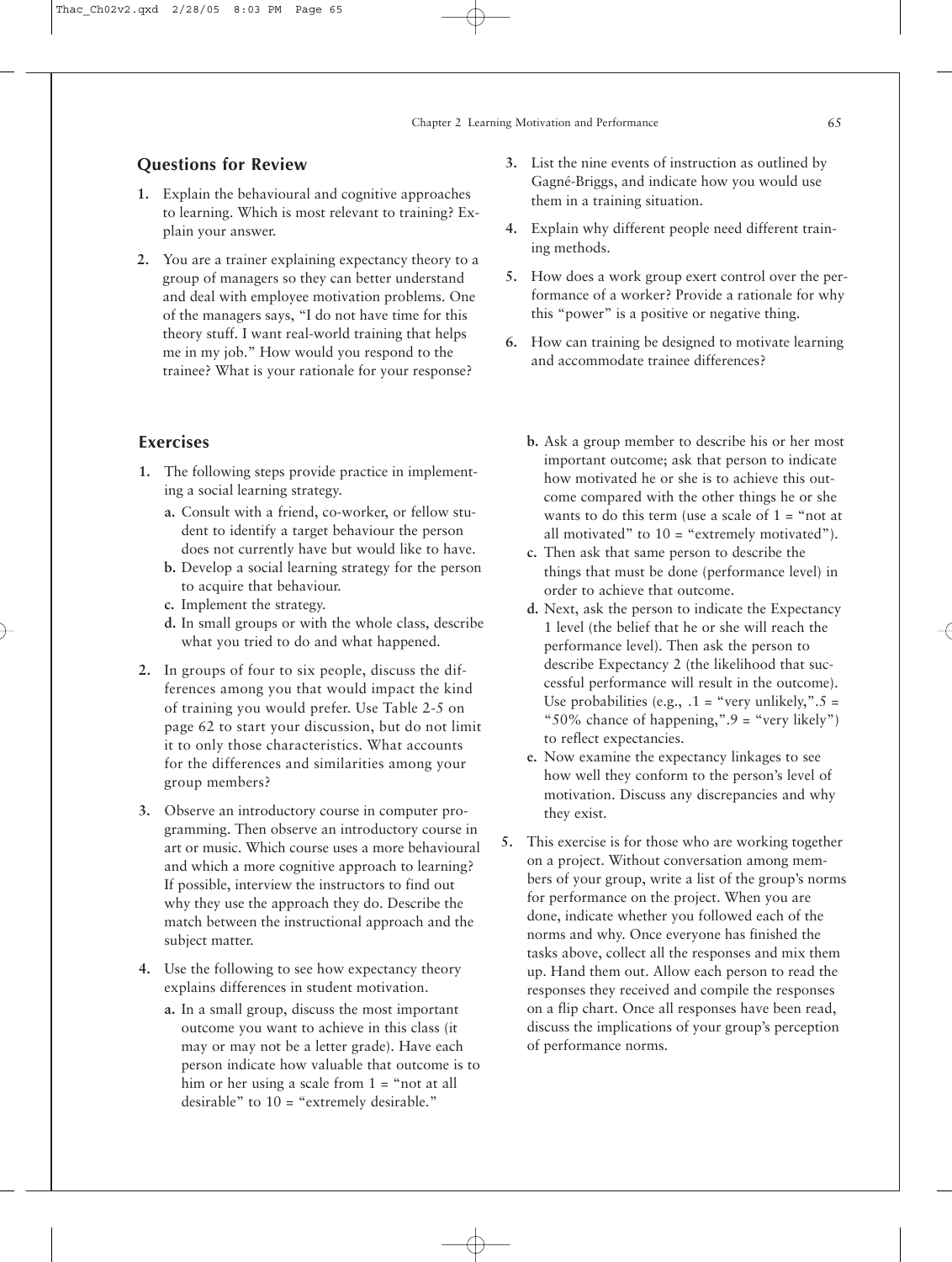## **Web Research**

Look on the Web for learning theories that are not in the text. Find one and suggest how it could be used in training.

## **CASE ANALYSIS**

Rick recently received an MBA. In university, he was known as smart, hardworking, and friendly. His good grades landed him an internship with Peterson Paper Products to head up their sales department. Near the end of the internship Val Peterson, the President and founder of the company, asked Rick to meet him after work to discuss the future.

## *Peterson Paper Products*

Val Peterson founded Peterson Paper Products (PPP) 17 years ago. It purchases raw paper of varying grades and produces paper stock for business, personal stationery, and greeting cards. Its annual sales topped \$15 million, and it employs 80 to 90 people, depending on demand. Sales gradually declined over the last two years after steady and sometimes spectacular growth during the previous seven years. Competition increased markedly over the last three years, and profit margins dwindled. Although PPP is known for the high quality of its products, consumers are shifting from premium-priced, high-quality products to products with higher overall value. Through all of these changes, PPP maintained a close-knit family culture. At least half of the employees have been with the company since the beginning or are friends or relatives of the Petersons or Mr. Ball, Val's partner.

Val Peterson, 53, holds the majority of stock in this privately held company that he founded. He began working summers in a paper company during high school. He supervised a shift at a paper plant while he went to college at night. After graduation, he worked at increasingly higher management levels, occasionally switching employers for a promotion. Eighteen years ago, he quit his vice-presidency with a major paper product manufacturer to start his own company. Employees see him as charismatic, even-tempered, and reasonable. He spends most of his time and energy on company business, putting in 12-hour days.

Rosie Peterson, 50, is Val's wife, and the Controller for the company. She holds 5 percent of the company stock. Rosie never went to college, and her accounting methods are rather primitive (all paper and pencil). Nonetheless, she is always on top of the financial picture and puts in nearly as many hours as Val. She exerts a great deal of influence in the operations and direction of PPP.

## *Rick's New Job*

Walter Ball, 61, is both Mr. Peterson's friend and business partner. He owns 25 percent of the stock and has known Val since before the start of PPP. He is VP of Operations, which means he oversees the computer information systems that run the paper production process and handles the technical side of the business. He is not current on the latest computer or manufacturing technology, but he loves the paper business. He says he will probably retire at 65, but most say they will believe it when they see it.

Diane Able, 41, is the Customer Service Manager and is married to Steve Able, the Chief Engineer. Diane worked her way up in the company over the last ten years. She is often asked to assist Mr. Peterson with projects because of her commonsense, and he trusts her to keep information to herself.

#### *Rick's Offer*

When Rick met Mr. Peterson to "discuss the future," he was nervous. He knew Mr. Peterson liked his work so far, but did not know if it was enough to extend his internship another six months. So far, he had worked with Mr. Peterson only on special projects and did not know the rest of the management group well. He was flabbergasted when Mr. Peterson said, "I was thinking that you might like to work here at PPP full-time and help us out with our sales department."

The two of them discussed the problems in the sales area and talked about what could be done to boost sales. Rick agreed to start the next Monday. During this conversation, Rosie walked in and suggested they all go out to dinner. At dinner, Rosie emphasized to Rick that PPP was a family operation, down-to-earth and informal. "You probably shouldn't try to change things too quickly," she warned. "People need time to get used to you. You have to remember, you're an outsider here and everyone else is an insider." Then Val moved the conversation back to what the future could be like at PPP.

### *Rick's Awakening*

The first few days at work, Rick spent time getting to know the plant and operations, meeting all the employees, and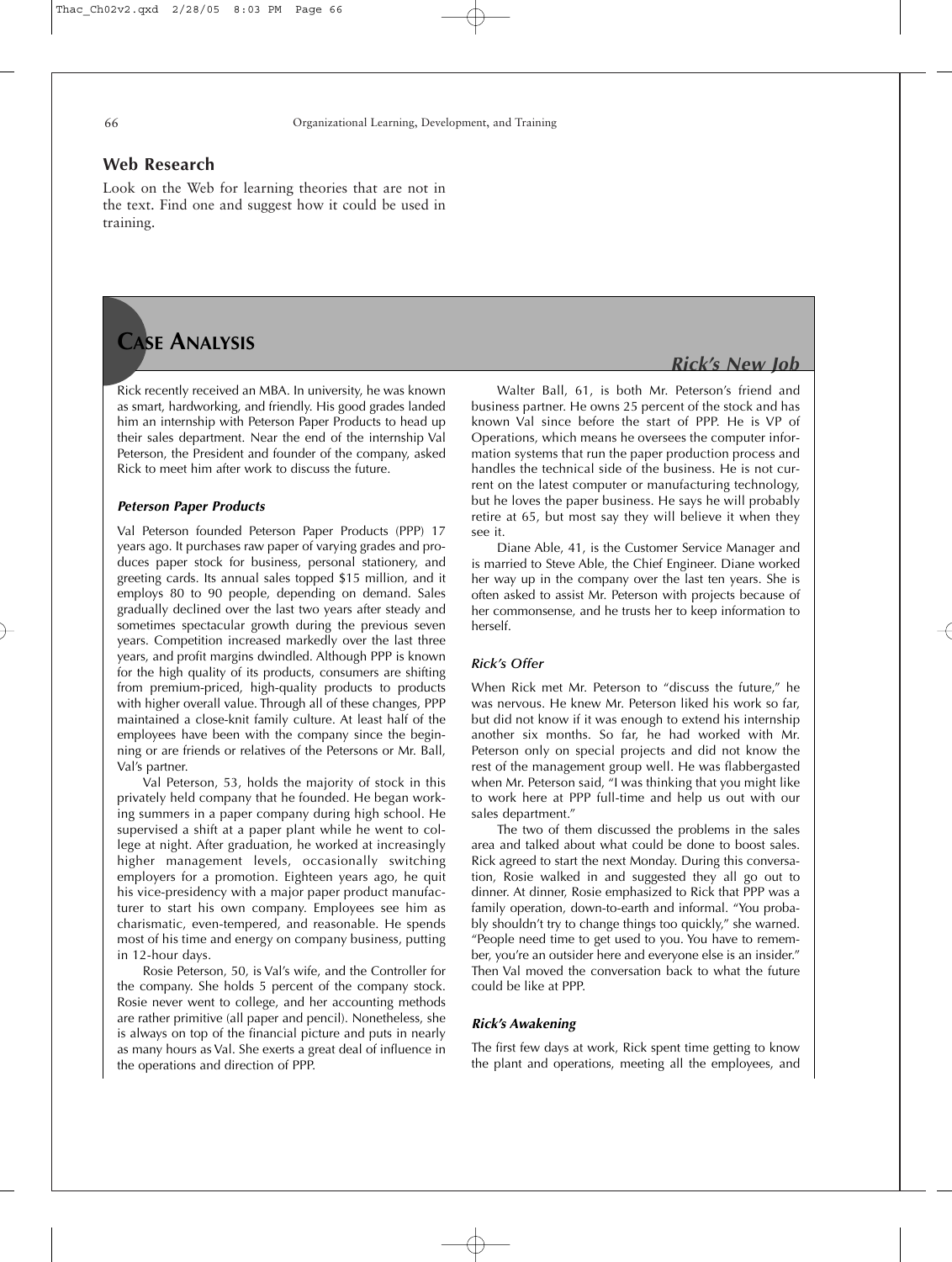### Chapter 2 Learning Motivation and Performance 67

familiarizing himself with the problems in sales. He met with Val each morning and afternoon. He also met with the key managers, not only to introduce himself but also to convey his desire to work collaboratively with them in addressing the problems in sales. He was conscious not to flaunt his university education and to convey that he recognized he was a newcomer and had a lot to learn. In the middle of his second week, Val told him that his reception by the other employees was going very well. "Your enthusiasm and motivation seem to be contagious. Having you join us shows them that things need to change if we're going to reach our goals."

Rick noticed, however, that the managers always went out in groups, and he had not been invited along. Also he was not included in the informal discussion groups that formed periodically during the day. In fact, the conversation usually stopped when he approached. Everyone was friendly, he thought; maybe it would just take a little more time.

By his third week, Rick identified some of the problems in the sales department. Among the four salespeople, morale and productivity were moderate to low. He was unable to find any sales strategy, mission, or objectives. The records showed that Val was by far the leading salesperson. The others indicated that Mr. Peterson "always works with us very closely to make sure we do things right. If he senses there might be a problem, he steps in right away." After formulating a plan, Rick discussed it with Mr. Peterson. "First, I would like to institute weekly sales meetings so we keep everyone up-to-date. I also want to create a centralized sales database," he told him. Mr. Peterson smiled and agreed. Rick felt he was finally a manager. He did feel that he should have mentioned his idea for creating a sales department mission and strategy but recalled Rosie's caution about not moving too fast.

Rick discussed with Mr. Ball the possibility of using the centralized computer system to run word processing and spreadsheet software on terminals. Mr. Ball was concerned that outsiders could access the data in the spreadsheets. Anyway, he did not think the system could handle that task because its primary function was production. Puzzled, Rick asked if a PC could be allocated to him. Mr. Ball said that no one in the company had one.

"Well," Rick thought, "I'll just have to bring mine from home." The next Monday Rick walked through the office carrying his computer. Several of the other managers looked at him quizzically. Making light of it he said, "I'm not smart enough to keep everything in my head and I do not have enough time to write it all down on paper." As he was setting up the computer he got a call from Val. "Rick, that computer you brought in has caused a heck of a ruckus. Can you lie low with it until I get back late this afternoon?" Rick thought Val sounded strained but chalked it up to overwork.

Rick agreed and left the computer on his desk, partly assembled. Five minutes later, Rosie walked into his office.

"Do you think it's funny bringing that thing in here? What are you trying to prove—how backward we all are? How much better you are with your big initials behind your name? You're still an outsider here, buster, and do not forget it."

Rick tried to explain how much more productive the sales department would be and that he had tried to use the company's computer system. However, Rosie was not listening. "Did you think about checking with me before bringing that in? With Val or even Walter? Do you not think we have a right to know what you're bringing in here?" Rick knew argument would do no good, so he apologized for not checking with everyone first. He said he had a meeting with Val for later to talk about it. Rosie said, "Good, talk to Val, but do not think he calls all the shots here."

At the meeting with Val, Val agreed that the computer would certainly help solve the problems in sales. "But, you have to be sensitive to the feelings of Rosie and the other managers. It would be best if you did not use the computer for a while until things calm down."

The next day Walter walked into Rick's office. He told Rick he had moved far too fast with the computer. "That's not how it's done here, son. Maybe you're spending too much time listening to what Val says. He isn't really the one to talk to about these kinds of issues. Next time you just ask old Uncle Walter."

Without his computer, Rick spent the next few weeks building the database by hand and conducting sales meetings with his staff. He tried to set up meetings with Mr. Peterson, but Val was usually too busy. One day, Rick asked Diane Able about not being able to see Mr. Peterson and she said, "You know, you monopolized a lot of his time early on. Those of us who worked closely with him before you came were pushed aside so he could spend time with you. Now, it's your turn to wait."

"Are you the one who's been spending all the time with him?" Rick asked.

"Well, it's been me and some of the other managers. We've really been taking a beating in sales, so we need to figure out how to reduce our costs," Ms. Able answered.

A few weeks later, Rick was called in to Val's office. Val began, "Rick, you know we've been going through some bad times. We're reducing head count and I'm afraid you're one of the people we're going to let go. It has nothing to do with your work. You haven't really been here long enough to have either succeeded or failed. It's just that we had unrealistic expectations about how quickly things in sales would turn around. I feel terrible having to do this and I'll do everything I can to help you find another job."

After packing his things and loading up the car, Rick sat in his car and stared out the window. "Welcome to the real world," he thought to himself.

*(continued)*